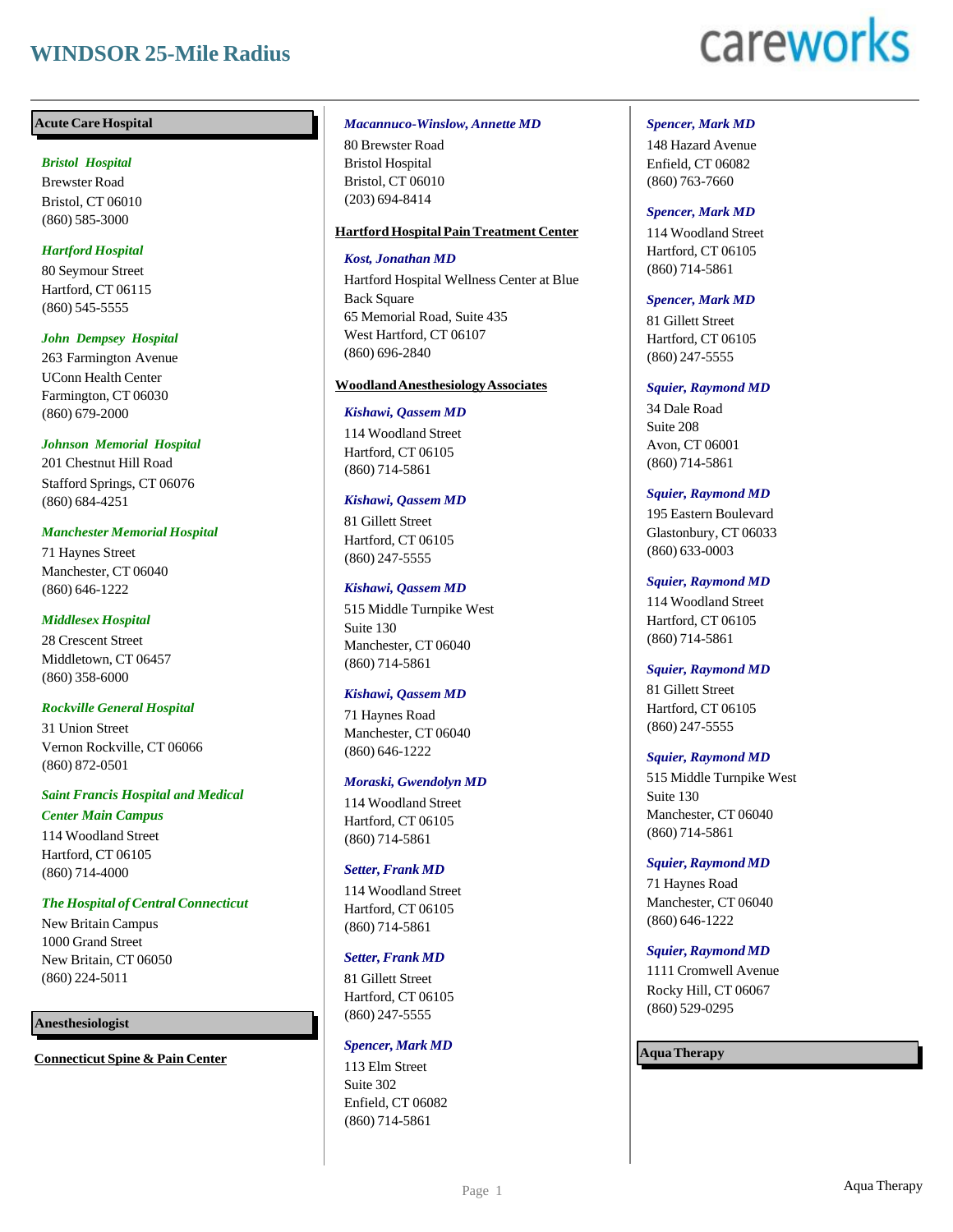## **AquaTherapy (cont.)**

## *Hartford Hospital Rehabilitation Network (HHRN)*

100 Simsbury Road Building 12 Avon, CT 06001 (860) 674 -0255

## *Hartford Hospital Rehabilitation Network (HHRN)*

Blue Back Square 65 Memorial Road West Hartford, CT 06107 (860) 231 -1707

## *Hospital for Special Care*

2150 Corbin Avenue Work Injury Rehab Program New Britain, CT 06053 (860) 223 -2761

## *Rehab Dynamics*

240 Clark Avenue Bristol, CT 06011 (860) 583 -8250

## **Cardiologist**

## *Silverstein, H. Robert MD*

H. Robert Silverstein, M.D., P.C. 1000 Asylum Avenue Suite 2109 Hartford, CT 06105 (860) 549 -3444

## **Central CT Cardiologists,LLC**

## *Galle, J. Scott MD*

21 Woodland Street Suite 211 Hartford, CT 06105 (860) 525 -8901

## *Kennedy,Kathleen MD*

21 Woodland Street Suite 211 Hartford, CT 06105 (860) 548 -9700

## **Grove Hill Medical Center**

## *Insel, Jared MD*

One Lake Street New Britain, CT 06052 (860) 223 -0220

## *Paris, Jan MD*

One Lake Street New Britain, CT 06052 (860) 223 -0220

## *Paris, Jan MD*

18 Cedar Street Newington, CT 06111 (860) 223 -0220

## **Chiropractic Medicine**

## *Ierna, Gary DC*

Select Physical Therapy 270 Farmington Avenue Suite 152 Farmington, CT 06032 (860) 677 -6067

## **BellucciChiropracticCenter**

## *Bellucci, Mark DC*

155 Hazard Avenue Enfield, CT 06082 (860) 763 -4848

## **CenterChiropracticOffice**

## *Szwez, Paul DC*

29 North Main Street West Hartford, CT 06107 (860) 233 -4567

## **CentralConnecticutChiropractic,PC**

#### *Imossi, Michele DC*

25 South High Street New Britain, CT 06051 (860) 229 -0021

## **Chiropractic Care of Granby**

#### *Hitchiner, John DC*

50 Hartford Avenue Route 189 Granby, CT 06035 (860) 653 -5581

## **Chiropractic Center ofGlastonbury**

#### *DeFrancesco,Patrick DC*

2934 Main Street Glastonbury, CT 06033 (860) 657 -8800

## **Chiropractic Health Care**

#### *Stevenson, Herb DC*

1741 Ellington Road South Windsor, CT 06074 (860) 644 -5660

## **Chiropractic Health Center of Bristol**

#### *Spitz, David DC*

22 Pine Street Suite 216 Bristol, CT 06010 (860) 583 -4346

## **Chiropractic Health Centers, LLC**

## *McMullen, David DC*

48 Main Street Windsor Locks, CT 06096 (860) 627 -5230

## **ClarkChiropracticCenter**

## *Clark, William DC*

954 Newfield Street Middletown, CT 06457 (860) 632 -1668

## **ConnecticutDiagnostics,LLC**

## *Italia, Gary DC*

2080 Silas Deane Highway 3rd Floor Rocky Hill, CT 06067 (860) 257 -7448

## **Connecticut Spine & Sports Medicine**

## *Roegiers, Gary DC, PT*

Physician's Office Building 57 South Main Street Middletown, CT 06457 (860) 347 -1302

## **Connecticut Valley Chiropractic, LLC**

## *Mursch, Petra DC*

East Hartford Chiropractic Center 477 Connecticut Blvd, Ste 102 East Hartford, CT 06108 (860) 528 -5292

#### *Mursch, Petra DC*

Mursch Chiropractic Center 2 Concorde Way, Suite 3B Windsor Locks, CT 06096 (860) 654 -1616

## **CromwellChiropracticCenter**

#### *Shortell,Robert DC*

28 Shunpike Road Cromwell, CT 06416 (860) 635 -4455

**Eckert Chiropractic, D.C. d.b.a. All Health Chiropractic**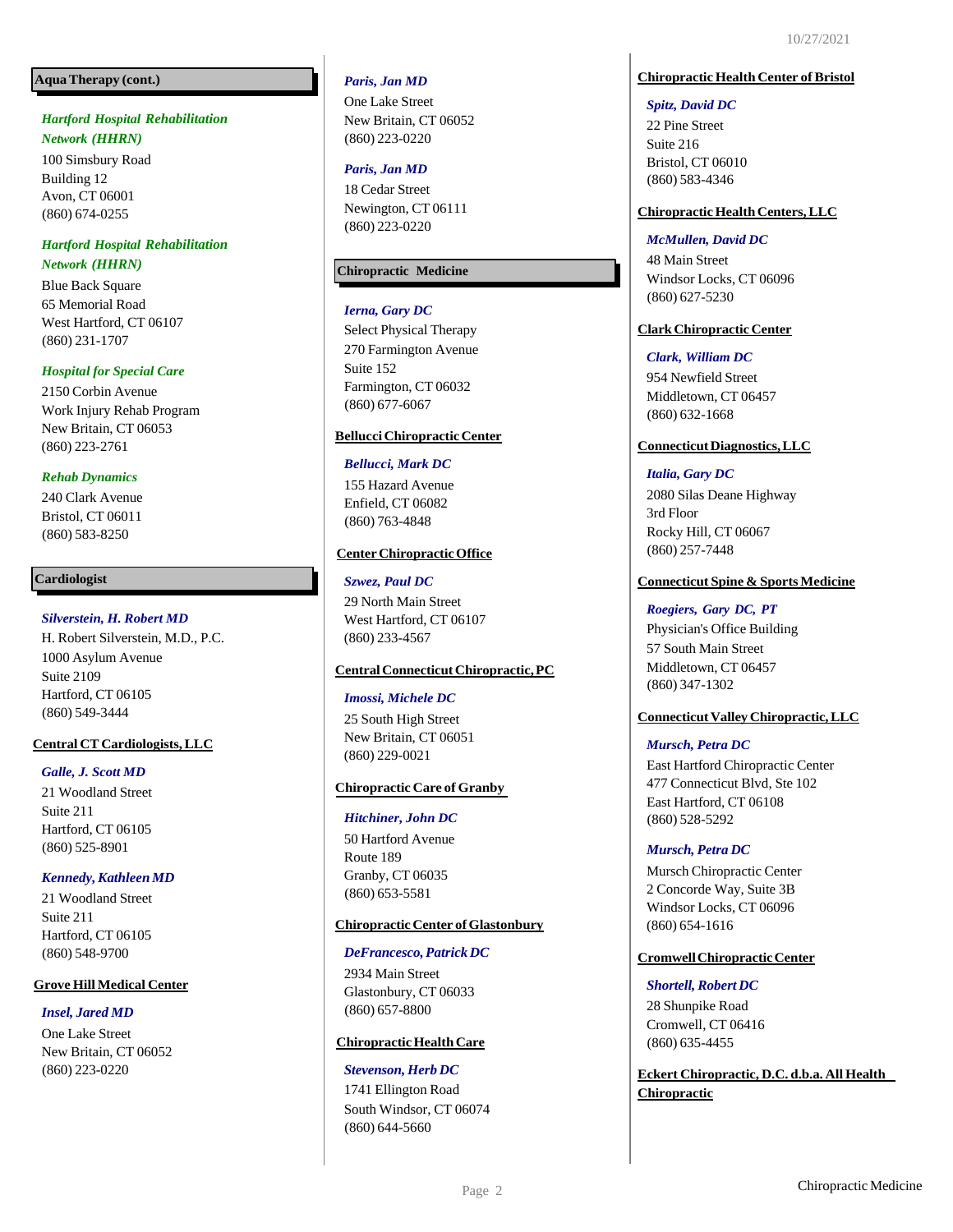## **ChiropracticMedicine (cont.)**

## **Eckert Chiropractic, D.C. d.b.a. All Health Chiropractic (cont.)**

## *Eckert, James DC*

412 Cromwell Avenue Suite 4 Rocky Hill, CT 06067 (860) 529-8338

## **Glen M. Palmisano, D.C., FIAMA**

## *Palmisano, Glen DC*

162 South Street Bristol, CT 06011 (860) 585-9797

## **Hartney Chiropractic Care Center**

## *Hartney, Carrie DC*

3 Webster Square Road Berlin, CT 06037 (860) 828-5503

## **Horen Chiropractic Center**

*Horen, Stuart DC* 5 Melrose Drive Farmington, CT 06032 (860) 676-1234

## **John E. Fleming, D.C.**

## *Fleming, John DC*

113 Saybrook Road Middletown, CT 06457 (860) 346-1777

## **L. Andrew Tolk, D.C., P.C.**

*Tolk, L. Andrew DC* 102 Hopmeadow Street Simsbury, CT 06070 (860) 651-3521

## **Lombardi Chiropractic Health Center**

## *Lombardi, Jude DC*

53 Wintonbury Mall Bloomfield, CT 06002 (860) 242-5400

## **MacKenzieChiropractic,LLC**

## *MacKenzie, Jessica DC*

25 Court Street New Britain, CT 06051 (860) 229-1490

## **Michael L. Yoel, D.C., PC**

## *Yoel, Michael DC*

43 Woodland Street Suite 140 Hartford, CT 06105 (860) 249-7601

## **Michael Vajda, D.C.LLC**

## *Vajda, Michael DC*

761 Washington Street, Route 6 Middletown, CT 06457 (860) 343-0222

## **Plainville Chiropractic**

## *Leuenberger, Marc DC*

43 East Street Route 10 Plainville, CT 06062 (860) 793-6824

## **Robert G. Stoker, D.C., PC**

## *Stoker, Robert DC*

375 Oakland Street Manchester, CT 06040 (860) 646-7320

## **Spine & Pain Rehabilitation Center, P.C.**

## *Ierna, Gary DC*

The Exchange 220 Farmington Avenue, Suite 152 Farmington, CT 06032 (860) 677-7246

## **Spine & Sports Chiropractic Care of CT, LLC**

## *Vincent, Eric DC*

220 Farmington Avenue Farmington, CT 06032 (860) 269-3225

## **William D. McEvoy, D.C., P.C.**

## *McEvoy, William DC*

160 Market Square Newington, CT 06111 (860) 666-0949

## **WindsorChiropracticClinic**

## **Sennett, Richard DC**

555 Day Hill Road Windsor, CT 06095 (860) 298-9898

## **ColonSurgeon**

**Greater Bristol Primary Care Group, PC**

#### *Gedeon, Makram MD*

25 Newell Road Suite D-28 Bristol, CT 06010 (860) 585-1560

## **HartfordHealthCare MedicalGroup,Inc.**

#### *Bartus, Christine MD*

399 Farmington Avenue Suite 210 Farmington, CT 06032 (860) 229-8889

## *Bartus, Christine MD*

40 Hart Street Building C New Britain, CT 06050 (860) 229-8889

## *Caushaj, Fillor (Phillip) MD*

85 Seymour St. Suite 700 Hartford, CT 06106 (860) 246-2071

## *Caushaj, Fillor (Phillip) MD*

85 Seymour Street Suite 425 Hartford, CT 06106 (860) 548-7336

## *Cohen, Jeffrey MD*

399 Farmington Avenue Suite 210 Farmington, CT 06032 (860) 548-7336

## *Cohen, Jeffrey MD*

85 Seymour Street Suite 425 Hartford, CT 06106 (860) 548-7336

## *Cohen, Jeffrey MD*

74 Mack Street Windsor, CT 06095 (860) 246-2071

## *Sardella, William MD*

399 Farmington Avenue Suite 210 Farmington, CT 06032 (860) 524-4388

## *Sardella, William MD*

85 Seymour Street Suite 425 Hartford, CT 06106 (860) 548-7336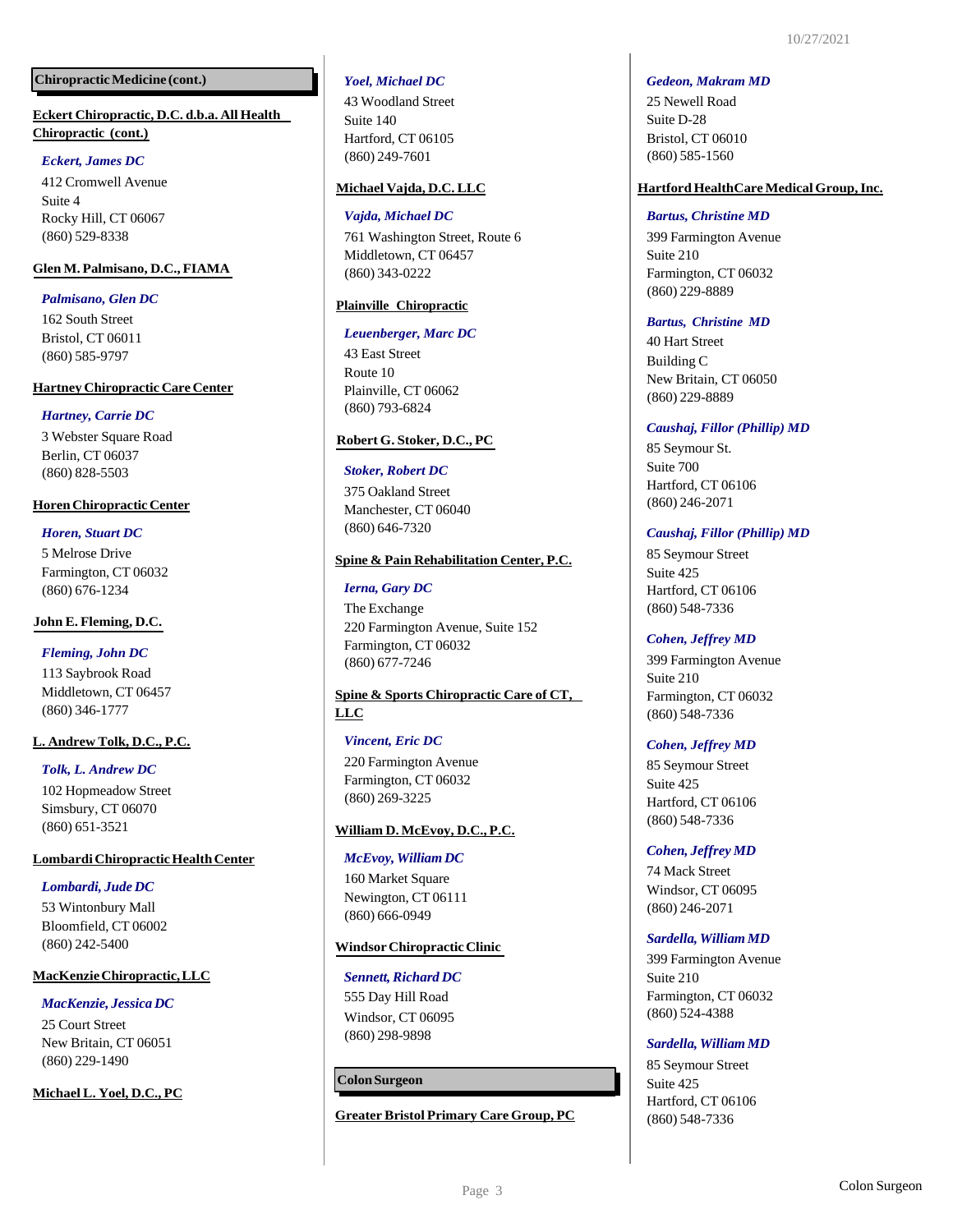## **Colon Surgeon (cont.)**

**HartfordHealthCare MedicalGroup,Inc. (cont.)**

## *Sardella, William MD*

74 Mack Street Windsor, CT 06095 (860) 684-2227

## *Vignati, Paul MD*

85 Seymour Street Suite 425 Hartford, CT 06106 (860) 246-2071

## **Dermatologist**

## *Christie, Sharon MD*

Enfield Dermatology, LLC 140 Hazard Avenue Suite 102 Enfield, CT 06082 (860) 749-7437

#### **Dermatology Associates of Eastern CT,LLC**

## *Aiudi, Donna MD*

628 Hebron Avenue Suite 107 Glastonbury, CT 06033 (860) 875-6900

#### *Benedetto, Laura DO*

628 Hebron Avenue Suite 107 Glastonbury, CT 06033 (860) 657-3376

#### **Hartford HealthCare Medical Group**

#### *Santoro, Frank MD*

Dermatology Services 183 North Mountain Road, 2nd Floor New Britain, CT 06053 (203) 694-5857

#### **EmergencyMedicinePhysician**

#### **Hartford HealthCare Medical Group**

## *Lewinter, Jody MD*

445 South Main Street West Hartford, CT 06110 (860) 696-2200

#### **Endocrinologist**

## **Grove Hill Medical Center**

*Rosenblatt, Joseph MD* 300 Kensington Avenue New Britain, CT 06051 (860) 832-8150

## **FamilyPracticePhysician**

#### **HartfordHealthCareMedicalGroup**

*Bissell, Kristin MD* 1060 Day Hill Road Suite 203 Windsor, CT 06095 (860) 696-2450

#### *Brown, Jeffrey MD*

445 South Main Street West Hartford, CT 06110 (860) 696-2200

#### *Herr, J. Michael DO*

265 Ellington Road East Hartford, CT 06108 (860) 569-8800

## *Herr, J. Michael DO*

445 South Main Street West Hartford, CT 06110 (860) 696-2200

#### *Luger, Steven MD*

1060 Day Hill Road Suite 203 Windsor, CT 06095 (860) 696-2450

#### *Shieh, William MD*

1559 Sullivan Avenue South Windsor, CT 06074 (860) 696-2350

#### *Spector, William MD*

100 Hazard Avenue Suite 101 Enfield, CT 06082 (860) 696-2380

#### *Weiss, Linda DO*

265 Ellington Road East Hartford, CT 06108 (860) 569-8800

#### *Weiss, Linda DO*

336 North Main Street Bishop's Corner West Hartford, CT 06117 (860) 232-4891

## **Gastroenterologist**

#### *Ianello, Joseph MD*

Connecticut GI, P.C. 113 Elm Street Suite 301 Enfield, CT 06082 (860) 253-6867

#### **Grove Hill Medical Center**

#### *Kemler, Barry MD*

300 Kensington Avenue New Britain, CT 06051 (860) 224-6249

#### **Hartford HealthCare Medical Group**

#### *Nesta, Joseph MD*

1025 Silas Deane Hwy Wethersfield, CT 06109 (860) 696-2400

#### **GeneralSurgeon**

#### *Arbulu, Alfredo MD*

Nutmeg Healthcare Associates, P.C. 15 Palomba Drive Enfield, CT 06082 (860) 253-5586

#### *Arbulu, Alfredo MD*

Nutmeg Healthcare Associates, P.C. 47 East Main Street Stafford Springs, CT 06076 (860) 684-5871

#### *Banever, Thomas MD*

Thomas C. Banever, M.D., PC 100 Retreat Avenue Suite 808 Hartford, CT 06106 (860) 249-9189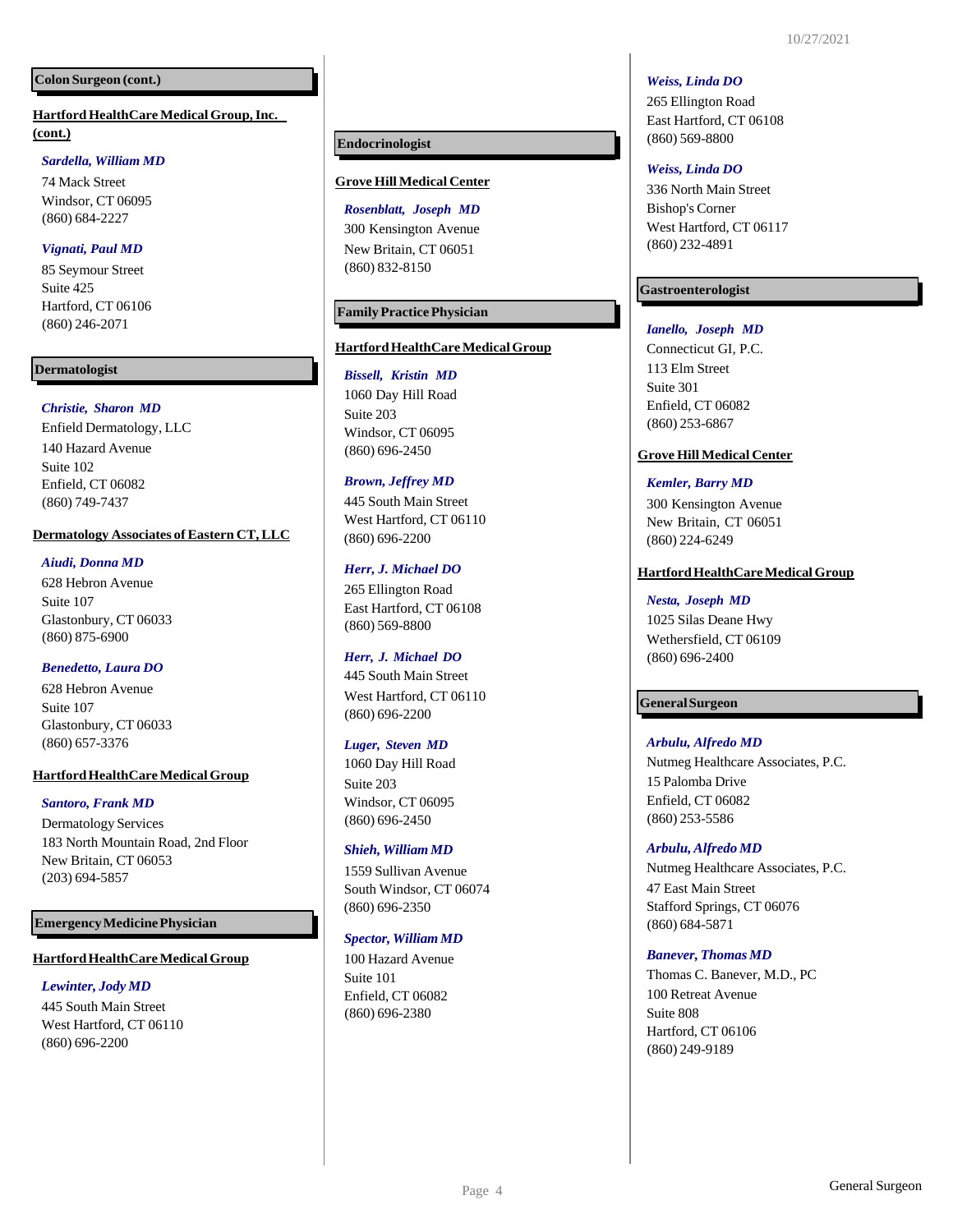#### **General Surgeon (cont.)**

## *Donahue, Terrence MD*

Terrence K. Donahue, M.D., P.C. 40 Hart Street Building A New Britain, CT 06052 (860) 826-5288

## *Raynor, R. Winfield MD*

R. Winfield Raynor, MD, P.C. 116 E. Center Street Manchester, CT 06040 (860) 646-8888

## *White, Edward MD*

Edward J. White M.D., P.C. 146 Hazard Avenue Suite 101 B Enfield, CT 06082 (860) 749-2318

## **BristolHospitalMulti-SpecialtyGroup**

## *McCallister, Jennifer MD*

25 Newell Road Suite D-28 Bristol, CT 06010 (860) 582-1220

## *Sayre, James MD*

25 Newell Road Suite D-28 Bristol, CT 06010 (860) 582-1220

## **Connecticut ValleyGeneral & Vascular Surgical Associates**

## *Karabinis, Vasilios MD*

115 Elm Street Suite 106 Enfield, CT 06082 (860) 741-5619

## *Karabinis,Vasilios MD*

25 Oakland Road South Windsor, CT 06074 (860) 741-5619

## **Greater Bristol Primary Care Group, PC**

## *Gedeon, Makram MD*

25 Newell Road Suite D-28 Bristol, CT 06010 (860) 585-1560

## **Grove Hill Medical Center**

#### *Napoletano, Robert MD*

300 Kensington Avenue New Britain, CT 06051 (860) 624-6200

#### *Napoletano, Robert MD*

One Lake Street New Britain, CT 06052 (860) 826-4457

## *Posner, Michael MD*

One Lake Street New Britain, CT 06052 (860) 826-4457

## **Hartford Clinical Associates, PC d/b/a Hartford SurgicalOncologySpecialists**

## *Piorkowski, Robert MD*

676 Hebron Avenue Glastonbury, CT 06033 (860) 696-2040

## *Piorkowski, Robert MD*

Hartford Surgical Oncology Specialists 85 Seymour Street, Suite 401 Hartford, CT 06106 (860) 696-2040

## *Piorkowski, Robert MD*

1260 Silas Deane Highway Wethersfield, CT 06109 (860) 696-2040

## *Piorkowski, Robert MD*

74 Mack Street Windsor, CT 06095 (860) 696-2040

## **HartfordHealthCareMedicalGroup**

## *Benbrahim, Aziz MD*

22 Pine Street Bristol, CT 06010 (203) 238-2691

## *Orlando III, Rocco MD*

85 Seymour Street Suite 415 Hartford, CT 06106 (860) 246-2071

## *Riordan,Elizabeth MD*

85 Seymour Street Suite 415 Hartford, CT 06106 (860) 246-2071

#### *Verdura, Nicholas MD*

201 North Mountain Road Suite 201 Plainville, CT 06062 (860) 827-4199

#### **HartfordHealthCare MedicalGroup,Inc.**

#### *Allen, Brian MD*

399 Farmington Avenue Suite 210 Farmington, CT 06032 (860) 524-2752

## *Brady, Elizabeth MD*

399 Farmington Avenue Suite 210 Farmington, CT 06032 (860) 246-2071

#### *Brady, Elizabeth MD*

85 Seymour Street Suite 425 Hartford, CT 06106 (860) 246-2071

## *Brady, Elizabeth MD*

2800 Tamarack Avenue Suite 100 South Windsor, CT 06074 (860) 246-2071

## *Caushaj, Fillor (Phillip) MD*

85 Seymour St. Suite 700 Hartford, CT 06106 (860) 246-2071

## *Caushaj, Fillor (Phillip) MD*

85 Seymour Street Suite 425 Hartford, CT 06106 (860) 548-7336

#### *Cavanagh, Norman DMD, MD*

85 Seymour Street Suite 425 Hartford, CT 06106 (860) 548-7338

## *Chukwumah,Chike MD*

100 Hazard Avenue Suite 206 Enfield, CT 06082 (860) 246-2071

#### *Chukwumah,Chike MD*

399 Farmington Avenue Suite 210 Farmington, CT 06032 (860) 246-2071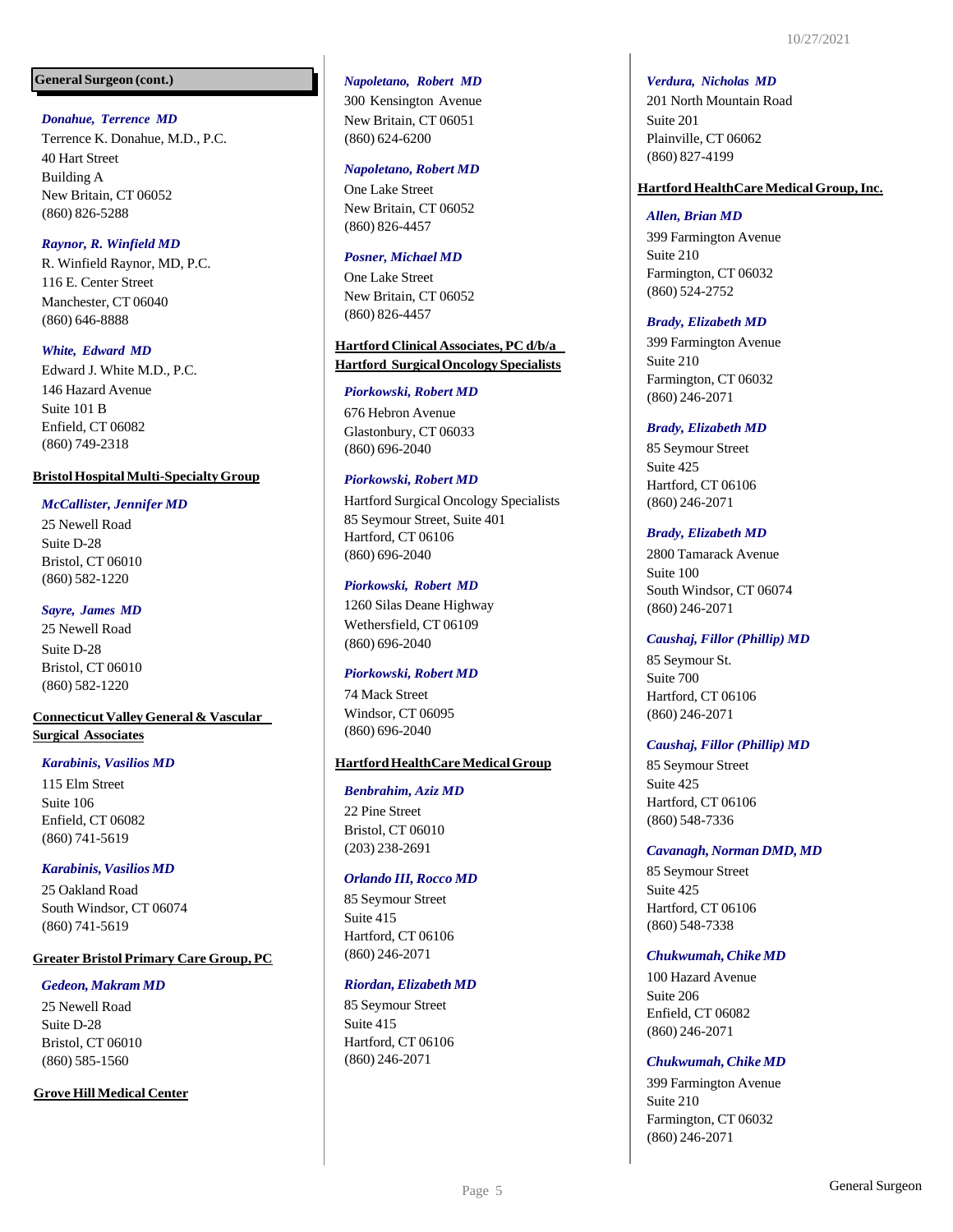#### **General Surgeon (cont.)**

**HartfordHealthCare MedicalGroup,Inc. (cont.)**

## *Chukwumah, Chike MD*

330 Western Boulevard Glastonbury, CT 06033 (860) 246-2071

## *Chukwumah, Chike MD*

85 Seymour St. Suite 700 Hartford, CT 06106 (860) 246-2071

## *Chukwumah, Chike MD*

85 Seymour Street Suite 425 Hartford, CT 06106 (860) 246-2071

## *Curtis, David MD*

85 Seymour St. Suite 700 Hartford, CT 06106 (860) 246-2071

## *Curtis, David MD*

85 Seymour Street Suite 425 Hartford, CT 06106 (860) 246-2071

## *Papasavas, Pavlos MD*

100 Hazard Avenue Suite 206 Enfield, CT 06082 (860) 246-2071

## *Papasavas, Pavlos MD*

85 Seymour Street Suite 425 Hartford, CT 06106 (860) 246-2071

## *Sardella, William MD*

399 Farmington Avenue Suite 210 Farmington, CT 06032 (860) 524-4388

## *Sardella, William MD*

85 Seymour Street Suite 425 Hartford, CT 06106 (860) 548-7336

## *Sardella, William MD*

74 Mack Street Windsor, CT 06095 (860) 684-2227

## *Tishler, Darren MD*

100 Hazard Avenue Suite 206 Enfield, CT 06082 (860) 246-2071

## *Tishler, Darren MD*

85 Seymour Street Suite 425 Hartford, CT 06106 (860) 246-2071

## *Vignati, Paul MD*

85 Seymour Street Suite 425 Hartford, CT 06106 (860) 246-2071

## *Zarfos, Kristen MD*

399 Farmington Avenue Suite 210 Farmington, CT 06032 (860) 224-5416

## **Middletown SurgicalGroup,P.C.**

#### *Malon, Andrea MD*

520 Saybrook Road Middletown, CT 06457 (860) 346-2608

#### *Parker, James MD*

520 Saybrook Road Middletown, CT 06457 (860) 346-2608

#### *Romeyn, Peter MD*

520 Saybrook Road Middletown, CT 06457 (860) 346-2608

## **ShorelineSurgicalAssociates**

#### *Aranow, Jonathan MD*

400 Saybrook Road Suite 110 Middletown, CT 06457 (860) 347-9167

#### *Robles, Joseph MD*

400 Saybrook Road Suite 110 Middletown, CT 06457 (860) 347-9167

**Trinity Health Of New England Medical Group**

#### *Goundrey, Timothy MD*

421 Cottage Grove Road Suite B Bloomfield, CT 06002 (860) 241-0870

#### *Goundrey, Timothy MD*

1000 Asylum Avenue Suite 4302 Hartford, CT 06105 (860) 241-0870

## **HandSurgeon**

## *Arbulu, Alfredo MD*

Nutmeg Healthcare Associates, P.C. 15 Palomba Drive Enfield, CT 06082 (860) 253-5586

#### *Arbulu, Alfredo MD*

Nutmeg Healthcare Associates, P.C. 47 East Main Street Stafford Springs, CT 06076 (860) 684-5871

#### *Bontempo, Nicholas MD*

499 Farmington Avenue Farmington, CT 06032 (860) 549-3210

#### *Burton, Kevin MD*

Orthopedic Associations of Hartford PC 499 Farmington Avenue Farmington, CT 06032 (860) 549-3210

#### *Caputo, Andrew MD*

Orthopedic Associations of Hartford PC 499 Farmington Avenue Farmington, CT 06032 (860) 549-3210

#### *Donahue,Terrence MD*

Terrence K. Donahue, M.D., P.C. 40 Hart Street Building A New Britain, CT 06052 (860) 826-5288

#### **ConnecticutHand and Orthopedics,PLLC**

#### *Aron, Michael MD*

35 Nod Road Suite 105 Avon, CT 06001 (860) 247-3279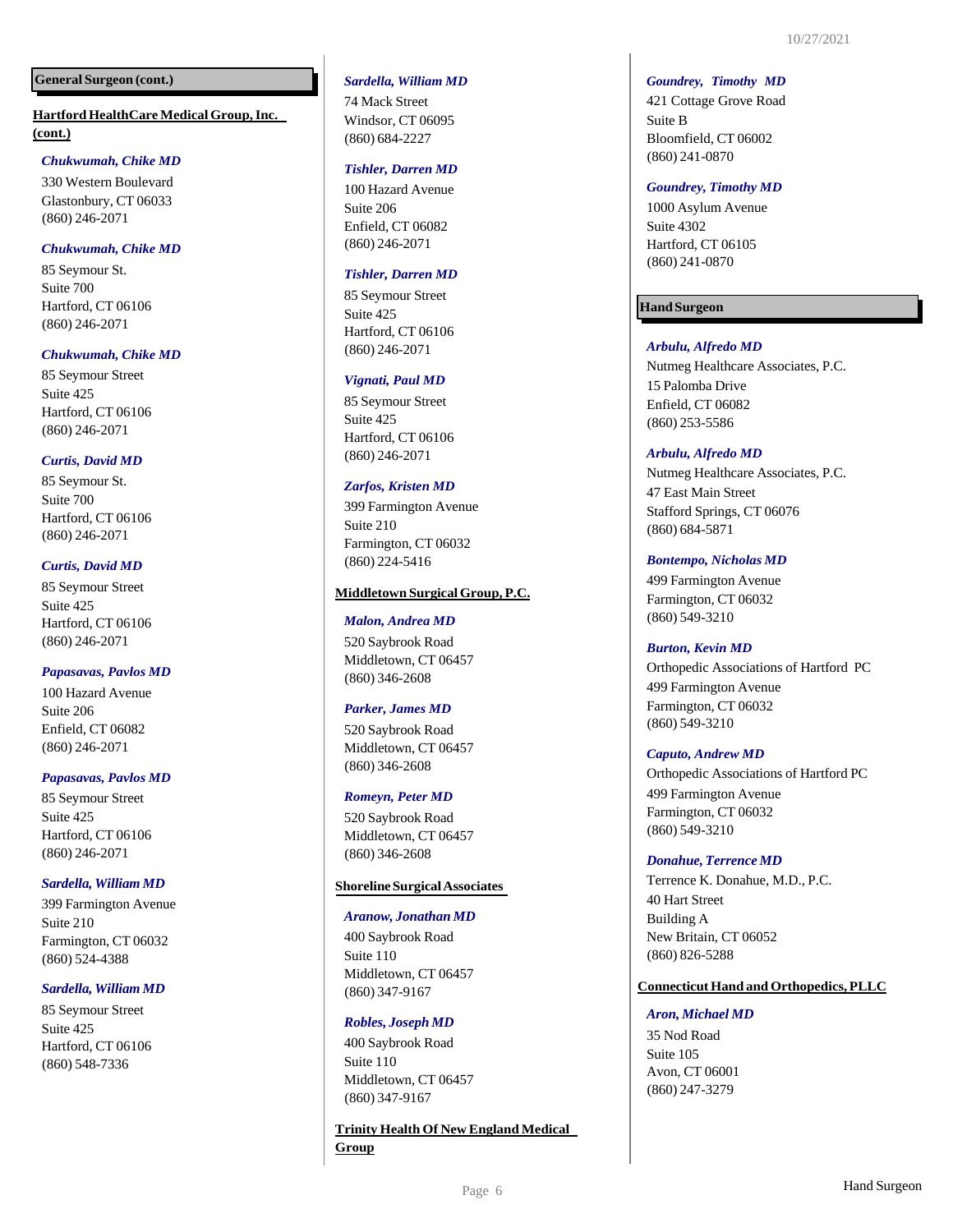## **Hand Surgeon (cont.)**

## **ConnecticutHand and Orthopedics,PLLC (cont.)**

## *Aron, Michael MD*

7 Elm Street Suite 202 Enfield, CT 06082 (860) 247-3279

## *Aron, Michael MD*

704 Hebron Ave Suite 103 Glastonbury, CT 06033 (860) 247-3279

## *Aron, Michael MD*

1000 Asylum Avenue Suite 3220 Hartford, CT 06105 (860) 247-3279

## **Connecticut Orthopaedic and Hand Surgery, PC**

## *Scarangella, Stephen MD*

704 Hebron Avenue Glastonbury, CT 06033 (860) 456-3997

## **Greater Hartford Orthopedic Group**

## *Berkowitz, Allen MD*

35 Jolley Drive Suite 301 Bloomfield, CT 06002 (860) 242-3000

## *Berkowitz, Allen MD*

893 Main Street Suite 301 East Hartford, CT 06108 (860) 728-6740

## *Berkowitz,Allen MD*

113 Elm Street Suite 302 Enfield, CT 06082 (860) 253-0276

## *Berkowitz,Allen MD*

1000 Asylum Avenue Suite 2126 Hartford, CT 06105 (860) 728-6740

## *Berkowitz,Allen MD*

506 Cromwell Avenue Suite 102 Rocky Hill, CT 06067 (860) 728-6740

## **Grove Hill Medical Center**

#### *LeGeyt, Michael MD*

One Lake Street New Britain, CT 06052 (860) 832-4666

## **Litchfield HillsOrthopedic Associates,LLP**

## *Wisch, Douglas MD*

281 North Main Street Bristol, CT 06010 (860) 482-8539

## **Medworks**

## *Straznicky, Pavel (Paul) MD*

375 East Cedar Street Newington, CT 06111 (860) 667-4418

## **Orthopedic Associates of Central**

**Connecticut, P.C.**

## *Gabow, Andrew MD* 510 Cottage Grove Road Bloomfield, CT 06002 (860) 243-1414

## **Orthopedic Associates of Hartford PC**

## *Bontempo, Nicholas MD*

499 Farmington Avenue Suite 102 Farmington, CT 06032 (860) 549-3210

## *Bontempo, Nicholas MD*

345 Western Boulevard Glastonbury, CT 06033 (860) 549-3210

## *Bontempo, Nicholas MD*

704 Hebron Avenue Glastonbury, CT 06033 (860) 522-7121

## *Bontempo, NicholasMD*

1000 Asylum Avenue Suite 3208 Hartford, CT 06105 (860) 241-4829

## *Bontempo, NicholasMD*

31 Seymour Street Suite 100 Hartford, CT 06106 (860) 549-3210

#### *Bontempo, Nicholas MD*

1111 Cromwell Avenue Suite 301 Rocky Hill, CT 06067 (860) 549-3210

## *Burton, Kevin MD*

499 Farmington Avenue Suite 102 Farmington, CT 06032 (860) 549-3210

## *Burton, Kevin MD*

345 Western Boulevard Glastonbury, CT 06033 (860) 549-3210

## *Burton, Kevin MD*

31 Seymour Street Suite 100 Hartford, CT 06106 (860) 549-3210

## *Burton, Kevin MD*

1111 Cromwell Avenue Suite 301 Rocky Hill, CT 06067 (860) 549-3210

## *Caputo, Andrew MD*

499 Farmington Avenue Suite 102 Farmington, CT 06032 (860) 549-3210

## *Caputo, Andrew MD*

345 Western Boulevard Glastonbury, CT 06033 (860) 549-3210

## *Caputo, Andrew MD*

31 Seymour Street Suite 100 Hartford, CT 06106 (860) 549-3210

## *Caputo, Andrew MD*

1111 Cromwell Avenue Suite 301 Rocky Hill, CT 06067 (860) 549-3210

## *Caputo, Andrew MD*

1060 Day Hill Road Suite 201 Windsor, CT 06095 (860) 549-3210

## **Orthopedic Associates of Middletown**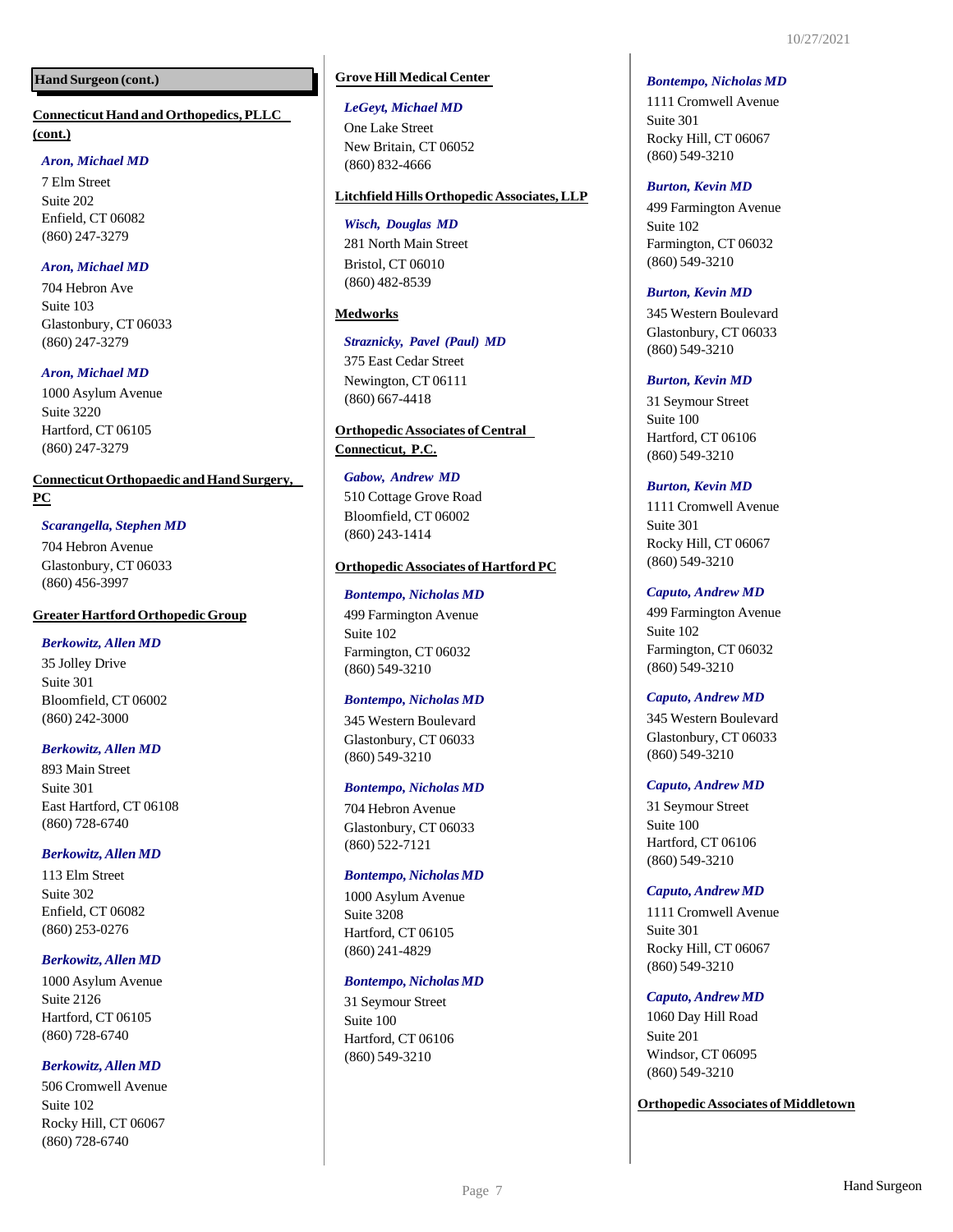## **Hand Surgeon (cont.)**

#### **Orthopedic Associates of Middletown (cont.)**

#### *Naujoks, Ryan MD*

512 Saybrook Road Suite 100 Middletown, CT 06457 (860) 347-7636

## **The Hand Center**

## *Ashmead, Duffield MD*

195 Eastern Boulevard Suite 200 Glastonbury, CT 06033 (860) 527-7161

## *Ashmead, Duffield MD*

85 Seymour Street Suite 816A Hartford, CT 06106 (860) 527-7161

## *Ashmead, Duffield MD*

100 Gerber Drive Suite 2A Tolland, CT 06084 (860) 527-7161

## *Mastella, Daniel MD*

499 Farmington Avenue Suite 220 Farmington, CT 06032 (860) 527-7161

#### *Mastella, Daniel MD*

195 Eastern Boulevard Suite 200 Glastonbury, CT 06033 (860) 527-7161

#### *Mastella, Daniel MD*

85 Seymour Street Suite 816A Hartford, CT 06106 (860) 527-7161

#### *Mastella, Daniel MD*

100 Gerber Drive Suite 2A Tolland, CT 06084 (860) 527-7161

## *Watson, H. Kirk MD*

499 Farmington Avenue Suite 220 Farmington, CT 06032 (860) 527-7161

#### *Watson, H. Kirk MD*

195 Eastern Boulevard Suite 200 Glastonbury, CT 06033 (860) 527-7161

#### *Watson, H. Kirk MD*

85 Seymour Street Suite 816A Hartford, CT 06106 (860) 527-7161

## *Watson, H. Kirk MD*

100 Gerber Drive Suite 2A Tolland, CT 06084 (860) 527-7161

#### **Head & Neck Surgeon**

## *Boey, Howard MD*

Howard P. Boey, M.D., PC Southern New England ENT 540 Saybrook Road Middletown, CT 06457 (860) 344-0055

## **InfectiousDiseasePhysician**

#### **HartfordHealthCareMedicalGroup**

#### *Gigstad, Joan MD*

1025 Silas Deane Highway Urgent Care Wethersfield, CT 06109 (860) 529-1100

#### *Gigstad, Joan MD*

1060 Day Hill Road Windsor, CT 06095 (860) 683-2690

#### *Gigstad, Joan MD*

1060 Day Hill Road Suite 203 Windsor, CT 06095 (860) 696-2450

#### **Internist**

#### *Chorzepa, Stanislaw DO*

Stanislaw P. Chorzepa, D.O., LLC 211 New Britain Road Suite 103 Berlin, CT 06037 (860) 893-0300

#### *Ojha, Bhawani MD*

Bhawani S. Ojha, M.D., PC Rocky Hill Medical Center 412 Cronmwell Avenue Rocky Hill, CT 06067 (860) 563-3844

#### *Oliveri, Janice MD*

UConn Medical Group 263 Farmington Avene Farmington, CT 06030 (860) 679-4477

#### *Wellner, Murray MD*

Murray I. Wellner, M.D., P.C. 10 Dale Street West Hartford, CT 06107 (860) 521-9451

#### **Grove Hill Medical Center**

*Alberti, A. Richard MD* 300 Kensington Avenue New Britain, CT 06051 (860) 624-6200

#### *Alberti, A. Richard MD*

184 East Street Plainville, CT 06062 (860) 747-5766

*Broisman, Larry MD* 300 Kensington Avenue New Britain, CT 06051 (860) 832-8150

#### *Broisman, Larry MD*

184 East Street Plainville, CT 06062 (860) 747-5766

*Harris, Peter MD* 184 East Street

Plainville, CT 06062 (860) 747-5766

## *Harris, Peter MD*

184 East Street Plainville, CT 06062 (860) 747-0730

#### *Jafri, Askari MD*

300 Kensington Avenue New Britain, CT 06051 (860) 832-8150

#### *Jafri, Askari MD*

184 East Street Plainville, CT 06062 (860) 747-5766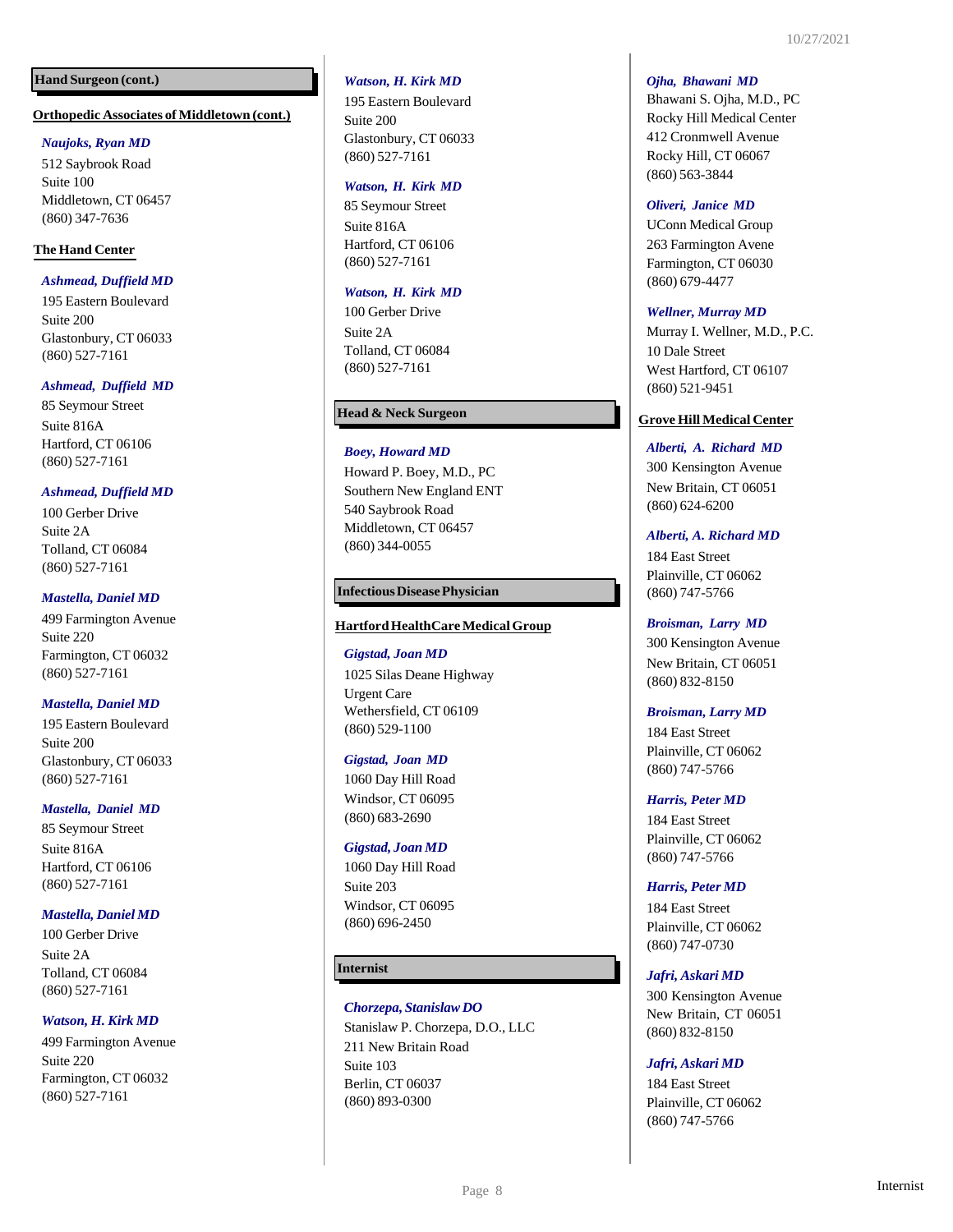## **Internist(cont.)**

#### **Grove Hill Medical Center (cont.)**

#### *McAuliffe, Jr., Gerald MD*

300 Kensington Avenue New Britain, CT 06051 (860) 624 -8150

#### *McAuliffe, Jr., Gerald MD*

One Lake Street New Britain, CT 06052 (860) 225 -1227

## *McAuliffe, Jr., Gerald MD*

184 East Street Plainville, CT 06062 (860) 747 -5766

#### *O'Hara, James MD*

300 Kensington Avenue New Britain, CT 06051 (860) 832 -8150

#### *O'Hara, James MD*

184 East Street Plainville, CT 06062 (860) 747 -5766

#### *Pendleton, Jonathan MD*

184 East Street Plainville, CT 06062 (860) 747 -5766

#### *Polukhin, Maryanna MD*

18 Cedar Street Newington, CT 06111 (860) 666 -5252

#### *Polukhin, Maryanna MD*

184 East Street Plainville, CT 06062 (860) 747 -5766

#### *Rosenblatt, Joseph MD*

300 Kensington Avenue New Britain, CT 06051 (860) 832 -8150

## *Roy, David MD*

184 East Street Plainville, CT 06062 (860) 747 -5766

## *Roy, David MD*

184 East Street Plainville, CT 06062 (860) 747 -5766

#### *Wasserman, Neil MD*

300 Kensington Avenue New Britain, CT 06051 (860) 832 -8150

## *Wasserman, Neil MD*

184 East Street Plainville, CT 06062 (860) 747 -5766

## **HartfordHealthCareMedicalGroup**

#### *Gigstad, Joan MD*

1025 Silas Deane Highway Urgent Care Wethersfield, CT 06109 (860) 529 -1100

#### *Gigstad, Joan MD*

1060 Day Hill Road Windsor, CT 06095 (860) 683 -2690

## *Gigstad, Joan MD*

1060 Day Hill Road Suite 203 Windsor, CT 06095 (860) 696 -2450

#### *Gurtman, Frances MD*

445 South Main Street West Hartford, CT 06110 (860) 696 -2200

#### *Heller, Cynthia MD*

265 Ellington Road East Hartford, CT 06108 (860) 569 -8800

#### *Heller, Cynthia MD*

1559 Sullivan Avenue South Windsor, CT 06074 (860) 696 -2350

#### *Migliorato, Marcie MD*

336 North Main Street Bishop's Corner West Hartford, CT 06117 (860) 232 -4891

#### *Moien, M. Reza MD*

1025 Silas Deane Highway Urgent Care Wethersfield, CT 06109 (860) 696 -2400

#### *Nesta, Joseph MD*

1025 Silas Deane Hwy Wethersfield, CT 06109 (860) 696 -2400

#### *Oliveri, Janice MD*

1025 Silas Deane Highway Urgent Care Wethersfield, CT 06109 (860) 529 -1100

#### *Oliveri, Janice MD*

1025 Silas Deane Hwy Wethersfield, CT 06109 (860) 696 -2400

#### *Schmetterling, Jack MD*

336 North Main Street Bishop's Corner West Hartford, CT 06117 (860) 232 -4891

#### *Underwood, Michael MD*

256 North Main Street Manchester, CT 06040 (860) 696 -2300

## **HartfordHospitalRehabilitationNetwork (HHRN)**

#### *Erdil, Michael MD*

85 Seymour Street Suite 604 Hartford, CT 06106 (860) 545 -5107

#### **JohnsonOccupationalMedicineCenter**

#### *Erdil, Michael MD*

3 Weymouth Road Enfield, CT 06082 (860) 763 -7668

#### **MiddlesexMedicalAssociates**

## *Robbins, Ronald MD*

85 Church Street Middletown, CT 06457 (860) 347 -5333

#### **MiddlesexMedicalCenter**

*Robbins, Ronald MD* 842 Washington Street Middletown, CT 06457 (860) 346 -4484

## **Middlesex Neurology**

*O'Donoghue,MargaretMD* 21 Pleasant Street Middletown, CT 06457 (860) 358 -5970

**SouthWindsor Ambulatory Care Center**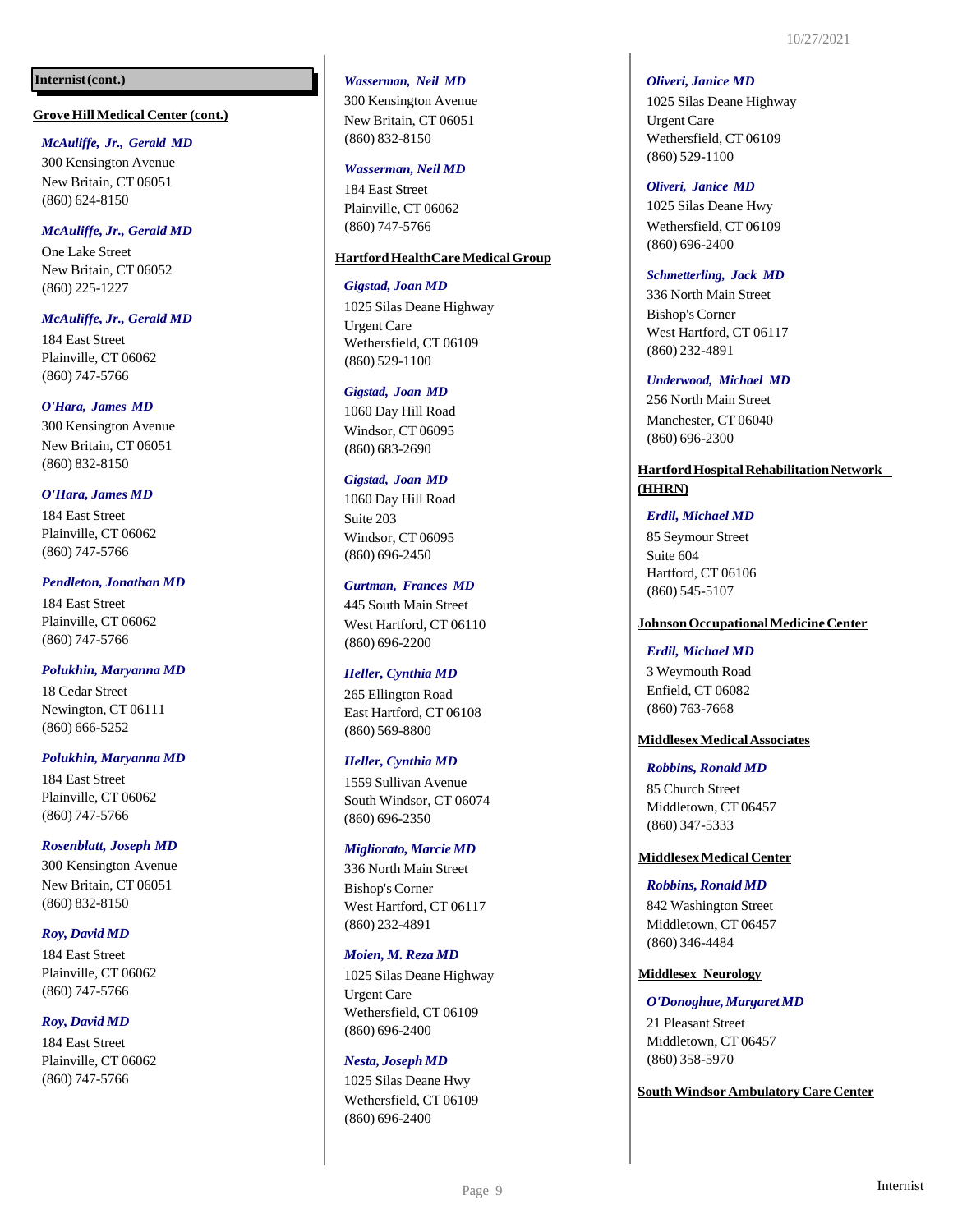## **Internist(cont.)**

**SouthWindsor Ambulatory Care Center (cont.)**

## *Siahaan, Richard MD*

2800 Tamarack Avenue South Windsor, CT 06074 (860) 644-3491

## **SuffieldMedicalAssociates**

*Yuan, Stephen MD*

162 Mountain Road Suite 6 Suffield, CT 06078 (860) 668-1211

#### **Vernon Walk In Medical Care Center**

## *Goldberg, Eric DO*

224 Hartford Turnpike Vernon Rockville, CT 06066 (860) 871-6939

## **Neurologist**

## *Lian, Gang MD* Shoreline Neurology, LLC 80 South Main Street Suite 103 Middletown, CT 06457 (860) 767-1034

**Bristol Hospital Multi-SpecialtyGroup - Neurology**

## *Pittari, Cara MD*

61 Bradley Street Bristol, CT 06010 (860) 585-9473

#### **BristolHospitalMulti-SpecialtyGroup,Inc.**

#### $Kurako, Kateryna MD$

61 Bradley Street Bristol, CT 06010 (860) 585-9473

#### **HartfordHeadacheCenter**

#### *Bilchik, Tanya MD*

144 Main Street Suite D East Hartford, CT 06118 (860) 895-3133

#### **Middlesex Neurology**

#### *O'Donoghue, Margaret MD*

21 Pleasant Street Middletown, CT 06457 (860) 358-5970

## **Neurology Associates of Greater Hartford, P.C.**

#### *Berland, Robert MD*

100 Wells Street Suite 1B Hartford, CT 06103 (860) 278-8937

## **Neurology Consultants of Connecticut**

#### *Gordon, Barry DO*

1000 Asylum Avenue Suite 4304 Hartford, CT 06105 (860) 522-3711

## *Khorasanizadeh, Sadaf MD*

1000 Asylum Avenue Suite 4304 Hartford, CT 06105 (860) 522-3711

## *Rao, Keshav MD*

1000 Asylum Avenue Suite 4304 Hartford, CT 06105 (860) 522-3711

#### *Wade, Peter MD*

1000 Asylum Avenue Suite 4304 Hartford, CT 06105 (860) 522-3711

## **Trinity Health Of New England Medical Group**

#### *Dankwah-Quansah, Maame MD*

1000 Asylum Avenue Suite 4304 Hartford, CT 06105 (860) 522-3711

#### *Dankwah-Quansah,MaameMD*

114 Woodland Street Hartford, CT 06105 (860) 522-3711

## **Neuropsychologist**

**Comprehensive Neuropsychological Services**

#### *Karassik, Beth PHD*

10 North Main Street Suite 315 West Hartford, CT 06107 (203) 271-3809

#### *Steinberg, Brett PHD*

10 North Main Street Suite 315 West Hartford, CT 06107 (203) 271-3809

## **Neurosurgeon**

## *Lantner, Howard MD*

The Center for Minimally Invasive Spine and Neurosurgery 7 Elm Street Suite 307 Enfield, CT 06082 (860) 522-7121

#### *Lantner, Howard MD*

11 South Road Suite 250 Farmington, CT 06032

#### *Lantner, Howard MD*

The Center for Minimally Invasive Spine and Neurosurgery 220 Farmington Avenue Farmington, CT 06032 (860) 522-7121

#### *Lantner, Howard MD*

The Center for Minimally Invasive Spine and Neurosurgery 704 Hebron Avenue Suite 103 Glastonbury, CT 06033 (860) 522-7121

#### *Lantner, Howard MD*

The Center for Minimally Invasive Spine and Neurosurgery 1000 Asylum Avenue Suite 3208 Hartford, CT 06105 (860) 522-7121

## **Connecticut Institute for Neurosurgery & Spine**

#### *Senatus, Patrick MD, PHD*

701 Cottage Grove Road Suite E230 Bloomfield, CT 06002 (860) 648-3380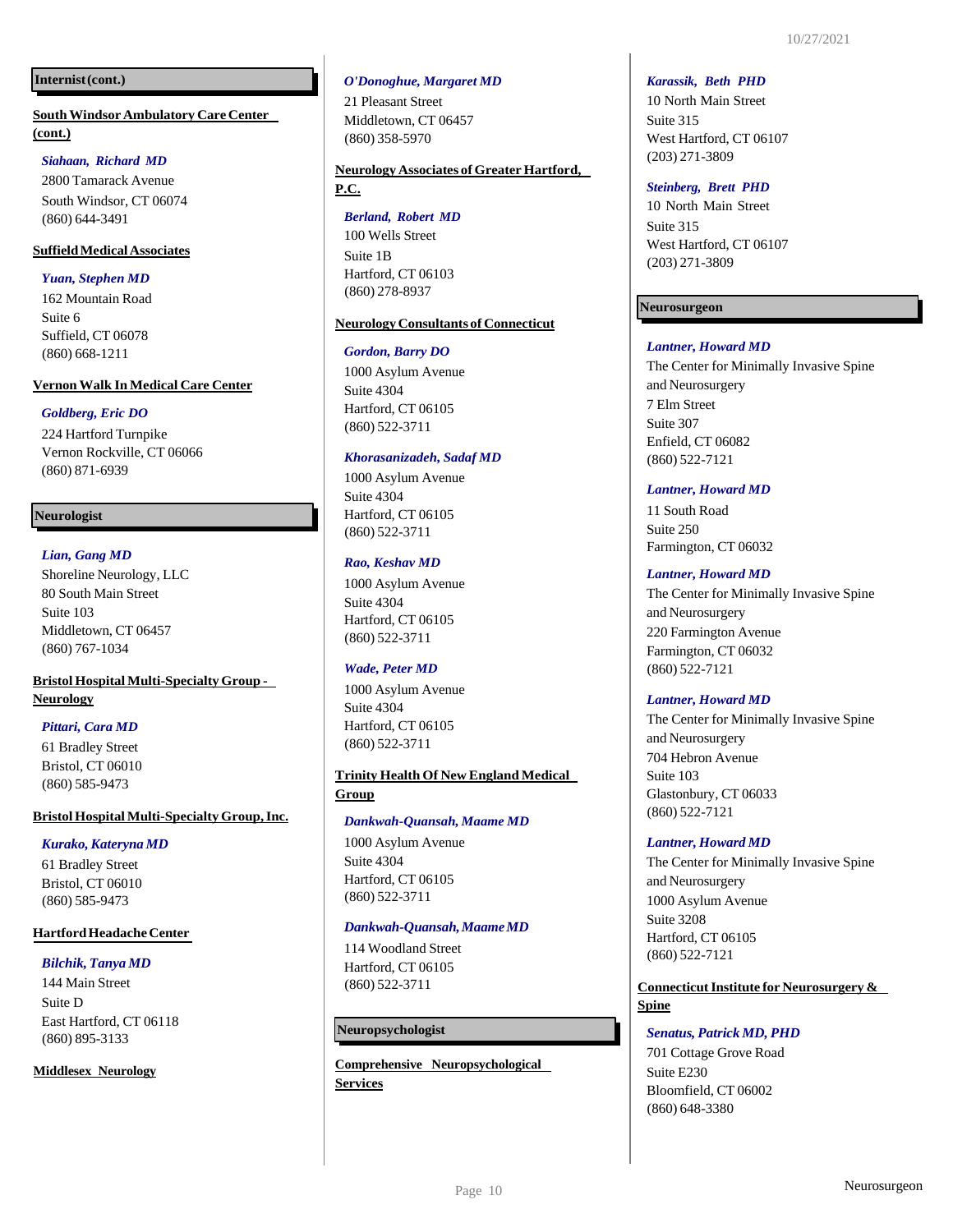#### **Neurosurgeon (cont.)**

**ConnecticutInstitute for Neurosurgery & Spine (cont.)**

## *Senatus, Patrick MD, PHD*

175 West Road Ellington, CT 06029

## *Senatus, Patrick MD, PHD*

622 Hebron Avenue Suite 104C Glastonbury, CT 06033 (860) 652-3110

## *Senatus, Patrick MD, PHD*

2800 Tamarack Road South Windsor, CT 06074 (860) 648-4480

## *Senatus, Patrick MD, PHD*

6 Fieldstone Common Suite C Tolland, CT 06084

## **Connecticut Neurosurgery & Spine**

**Associates, LLC**

## *Wakefield, Andrew MD*

360 Bloomfield Avenue Suite 209 Windsor, CT 06095 (860) 688-1311

## **Connecticut Spine Institute for Minimally Invasive Surgery**

#### *Aferzon, Joseph MD*

One Lake Street Building D New Britain, CT 06051 (860) 832-4664

## **Hartford HealthCare Medical Group**

## *Bauman, Joel MD*

85 Seymour Street Suite 709 Hartford, CT 06102 (860) 696-2290

## **Neurosurgeons of Central CT, PC**

## *Kureshi,Inam MD*

100 Retreat Avenue Suite 705 Hartford, CT 06106 (860) 278-0070

#### *Kvam, David MD*

100 Retreat Avenue Suite 705 Hartford, CT 06106 (860) 278-0070

#### *Kvam, David MD*

540 Saybrook Road Suite 220 Middletown, CT 06457 (860) 278-0070

#### **NeurosurgicalAssociates,PC**

#### *Calderon, Stephen MD*

11 South Road Suite 250 Farmington, CT 06032 (860) 522-7121

#### *Calderon, Stephen MD*

704 Hebron Avenue Suite 103 Glastonbury, CT 06033 (860) 522-7121

## *Calderon, Stephen MD*

1000 Asylum Avenue Suite 3208 Hartford, CT 06105 (860) 522-7121

## **Neurosurgical Group**

#### *Onyiuke, Hilary MD*

263 Farmington Avenue Farmington, CT 06030 (860) 679-3540

#### *Simon, Richard MD*

263 Farmington Avenue Farmington, CT 06030 (860) 679-3540

## **Orthopedic Associates of Hartford PC**

#### *Lange, Stephan MD*

7 Elm Street Enfield, CT 06082 (860) 522-7121

#### *Lange, Stephan MD*

704 Hebron Avenue Glastonbury, CT 06033 (860) 522-7121

#### *Lange, Stephan MD*

1000 Asylum Avenue Suite 3208 Hartford, CT 06105 (860) 522-7121

#### *Lange, Stephan MD*

One Lake Street Building D New Britain, CT 06052 (860) 522-7121

## **Trinity Health Of New England Medical Group**

#### *Chozick, Bruce MD*

1000 Asylum Avenue Suite 4309B Hartford, CT 06105 (860) 714-6980

#### *Chozick, Bruce MD*

95 Woodland Avenue Hartford, CT 06105 (860) 714-7125

#### *Spiro, David DO*

35 Nod Road Suite 104 Avon, CT 06001 (860) 714-7509

#### *Spiro, David DO*

1000 Asylum Avenue Suite 4309B Hartford, CT 06105 (860) 714-6980

## **NuclearMedicine**

## **JeffersonRadiology,P.C.**

#### *Rosenberg, Ronald MD*

100 Retreat Avenue Suite 300 Hartford, CT 06106 (860) 246-5476

#### *Rosenberg, Ronald MD*

85 Seymour Street Suite 200 Hartford, CT 06106 (860) 246-6589

#### *Turner, Gregory MD*

85 Seymour Street Suite 200 Hartford, CT 06106 (860) 246-6589

#### *Turner, Gregory MD*

941 Farmington Avenue West Hartford, CT 06107 (860) 231-1900

**Obstetrician/Gynecologist**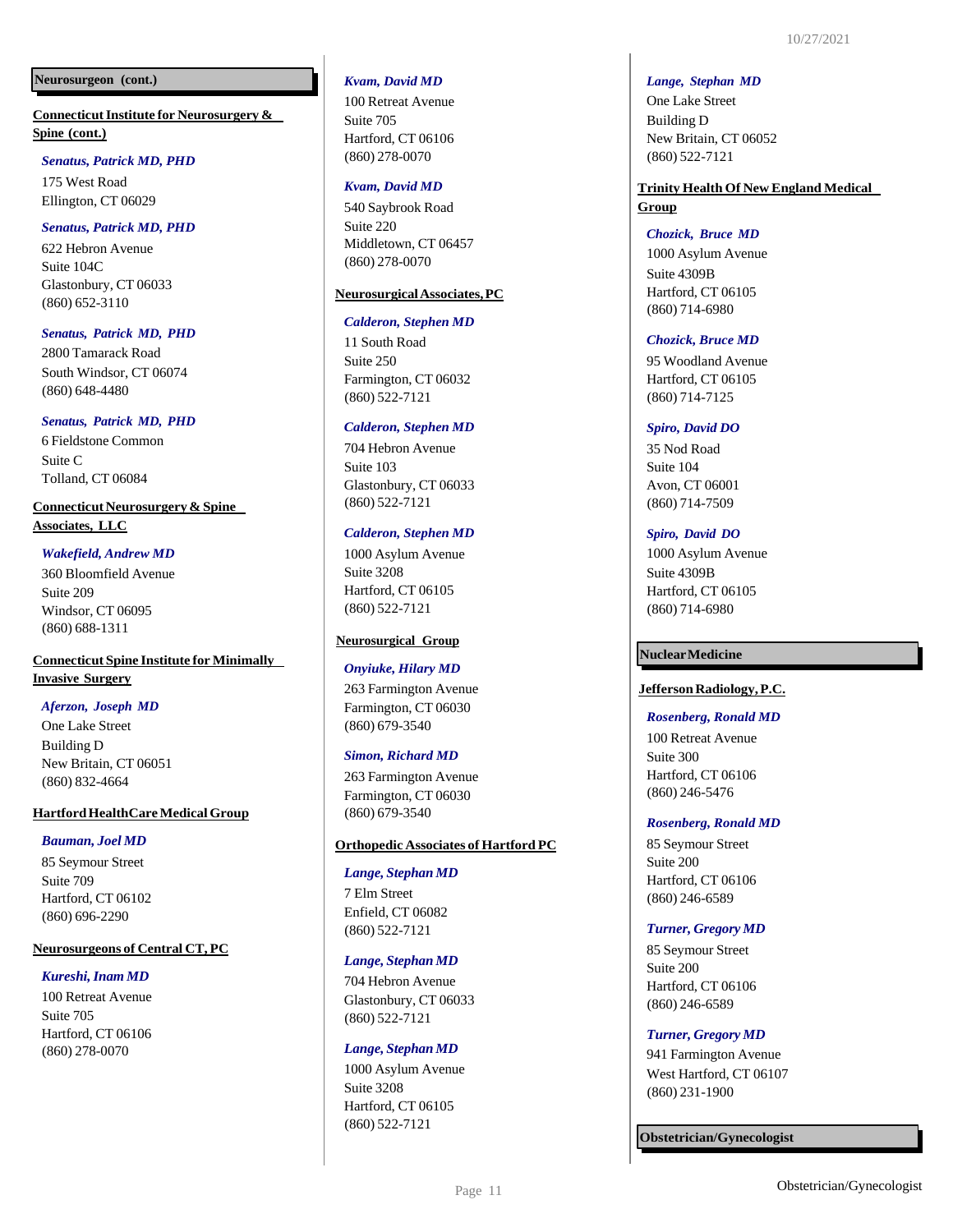## **Obstetrician/Gynecologist (cont.)**

#### **Grove Hill Medical Center**

#### *Dreiss, Richard MD*

300 Kensington Avenue New Britain, CT 06051 (860) 624-6205

## *Haverly, Karen MD*

184 East Street Plainville, CT 06062 (860) 747-0730

## *Manthous, Pamela MD*

18 Cedar Street Newington, CT 06111 (860) 666-5111

## *Sowa, David MD*

184 East Street Plainville, CT 06062 (860) 747-0730

## **Occupational Health Center**

## *Concentra Medical Center - East*

*Hartford*

701 Main Street East Hartford, CT 06108 (860) 289-5561

#### *Concentra Medical Center - New Britain*

972 A West Main Street New Britain, CT 06053 (860) 827-0745

#### *Concentra Medical Center - Windsor*

1080 Day Hill Road Windsor, CT 06095 (860) 298-8442

## *CorpCareOccupationalMedicineCenter*

2800 Tamarack Avenue Suite 001 South Windsor, CT 06074 (860) 647-4796

## *JohnsonOccupationalMedicineCenter*

3 Weymouth Road Enfield, CT 06082 (860) 763-7668

## *Medworks*

975 Farmington Avenue Bristol, CT 06010 (860) 589-0114

#### *Medworks*

375 East Cedar Street Newington, CT 06111 (860) 667-4418

## *Medworks*

Center for Occupational Health 100 Deerfield Road Suite 2 Windsor, CT 06095 (860) 714-9444

## *Middlesex Health Occupational Medicine*

534 Saybrook Road Middlesex Hospital Outpatient Center Middletown, CT 06457 (860) 358-2750

## *Occupational Health Center at UCONN*

Outpatient Pavilion, 2nd Floor East 263 Farmington Avenue Farmington, CT 06030 (860) 679-2893

## *The Hospital of Central Connecticut Occupational Health*

440 New Britain Avenue Plainville, CT 06062 (860) 747-5190

## **OccupationalMedicinePhysician**

## **Allies Medical Group**

## *Mufti, Nauman MD, MPH*

2 Bridgewater Road Suite 100 Farmington, CT 06032 (860) 678-9900

## **Concentra Medical Center - East Hartford**

## *Feinstein, David MD*

701 Main Street East Hartford, CT 06108 (860) 289-5561

## **Concentra Medical Center –Windsor**

## *Feinstein, David MD*

1080 Day Hill Road Windsor, CT 06095 (860) 298-8442

## **HartfordHospitalRehabilitationNetwork (HHRN)**

## *Erdil, Michael MD*

85 Seymour Street Suite 604 Hartford, CT 06106 (860) 545-5107

## **JohnsonOccupationalMedicineCenter**

## *Erdil, Michael MD*

3 Weymouth Road Enfield, CT 06082 (860) 763-7668

## **The Hospital of Central Connecticut Occupational Health**

## *Nagy, Sandor MD*

440 New Britain Avenue Plainville, CT 06062 (860) 747-9441

## **Ophthalmologist**

*Durrani, Jehangir MD* Jehangir Durrani, M.D., PC 458 Talcotville Road

Vernon Rockville, CT 06066 (860) 875-4314

#### $Fichman, Richard *MD*$

Fichman Eye Center 178 Hartford Road Manchester, CT 06040 (860) 649-9973

## $Fichman, Richard MD$

Fichman Eye Center 1232 Corbin Avenue New Britain, CT 06053 (860) 357-2349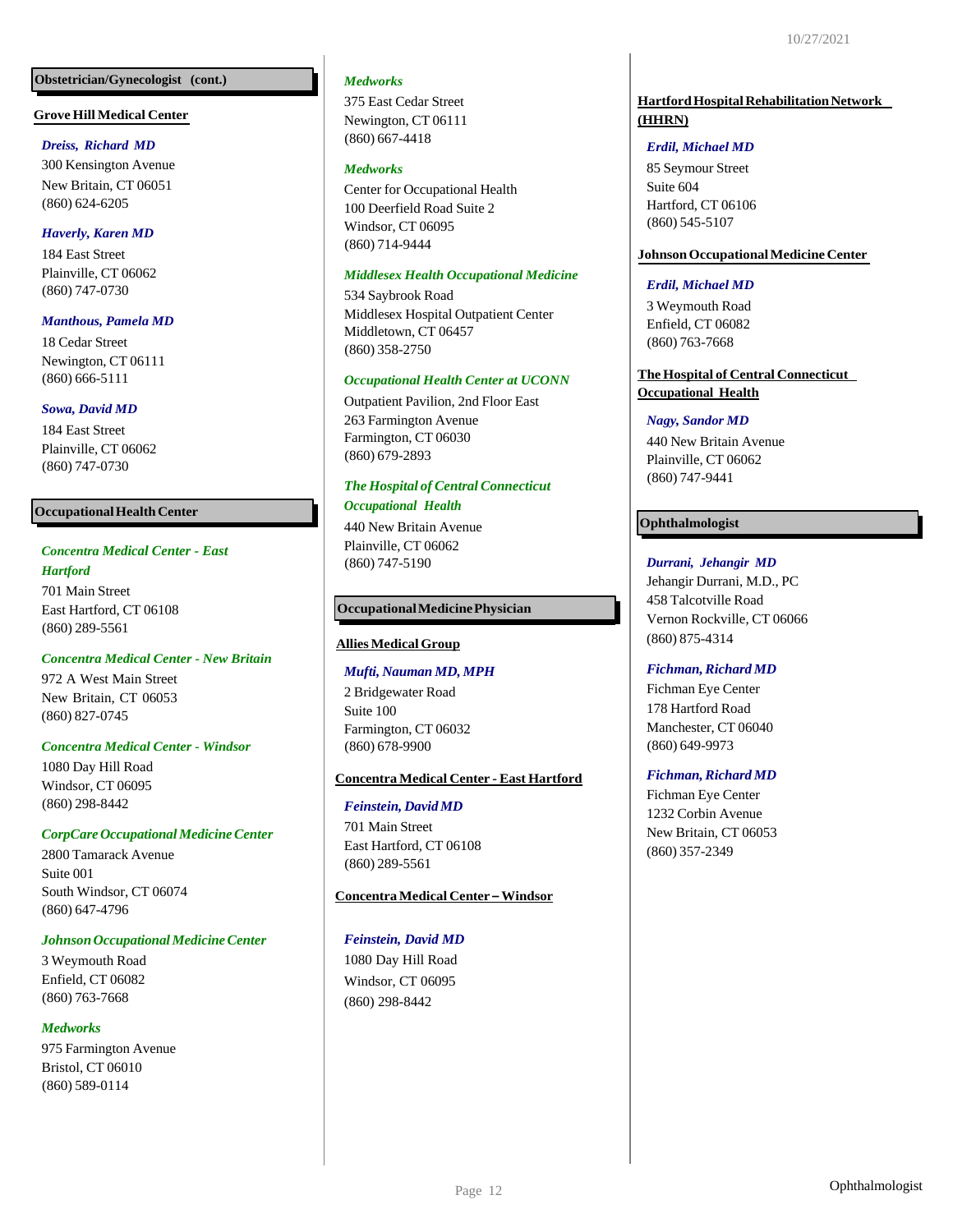## **Ophthalmologist (cont.)**

## *Gaudio, Alexander MD*

Eye Disease Consultants, LLC 85 Seymour Street Suite 522 Hartford, CT 06106 (860) 549-2020

## *Lucey, Kimberly MD*

Kimberly A. Lucey, M.D., PC 139 Hazard Avenue, Building 6 Enfield, CT 06082 (860) 749-6485

#### *Lucey, Kimberly MD*

Kimberly A. Lucey, M.D., PC 2049 Silas Deane Highway Rocky Hill, CT 06067 (860) 721-1533

#### **ConnecticutEye Care Center, PC**

## *Albergo, Patrick MD*

35 Waterville Road Avon, CT 06001 (860) 409-7764

#### *Albergo, Patrick MD*

639 Park Road Suite 100 West Hartford, CT 06107 (860) 521-9230

#### *Austin, Duane MD*

35 Waterville Road Avon, CT 06001 (860) 409-7764

## *Austin, Duane MD*

639 Park Road Suite 100 West Hartford, CT 06107 (860) 521-9230

## **ConnecticutEye Physicians and Surgeons, LLC**

## *Manganiello,Richard MD*

479 Buckland Street South Windsor, CT 06074 (860) 644-5011

#### **ConnecticutEye Physicians, PC**

## *Beggins, Thomas MD*

80 South Main Street Middletown, CT 06457 (860) 267-5767

**ConsultingOphthalmologistsPC**

#### *Bushley, D. Matthew MD*

499 Farmington Avenue Suite 100 Farmington, CT 06032 (860) 678-0202

#### *Bushley, D. Matthew MD*

704 Hebron Avenue Suite 200 Glastonbury, CT 06033 (860) 368-2235

#### *Edwards, Martin MD*

499 Farmington Avenue Suite 100 Farmington, CT 06032 (860) 527-6473

#### *Edwards, Martin MD*

295 Western Boulevard Glastonbury, CT 06033 (860) 678-0202

#### *Edwards, Martin MD*

704 Hebron Avenue Suite 200 Glastonbury, CT 06033 (860) 678-0202

#### *Emerick, Geoffrey MD*

499 Farmington Avenue Suite 100 Farmington, CT 06032 (860) 678-0202

#### *Emerick, Geoffrey MD*

295 Western Boulevard Glastonbury, CT 06033 (860) 678-0202

## *Gilbert, C. Mitchell MD*

499 Farmington Avenue Suite 100 Farmington, CT 06032 (860) 678-0202

#### *Gilbert, C. Mitchell MD*

704 Hebron Avenue Suite 200 Glastonbury, CT 06033 (860) 678-0202

#### *Gingold, Michael MD*

499 Farmington Avenue Suite 100 Farmington, CT 06032 (860) 678-0202

#### *Gingold, Michael MD*

704 Hebron Avenue Suite 200 Glastonbury, CT 06033 (860) 678-0202

#### *Hill, David MD*

499 Farmington Avenue Suite 100 Farmington, CT 06032 (860) 678-0202

#### *Hill, David MD*

295 Western Boulevard Glastonbury, CT 06033 (860) 678-0202

#### *Hill, David MD*

704 Hebron Avenue Suite 200 Glastonbury, CT 06033 (860) 678-0202

#### *Lally, David MD*

499 Farmington Avenue Suite 100 Farmington, CT 06032 (860) 678-0202

#### *Lally, David MD*

704 Hebron Avenue Suite 200 Glastonbury, CT 06033 (860) 678-0202

#### *Ward, Thomas MD*

499 Farmington Avenue Suite 100 Farmington, CT 06032 (860) 678-0202

#### *Ward, Thomas MD*

704 Hebron Avenue Suite 200 Glastonbury, CT 06033 (860) 678-0202

#### **Grove Hill Medical Center**

#### *Fitzpatrick,Edward MD*

One Lake Street New Britain, CT 06052 (860) 826-4460

#### *McDonald,Patricia MD*

One Lake Street New Britain, CT 06052 (860) 826-4460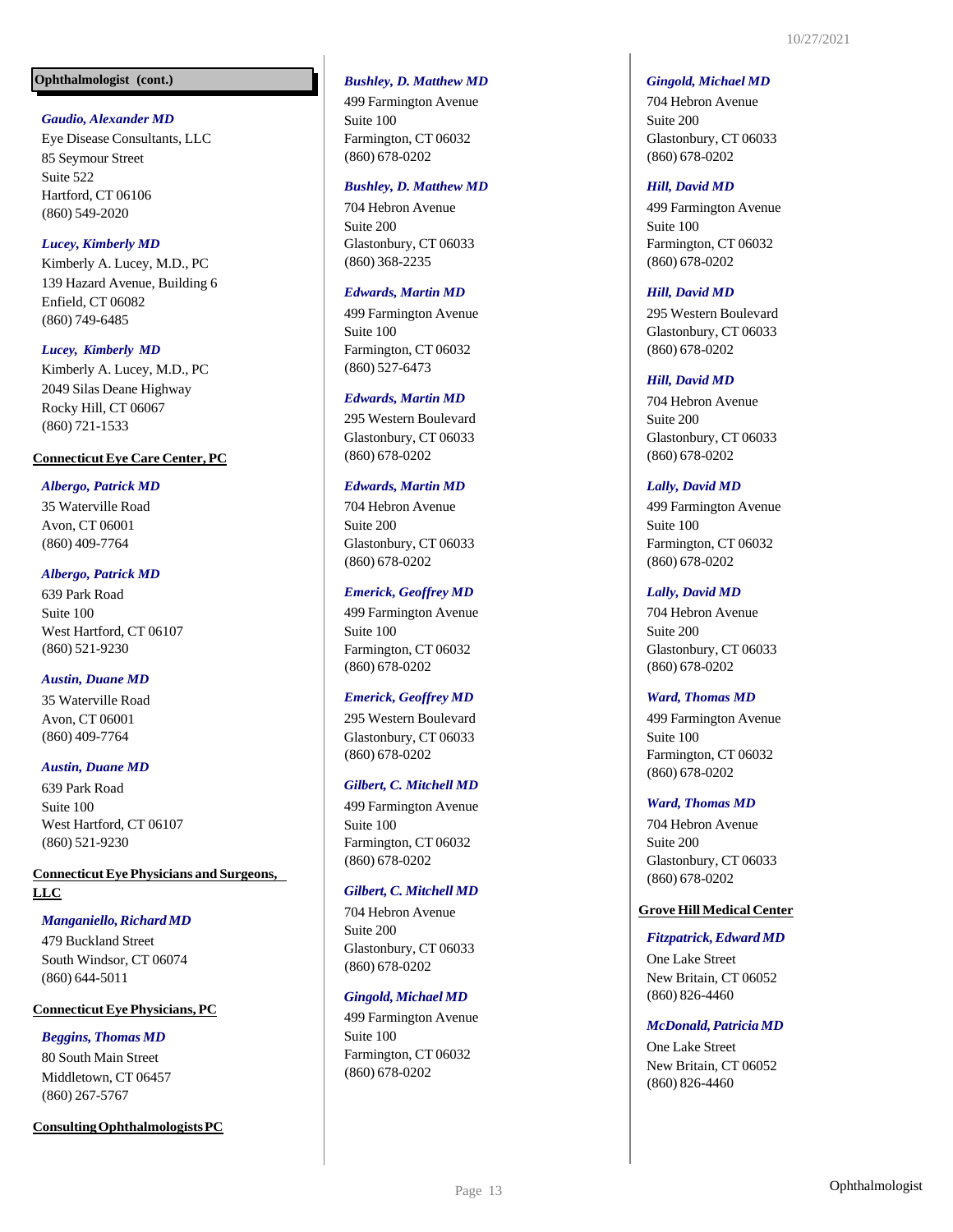## **Ophthalmologist (cont.)**

#### **Grove Hill Medical Center (cont.)**

## *Patel, Sarit MD*

One Lake Street New Britain, CT 06052 (860) 826-4460

## *Russo, Christopher MD*

Eye Center of Grove Hill 641 Farmington Avenue Bristol, CT 06010 (860) 826-4438

## *Russo, Christopher MD*

One Lake Street New Britain, CT 06052 (860) 826-4460

## *Seremet, Martin MD*

One Lake Street New Britain, CT 06052 (860) 826-4460

## *Stern, Alan MD*

One Lake Street New Britain, CT 06052 (860) 826-4460

## **MiddlesexEye Physicians, P.C.**

#### *Luskind, Roger MD*

400 Saybrook Road Suite 100 Middletown, CT 06457 (860) 347-7466

## *Mulukutla, Ragi MD*

400 Saybrook Road Suite 100 Middletown, CT 06457 (860) 347-7466

## *Shriver, Peter DO*

400 Saybrook Road Suite 100 Middletown, CT 06457 (860) 347-7466

#### **Nolan Eye & Laser Center**

*Nolan, Gerard MD* One Forest Park Drive Farmington, CT 06034 (860) 674-9627

#### **Northern ConnecticutEye Associates,LLC**

## *Epstein, Andrew MD*

146 Hazard Avenue Suite 106 Enfield, CT 06082 (860) 763-4046

#### *Patel, Sarit MD*

146 Hazard Avenue Suite 106 Enfield, CT 06082 (860) 763-4046

## **Solinsky Eye Care, LLC**

#### *Solinsky, Alan MD*

1013 Farmington Avenue West Hartford, CT 06107 (860) 233-2020

## **Optometrist**

*Castagna, Wayne OD* Tolland Eye Care LLC 23C Fieldstone Commons Tolland, CT 06084 (860) 871-6507

## *Maglio, Gary OD*

Gary R. Maglio, O.D., PC 112 West Main Street P. O. Box 28 Plainville, CT 06062 (860) 747-6443

#### *Newman, Bradford OD*

Your Eyes Optical (Doctor Pavanno & Associates) 927 Farmington Avenue Bristol, CT 06010 (860) 589-6475

#### *Newman, Bradford OD*

Your Eyes Eyecare Center (Doctor Pavano & Associates) 198 East Main Street New Britain, CT 06051 (860) 223-7900

## *Squillace, Steven OD*

Somers Vision Clinic, LLC 48 South Road #8 Route 83 Somers, CT 06071 (860) 763-4733

## **ConsultingOphthalmologistsPC**

#### *DiTolla, Kimberly OD*

499 Farmington Avenue Suite 100 Farmington, CT 06032 (860) 678-0202

#### *DiTolla, Kimberly OD*

704 Hebron Avenue Suite 200 Glastonbury, CT 06033 (860) 678-0202

#### **Doctor Pavano & Associates**

## *Pavano III, Joseph OD*

927 Farmington Avenue Bristol, CT 06010 (860) 289-6475

#### *Pavano III, Joseph OD*

198 E. Main Street New Britain, CT 06051 (860) 223-7900

## **FamilyOptometric Care,PC**

## *Lertora, John OD*

41 Wintonbury Mall Bloomfield, CT 06002 (860) 243-2508

#### *Newman, Bradford OD*

41 Wintonbury Mall Bloomfield, CT 06002 (860) 243-2508

#### **HartfordEye Physicians, P.C.**

## *Imondi, David OD*

100 Simsbury Road Suite 210 - Avon Wellness Center Avon, CT 06001 (860) 676-0809

#### *Imondi, David OD*

55 Nye Road Suite 104 Glastonbury, CT 06033 (860) 633-6634

## *Sagnella, Toni Ann OD*

100 Simsbury Road Suite 210 - Avon Wellness Center Avon, CT 06001 (860) 676-0809

## *Sagnella, Toni Ann OD*

55 Nye Road Suite 104 Glastonbury, CT 06033 (860) 633-6634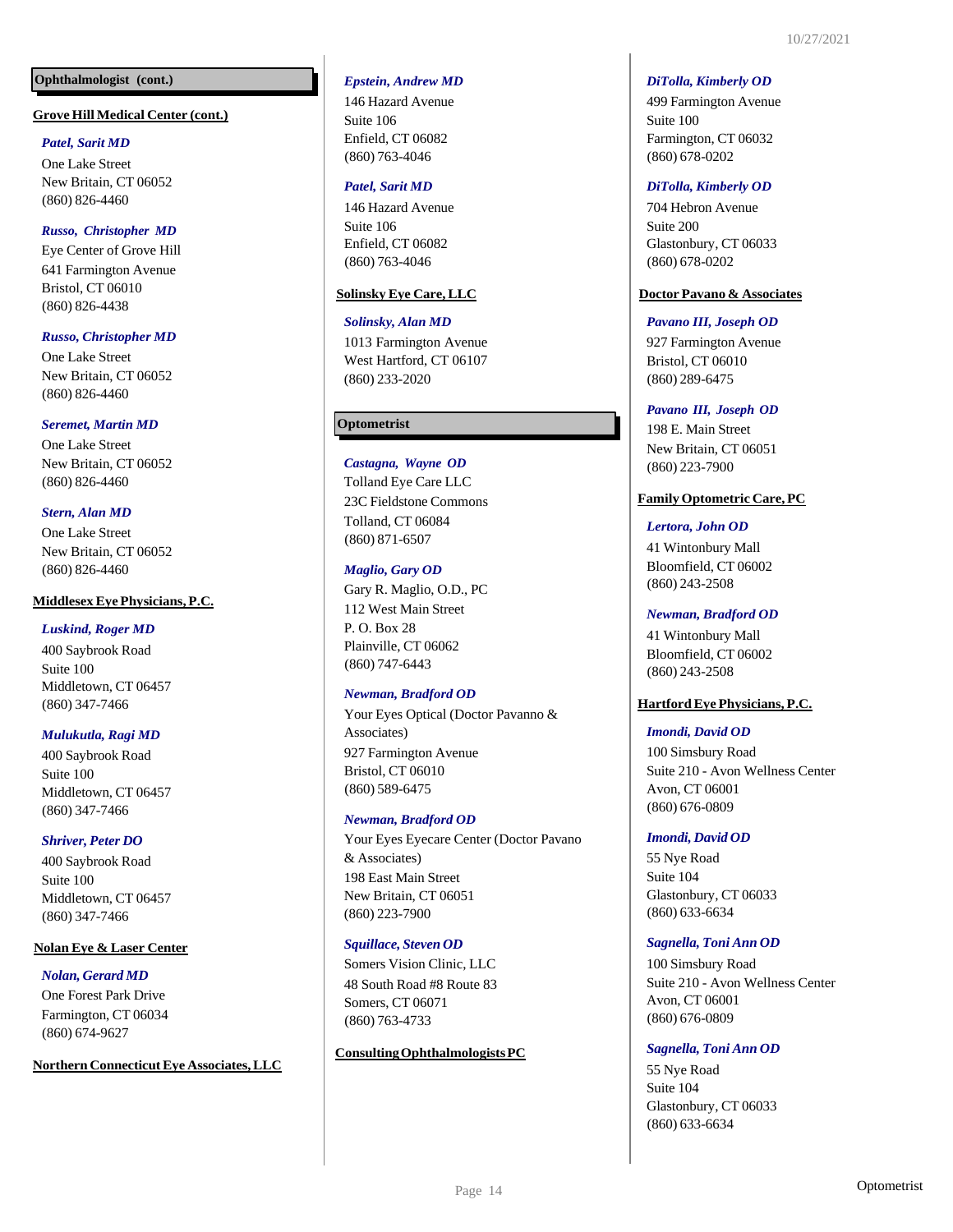## **Optometrist(cont.)**

## **Progressive Eye Care,Inc.**

## *Kimball, Liann OD*

230 Farmington Avenue Farmington, CT 06032 (860) 674-0307

## *Kimball, William OD*

230 Farmington Avenue Farmington, CT 06032 (860) 674-0307

## *Richardson, Victor OD*

230 Farmington Avenue Farmington, CT 06032 (860) 674-0307

## **Solinsky Eye Care, LLC**

## *Lertora, John OD*

1013 Farmington Avenue West Hartford, CT 06107 (860) 233-2020

## **OralMaxillofacialSurgeon**

## **HartfordHealthCare MedicalGroup,Inc.**

#### *Cavanagh, Norman DMD, MD*

85 Seymour Street Suite 425 Hartford, CT 06106 (860) 548-7338

## **Oral & Maxillofacial Surgeons PC**

## *Reiner, Steven DDS*

20 West Avon Road Avon, CT 06001 (860) 675-4695

## *Reiner, Steven DDS*

131 New London Turnpike Glastonbury, CT 06033 (860) 659-2623

## *Reiner, Steven DDS*

80 South Main Street Middletown, CT 06457 (860) 347-6939

## **OrthopedicSurgeon**

## *Aronow, Michael MD*

345 Western Boulevard Glastonbury, CT 06033 (860) 549-3210

## *Benthien, Ross MD*

Orthopedic Associations of Hartford PC 499 Farmington Avenue Farmington, CT 06032 (860) 549-3210

#### *Bontempo, Nicholas MD*

499 Farmington Avenue Farmington, CT 06032 (860) 549-3210

## *Burns, Jeffrey MD*

Orthopedic Associations of Hartford PC 499 Farmington Avenue Farmington, CT 06032 (860) 549-3210

#### *Burton, Kevin MD*

Orthopedic Associations of Hartford PC 499 Farmington Avenue Farmington, CT 06032 (860) 549-3210

## *Caputo, Andrew MD*

Orthopedic Associations of Hartford PC 499 Farmington Avenue Farmington, CT 06032 (860) 549-3210

## *Carangelo, Robert MD*

505 Willard Avenue Building 1 Door C Newington, CT 06111 (860) 223-8553

#### *Davis, Stephen MD*

Orthopedic Associations of Hartford PC 499 Farmington Avenue Farmington, CT 06032 (860) 549-3210

#### *Fulkerson, John MD*

499 Farmington Avenue Farmington, CT 06032 (860) 549-3210

#### *Grady Benson, John MD*

499 Farmington Avenue Farmington, CT 06032 (860) 549-3210

#### *Hermantin,Frank MD*

DHP of Connecticut PC (possible new location - reached out 09/24/2020) 71 Haynes Street Manchester, CT 06040 (954) 835-2850

#### *Joyce, Michael MD*

Orthopaedic Sports Specialists 84 Glastonbury Boulevard Suite 101 Glastonbury, CT 06033 (860) 652-8883

#### *Judson, Christopher MD*

Orthopedic Associations of Hartford PC 31 Seymour Street Ste 100 Hartford, CT 06106 (860) 549-3210

#### *Judson, Christopher MD*

Orthopedic Associations of Hartford PC 505 Willard Avenue Building 1 Door C Newington, CT 06111 (860) 223-8553

#### *Judson, Christopher MD*

Orthopedic Associations of Hartford 1111 Bromwell Avenue Rocky Hill, CT 06067 (860) 549-3210

## *Kime, Charles MD*

499 Farmington Avenue Farmington, CT 06032 (860) 549-3210

#### *Krompinger, W. Jay MD*

Orthopedic Associations of Hartford PC 499 Farmington Avenue Farmington, CT 06032 (860) 549-3210

#### *Lena, Christopher MD*

Orthopedic Associations of Hartford PC 499 Farmington Avenue Farmington, CT 06032 (860) 549-3210

#### *Lena,Christopher MD*

Orthopedic Associations of Hartford 345 Western Boulevard Glastonbury, CT 06033 (860) 549-3210

#### *Mazzara, James MD*

Orthopedic Associations of Hartford PC 345 Western Boulevard Glastonbury, CT 06033 (860) 549-3210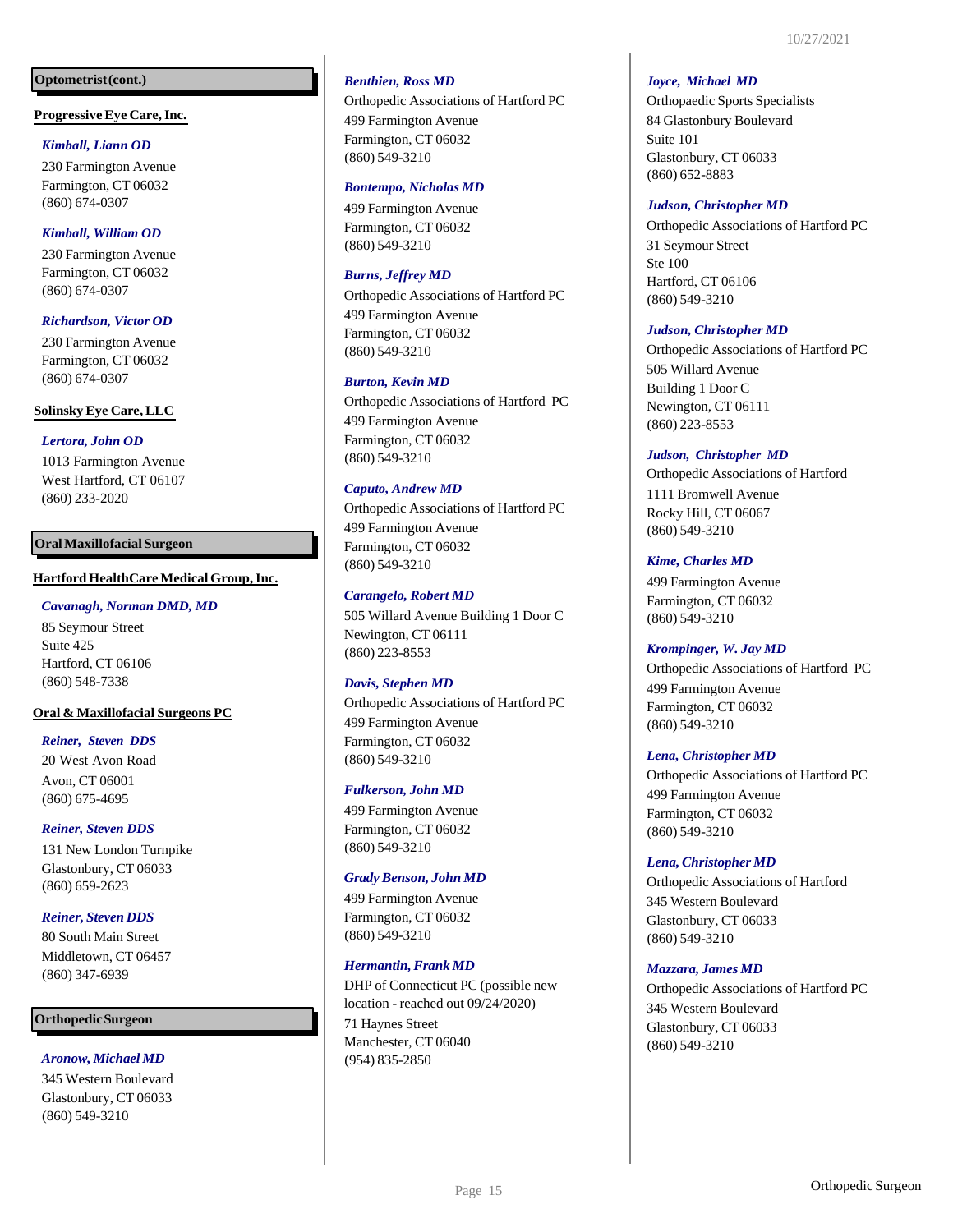## *Miranda, Michael MD*

Orthopedic Associations of Hartford PC 499 Farmington Avenue Farmington, CT 06032 (860) 549-3210

## *Murray, Paul MD*

Paul B. Murray, MD, PC 35 Nod Road Suite 105 Avon, CT 06001 (860) 247-3279

## *Murray, Paul MD*

Paul B. Murray, MD, PC 9 Cranbrook Boulevard Suite 104 Enfield, CT 06082 (860) 247-3279

## *Murray, Paul MD*

Paul B. Murray, MD, PC 1000 Asylum Avenue Suite 3220 Hartford, CT 06105 (860) 247-3279

## *Nagarkatti, Durgesh MD*

499 Farmington Avenue Farmington, CT 06032 (860) 549-3210

#### *Rios, Clifford MD*

Orthopedic Associations of Hartford PC 499 Farmington Avenue Farmington, CT 06032 (860) 549-3210

## *Shekhman, Mark MD*

Orthopedic Associations of Hartford PC 499 Farmington Avenue Farmington, CT 06032 (860) 549-3210

## *Spinella,Anthony MD*

Spinella Orthopaedic Associates, Inc. 31 Sycamore Commons Suite 202 Glastonbury, CT 06033 (860) 246-2541

## *Spinella,Anthony MD*

Spinella Orthopaedic Associates, Inc. 1000 Asylum Avenue Suite 2106 Hartford, CT 06105 (860) 246-2541

## *Steckler, Jeffrey MD*

Jeffrey B. Steckler, M.D., PC 35 Pearl Street Suite 101 New Britain, CT 06051 (860) 225-3587

#### *Sullivan, Raymond MD*

499 Farmington Avenue Farmington, CT 06032 (860) 549-3210

#### *Ware, James MD*

Orthopedic Associations of Hartford PC 31 Seymour Street Ste 100 Hartford, CT 06106 (860) 549-3210

#### *Ware, James MD*

Orthopedic Associations of Hartford PC 505 Willard Avenue Building 1 Door C Newington, CT 06111 (860) 223-8553

#### *Ware, James MD*

Orthopedic Associations of Hartford 1111 Bromwell Avenue Rocky Hill, CT 06067 (860) 549-3210

## *Waskowitz, Robert MD*

505 Willard Avenue Building 1 Door C Newington, CT 06111 (860) 223-8553

#### *Zell, Richard MD*

01/04/2019 - Moved to a new state - no longer in CT - researching new address 12345 xyz Hartford, CT 06101

#### *Zimmermann, Gordon MD*

Orthopedic Associations of Hartford PC 499 Farmington Avenue Farmington, CT 06032 (860) 549-3210

## **BristolHospitalMulti-SpecialtyGroup,Inc.**

#### *Meter, Jeffrey MD*

15 Riverside Avenue Bristol, CT 06010 (860) 585-3773

#### **BristolOrthopaedics,LLC**

#### *Cucka, Michael MD*

641 Clark Avenue Bristol, CT 06010 (860) 582-6603

#### *Organ, Scott MD*

641 Clark Avenue Bristol, CT 06010 (860) 582-6603

#### **Center for Orthopedic and Spine Health**

#### *Betz, Christopher DO*

41 Brewster Road Bristol, CT 06010 (860) 585-3333

#### *Howell, R. Damani MD*

41 Brewster Road Bristol, CT 06010 (860) 585-3333

#### *Upadhyay, Ashish MD*

41 Brewster Road Bristol, CT 06010 (860) 585-3333

#### **ConnecticutHand and Orthopedics,PLLC**

#### *Aron, Michael MD*

35 Nod Road Suite 105 Avon, CT 06001 (860) 247-3279

#### *Aron, Michael MD*

7 Elm Street Suite 202 Enfield, CT 06082 (860) 247-3279

#### *Aron, Michael MD*

704 Hebron Ave Suite 103 Glastonbury, CT 06033 (860) 247-3279

#### *Aron, Michael MD*

1000 Asylum Avenue Suite 3220 Hartford, CT 06105 (860) 247-3279

## **Connecticut Orthopaedic and Hand Surgery, PC**

#### *Scarangella, StephenMD*

704 Hebron Avenue Glastonbury, CT 06033 (860) 456-3997

## **ConnecticutOrthopedicAssociates**

## *Bissell, Scott MD*

673 Cottage Grove Road Bloomfield, CT 06002 (860) 242-3000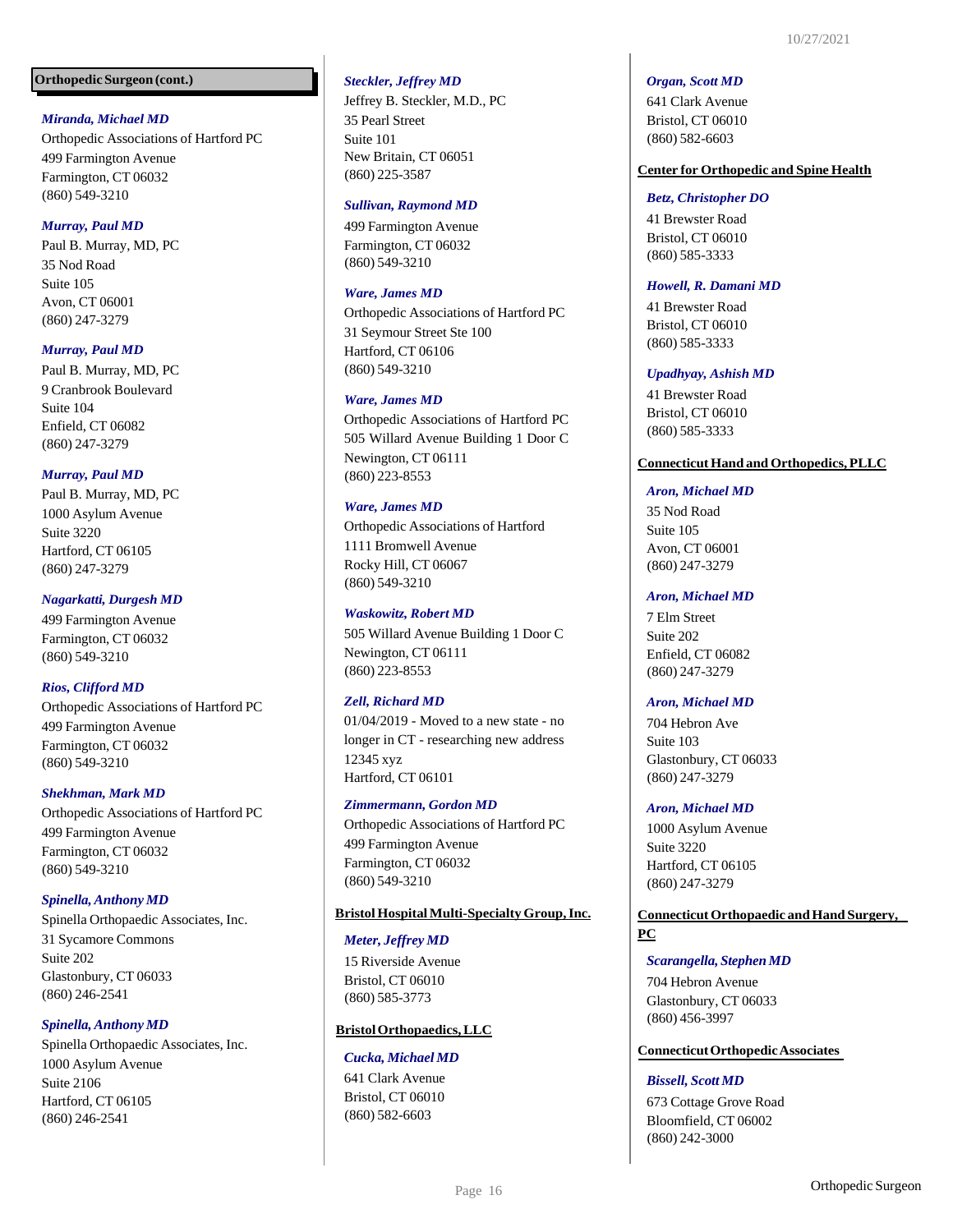#### **ConnecticutOrthopedicAssociates(cont.)**

#### *Bissell, Scott MD*

676 Hebron Avenue Glastonbury, CT 06033 (860) 242-3000

## *Bissell, Scott MD*

256 North Main Street Manchester, CT 06042 (860) 242-3000

## *Wasserlauf, Brett MD*

673 Cottage Grove Road Bloomfield, CT 06002 (860) 242-3000

## *Wasserlauf, Brett MD*

676 Hebron Avenue Glastonbury, CT 06033 (860) 242-3000

## *Wasserlauf, Brett MD*

256 North Main Street Manchester, CT 06042 (860) 242-3000

#### **FarmingtonValleyOrthopedicAssociates**

#### *Bond, Steven MD*

34 Dale Road Suite 208 Avon, CT 06001 (860) 677-0079

## *Burstein, David MD*

34 Dale Road Suite 208 Avon, CT 06001 (860) 677-0079

## *Burstein, David MD*

1060 Dayhill Road Ste 201 Windsor, CT 06095 (860) 677-0079

#### *Jambor, Clinton MD*

34 Dale Road Suite 208 Avon, CT 06001 (860) 677-0079

## *Jambor, Clinton MD*

100 Hazard Avenue Suite 202 Enfield, CT 06082 (860) 677-0079

#### *Jambor, Clinton MD*

18 Granby Road 1st floor Granby, CT 06035 (860) 677-0079

#### *Jambor, Clinton MD*

1060 Dayhill Road Ste 201 Windsor, CT 06095 (860) 677-0079

#### **GreaterHartfordOrthopedicGroup**

#### *Kimmel, Jay MD*

35 Jolley Drive Suite 301 Bloomfield, CT 06002 (860) 242-3000

#### *Kimmel, Jay MD*

893 Main Street Suite 301 East Hartford, CT 06108 (860) 728-6740

#### *Kimmel, Jay MD*

113 Elm Street Suite 203 Enfield, CT 06082 (860) 728-6740

#### *Kimmel, Jay MD*

1000 Asylum Avenue Suite 2126 Hartford, CT 06105 (860) 728-6740

#### *Kimmel, Jay MD*

506 Cromwell Avenue Suite 102 Rocky Hill, CT 06067 (860) 728-6740

#### *Kruger, David MD*

35 Jolley Drive Suite 301 Bloomfield, CT 06002 (860) 242-3000

#### *Kruger, David MD*

113 Elm Street Suite 302 Enfield, CT 06082 (860) 253-0276

#### *Kruger, David MD*

1000 Asylum Avenue Suite 2126 Hartford, CT 06105 (860) 728-6740

#### *Kruger, David MD*

506 Cromwell Avenue Suite 102 Rocky Hill, CT 06067 (860) 728-6740

## **Grove Hill Medical Center**

#### *Gerratana, Frank MD*

73 Cedar Street New Britain, CT 06052 (860) 832-4666

#### *LeGeyt, Michael MD*

One Lake Street New Britain, CT 06052 (860) 832-4666

#### **HartfordOrthopedic Surgeons,P.C.**

#### *Mara, John MD*

31 Ensign Drive Avon, CT 06001 (860) 525-4469

#### *Mara, John MD*

1000 Asylum Avenue Suite 2108 Hartford, CT 06105 (860) 525-4469

#### *Yannopoulos, Aris MD*

31 Ensign Drive Avon, CT 06001 (860) 432-4640

#### *Yannopoulos, Aris MD*

277 West Middle Turnpike Manchester, CT 06040 (860) 432-4640

#### *Yannopoulos, Aris MD*

1111 Cromwell Avenue Bldg. 4 - Suite 404 Rocky Hill, CT 06067 (860) 525-4469

## **JohnsonProfessionalAssociates,PC**

#### *Dudek,Robert MD*

140 Hazard Avenue Suite 101 Enfield, CT 06082 (860) 272-2940

## **Litchfield HillsOrthopedic Associates,LLP**

#### *Brezenoff, Leigh MD*

281 North Main Street Bristol, CT 06010 (860) 482-8539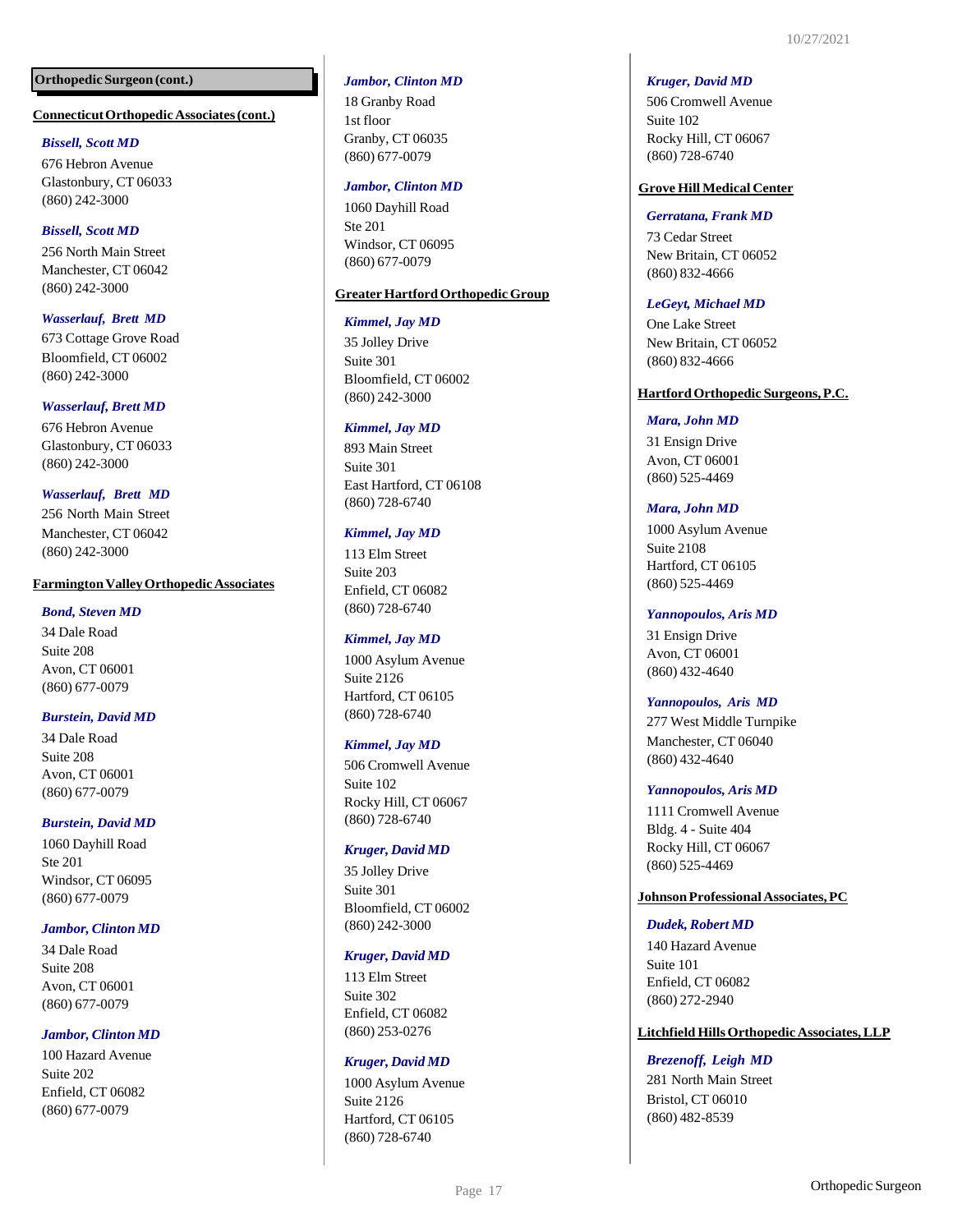## **Litchfield HillsOrthopedic Associates,LLP (cont.)**

## *Spero, Lane MD*

281 North Main Street Bristol, CT 06010 (860) 482 -8539

## *Wisch, Douglas MD*

281 North Main Street Bristol, CT 06010 (860) 482 -8539

## **MiddlesexOrthopedic SurgeonsPC**

## *Bash, Jeffrey MD*

Heritage Medical Center 410 Saybrook Road, Suite 100 Middletown, CT 06457 (860) 347 -4355

## *Berson, Lawrence MD*

Heritage Medical Center 410 Saybrook Road, Suite 100 Middletown, CT 06457 (860) 685 -8940

## *O'Donnell, Sean MD*

Heritage Medical Center 410 Saybrook Road, Suite 100 Middletown, CT 06457 (860) 685 -8940

## *Sohn, Joseph MD*

Heritage Medical Center 410 Saybrook Road, Suite 100 Middletown, CT 06457 (860) 347 -4355

## *Walsh, James DO*

Heritage Medical Center 410 Saybrook Road, Suite 100 Middletown, CT 06457 (860) 685 -8940

## *Wasterlain,Amy MD*

Heritage Medical Center 410 Saybrook Road, Suite 100 Middletown, CT 06457 (860) 685 -8940

## **Orthopedic Associates of Central Connecticut, P.C.**

## *Selden, Steven MD*

510 Cottage Grove Road Bloomfield, CT 06002 (860) 243 -1414

#### **Orthopedic Associates of Hartford PC**

## *Aronow, Michael MD*

499 Farmington Avenue Suite 102 Farmington, CT 06032 (860) 549 -3210

#### *Aronow, Michael MD*

31 Seymour Street Suite 100 Hartford, CT 06106 (860) 549 -3210

#### *Becker, Gerald MD*

499 Farmington Avenue Suite 102 Farmington, CT 06032 (860) 549 -3210

#### *Becker, Gerald MD*

345 Western Boulevard Glastonbury, CT 06033 (860) 549 -8251

#### *Becker, Gerald MD*

31 Seymour Street Suite 100 Hartford, CT 06106 (860) 549 -3210

#### *Benthien, Ross MD*

499 Farmington Avenue Suite 102 Farmington, CT 06032 (860) 549 -3210

#### *Benthien, Ross MD*

345 Western Boulevard Glastonbury, CT 06033 (860) 549 -3210

#### *Benthien, Ross MD*

31 Seymour Street Suite 100 Hartford, CT 06106 (860) 549 -3210

#### *Benthien, Ross MD*

1111 Cromwell Avenue Suite 301 Rocky Hill, CT 06067 (860) 549 -3210

## *Blaine, Theodore MD*

31 Seymour Street Suite 100 Hartford, CT 06106 (860) 549 -3210

#### *Blaine, Theodore MD*

1111 Cromwell Avenue Suite 301 Rocky Hill, CT 06067 (860) 549 -8260

#### *Bontempo, Nicholas MD*

499 Farmington Avenue Suite 102 Farmington, CT 06032 (860) 549 -3210

#### *Bontempo, Nicholas MD*

345 Western Boulevard Glastonbury, CT 06033 (860) 549 -3210

#### *Bontempo, Nicholas MD*

704 Hebron Avenue Glastonbury, CT 06033 (860) 522 -7121

#### *Bontempo, Nicholas MD*

1000 Asylum Avenue Suite 3208 Hartford, CT 06105 (860) 241 -4829

## *Bontempo, Nicholas MD*

31 Seymour Street Suite 100 Hartford, CT 06106 (860) 549 -3210

#### *Bontempo, Nicholas MD*

1111 Cromwell Avenue Suite 301 Rocky Hill, CT 06067 (860) 549 -3210

## *Burns, Jeffrey MD*

499 Farmington Avenue Suite 102 Farmington, CT 06032 (860) 549 -3210

#### *Burns, Jeffrey MD*

345 Western Boulevard Glastonbury, CT 06033 (860) 549 -3210

## *Burns, Jeffrey MD*

31 Seymour Street Suite 100 Hartford, CT 06106 (860) 549 -3210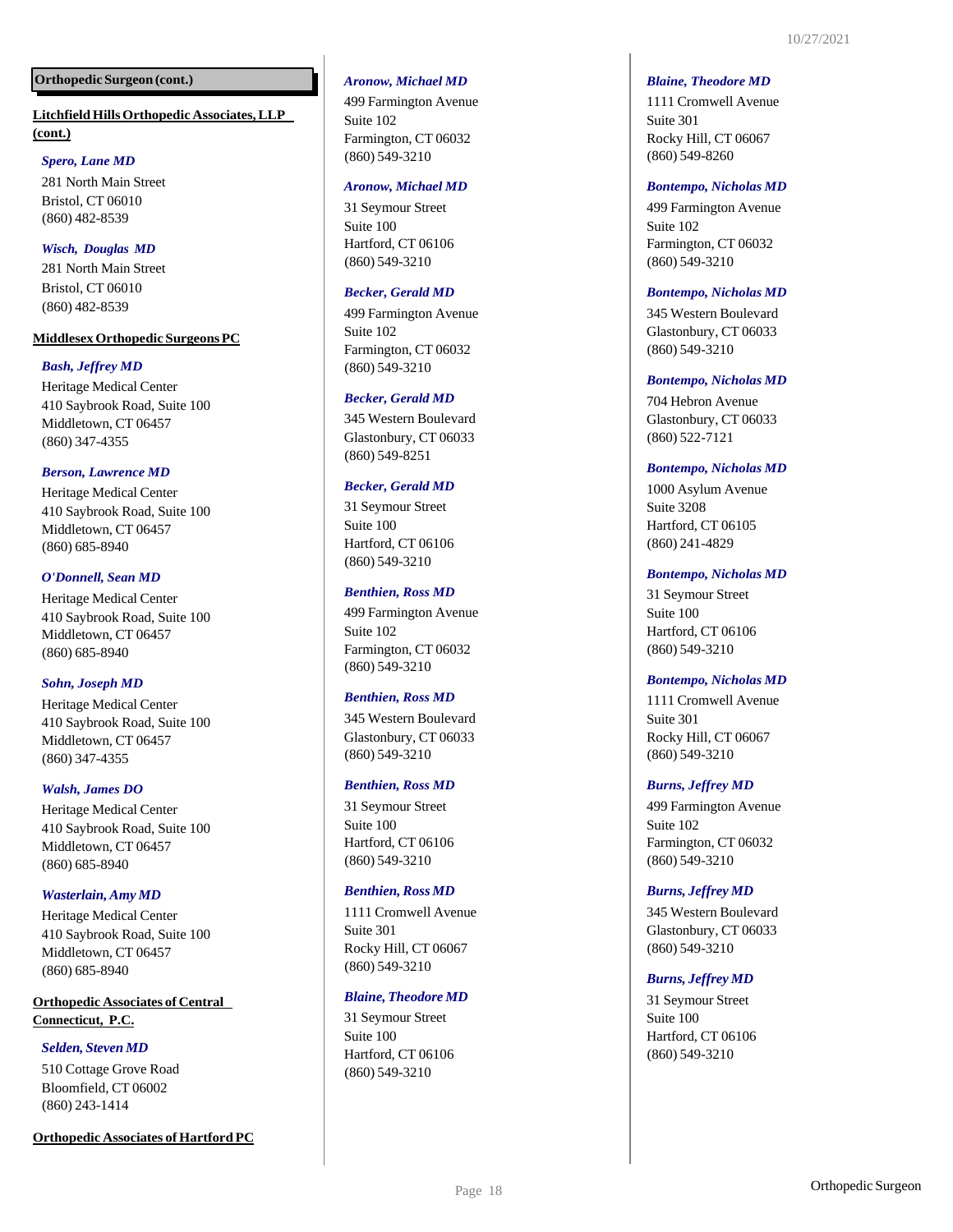## **Orthopedic Associates of Hartford PC (cont.)**

## *Burns, Jeffrey MD*

1111 Cromwell Avenue Suite 301 Rocky Hill, CT 06067 (860) 549 -3210

## *Burton, Kevin MD*

499 Farmington Avenue Suite 102 Farmington, CT 06032 (860) 549 -3210

## *Burton, Kevin MD*

345 Western Boulevard Glastonbury, CT 06033 (860) 549 -3210

## *Burton, Kevin MD*

31 Seymour Street Suite 100 Hartford, CT 06106 (860) 549 -3210

## *Burton, Kevin MD*

1111 Cromwell Avenue Suite 301 Rocky Hill, CT 06067 (860) 549 -3210

## *Caputo, Andrew MD*

499 Farmington Avenue Suite 102 Farmington, CT 06032 (860) 549 -3210

## *Caputo, Andrew MD*

345 Western Boulevard Glastonbury, CT 06033 (860) 549 -3210

## *Caputo, Andrew MD*

31 Seymour Street Suite 100 Hartford, CT 06106 (860) 549 -3210

## *Caputo, Andrew MD*

1111 Cromwell Avenue Suite 301 Rocky Hill, CT 06067 (860) 549 -3210

## *Caputo, Andrew MD*

1060 Day Hill Road Suite 201 Windsor, CT 06095 (860) 549 -3210

#### *Carangelo, Robert MD*

31 Seymour Street Suite 100 Hartford, CT 06106 (860) 549 -3210

## *Carangelo, Robert MD*

40 Hart Street Building A New Britain, CT 06052 (860) 223 -8553

## *Carangelo, Robert MD*

1111 Cromwell Avenue Suite 301 Rocky Hill, CT 06067 (860) 549 -3210

## *Davis, Stephen MD*

499 Farmington Avenue Suite 102 Farmington, CT 06032 (860) 549 -3210

## *Davis, Stephen MD*

345 Western Boulevard Glastonbury, CT 06033 (860) 549 -3210

## *Davis, Stephen MD*

31 Seymour Street Suite 100 Hartford, CT 06106 (860) 549 -3210

## *Davis, Stephen MD*

40 Hart Street Building A New Britain, CT 06052 (860) 549 -3210

## *Davis, Stephen MD*

1111 Cromwell Avenue Suite 301 Rocky Hill, CT 06067 (860) 549 -3210

## *Dugdale, Thomas MD*

499 Farmington Avenue Suite 102 Farmington, CT 06032 (860) 549 -3210

#### *Dugdale, Thomas MD*

345 Western Boulevard Glastonbury, CT 06033 (860) 549 -8483

## *Dugdale, Thomas MD*

31 Seymour Street Suite 100 Hartford, CT 06106 (860) 549 -3210

#### *Esmende, Sean MD*

499 Farmington Avenue Suite 102 Farmington, CT 06032 (860) 549 -3210

## *Esmende, Sean MD*

345 Western Boulevard Glastonbury, CT 06033 (860) 549 -3210

## *Esmende, Sean MD*

1000 Asylum Avenue Suite 3208 Hartford, CT 06105 (860) 522 -7121

## *Esmende, Sean MD*

31 Seymour Street Suite 100 Hartford, CT 06106 (860) 549 -3210

## *Esmende, Sean MD*

1111 Cromwell Avenue Suite 301 Rocky Hill, CT 06067 (860) 549 -3210

## *Fulkerson, John MD*

499 Farmington Avenue Suite 102 Farmington, CT 06032 (860) 549 -3210

## *Fulkerson, John MD*

31 Seymour Street Suite 100 Hartford, CT 06106 (860) 549 -3210

## *Fulkerson, John MD*

29 North Main Street West Hartford, CT 06107 (860) 549 -8492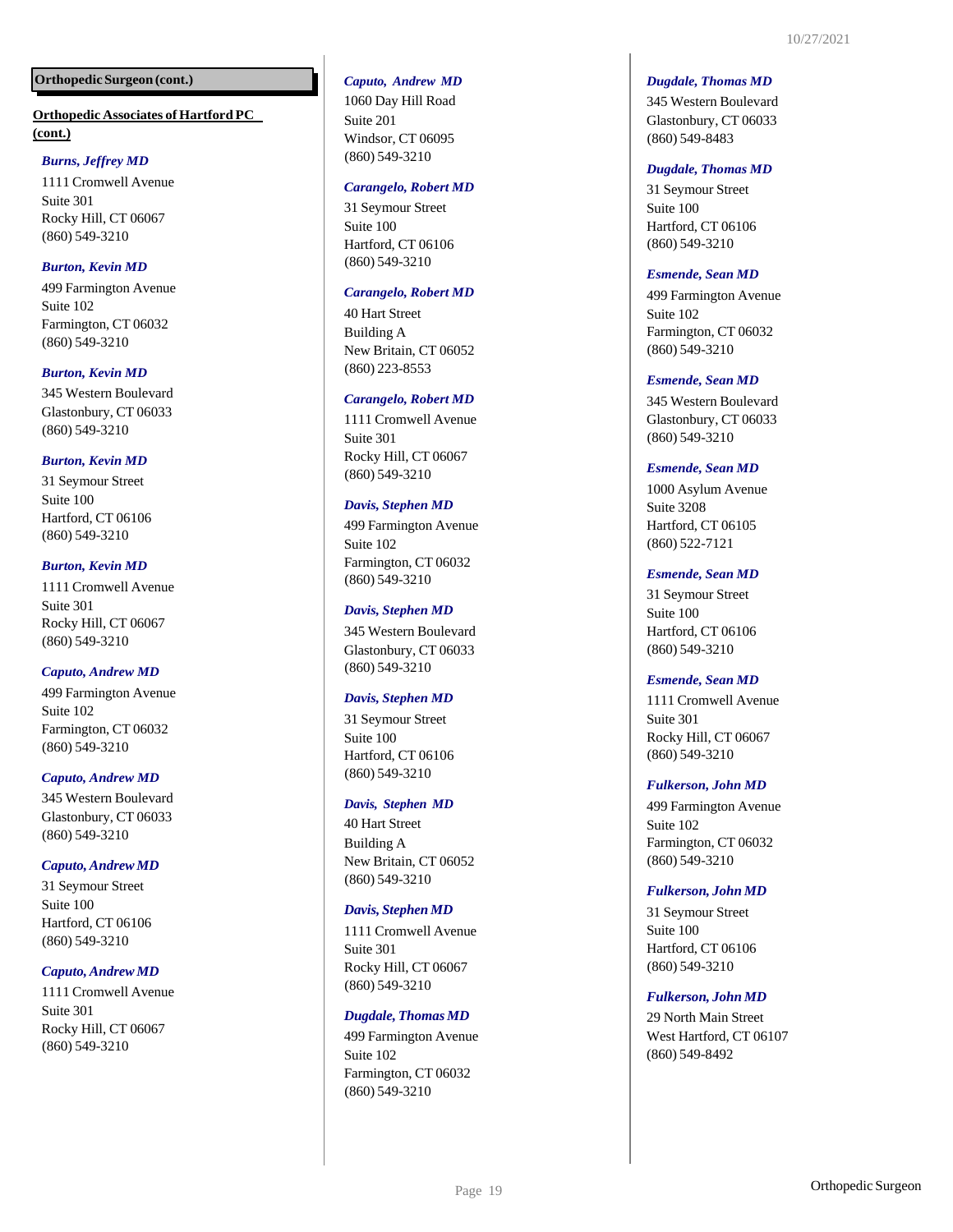## **Orthopedic Associates of Hartford PC (cont.)**

## *Grady Benson, John MD*

499 Farmington Avenue Suite 102 Farmington, CT 06032 (860) 549 -3210

## *Grady Benson, John MD*

345 Western Boulevard Glastonbury, CT 06033 (860) 549 -8483

## *Grady Benson, John MD*

31 Seymour Street Suite 100 Hartford, CT 06106 (860) 549 -3210

## *Judson, Christopher MD*

499 Farmington Avenue Suite 102 Farmington, CT 06032 (860) 549 -3210

## *Judson, Christopher MD*

201 North Mountain Rd Suite 302 Plainville, CT 06062 (860) 223 -8553

## *Kime, Charles MD*

499 Farmington Avenue Suite 102 Farmington, CT 06032 (860) 549 -3210

## *Kime, Charles MD*

345 Western Boulevard Glastonbury, CT 06033 (860) 549 -3210

## *Kime, Charles MD*

31 Seymour Street Suite 100 Hartford, CT 06106 (860) 549 -3210

## *Kime, Charles MD*

1060 Day Hill Road Suite 201 Windsor, CT 06095 (860) 549 -8490

## *Krompinger, W. Jay MD*

499 Farmington Avenue Suite 102 Farmington, CT 06032 (860) 549 -3210

#### *Krompinger, W. Jay MD*

345 Western Boulevard Glastonbury, CT 06033 (860) 549 -8483

## *Krompinger, W. Jay MD*

31 Seymour Street Suite 100 Hartford, CT 06106 (860) 549 -3210

## *Krompinger, W. Jay MD*

1111 Cromwell Avenue Suite 301 Rocky Hill, CT 06067 (860) 549 -3210

## *Lena, Christopher MD*

499 Farmington Avenue Suite 102 Farmington, CT 06032 (860) 549 -3210

## *Lena, Christopher MD*

31 Seymour Street Suite 100 Hartford, CT 06106 (860) 549 -3210

#### *Lena, Christopher MD*

1111 Cromwell Avenue Suite 301 Rocky Hill, CT 06067 (860) 549 -8461

#### *Lena, Christopher MD*

1060 Day Hill Road Suite 201 Windsor, CT 06095 (860) 549 -3210

#### *Miranda, Michael MD*

499 Farmington Avenue Suite 102 Farmington, CT 06032 (860) 549 -3210

## *Miranda, Michael MD*

345 Western Boulevard Glastonbury, CT 06033 (860) 549 -8483

#### *Miranda, Michael MD*

31 Seymour Street Suite 100 Hartford, CT 06106 (860) 549 -3210

#### *Miranda, Michael MD*

1111 Cromwell Avenue Suite 301 Rocky Hill, CT 06067 (860) 549 -3210

#### *Nagarkatti, Durgesh MD*

499 Farmington Avenue Suite 102 Farmington, CT 06032 (860) 549 -3210

## *Nagarkatti, Durgesh MD*

345 Western Boulevard Glastonbury, CT 06033 (860) 549 -3210

## *Nagarkatti, Durgesh MD*

31 Seymour Street Suite 100 Hartford, CT 06106 (860) 549 -3210

## *Nagarkatti, Durgesh MD*

1111 Cromwell Avenue Suite 301 Rocky Hill, CT 06067 (860) 549 -3210

## *Rios, Clifford MD*

499 Farmington Avenue Suite 102 Farmington, CT 06032 (860) 549 -3210

## *Rios, Clifford MD*

345 Western Boulevard Glastonbury, CT 06033 (860) 549 -3210

## *Rios, Clifford MD*

31 Seymour Street Suite 100 Hartford, CT 06106 (860) 549 -3210

## *Rios, Clifford MD*

1111 Cromwell Avenue Suite 301 Rocky Hill, CT 06067 (860) 549 -3210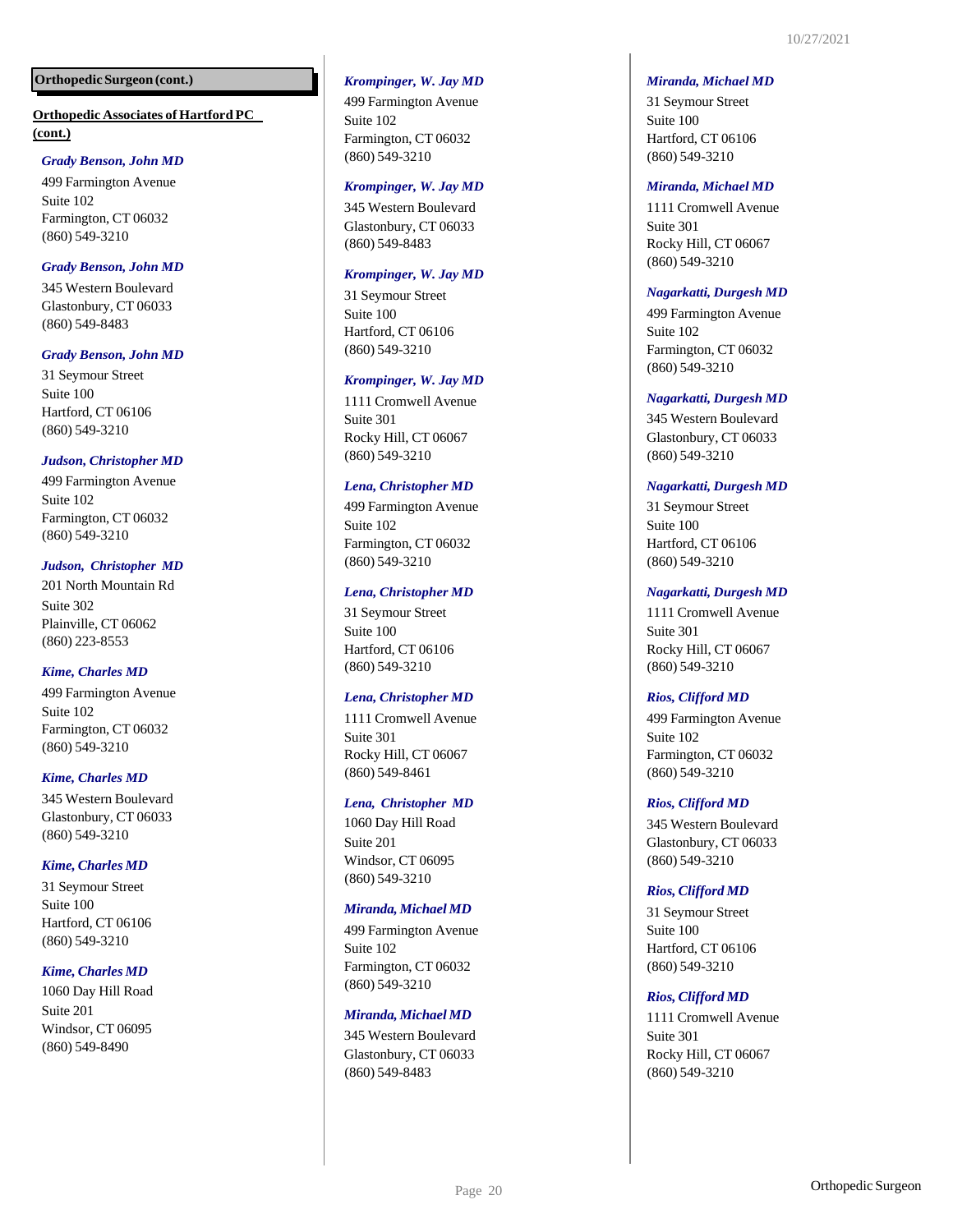## **Orthopedic Associates of Hartford PC (cont.)**

## *Shekhman, Mark MD*

499 Farmington Avenue Suite 102 Farmington, CT 06032 (860) 549-3210

## *Shekhman, Mark MD*

345 Western Boulevard Glastonbury, CT 06033 (860) 549-3210

## *Shekhman, Mark MD*

31 Seymour Street Suite 100 Hartford, CT 06106 (860) 549-3210

## *Shekhman, Mark MD*

1111 Cromwell Avenue Suite 301 Rocky Hill, CT 06067 (860) 549-3210

## *Sullivan, Raymond MD*

499 Farmington Avenue Suite 102 Farmington, CT 06032 (860) 549-3210

## *Sullivan, Raymond MD*

31 Seymour Street Suite 100 Hartford, CT 06106 (860) 549-3210

## *Ware, James MD*

499 Farmington Avenue Suite 102 Farmington, CT 06032 (860) 549-3210

## *Ware, James MD*

345 Western Boulevard Glastonbury, CT 06033 (860) 549-3210

#### *Waskowitz,Robert MD*

40 Hart Street Building A New Britain, CT 06052 (860) 223-8553

#### *Witmer, Daniel MD*

499 Farmington Avenue Suite 300 Farmington, CT 06032 (860) 549-8126

#### *Witmer, Daniel MD*

345 Western Boulevard Glastonbury, CT 06033 (860) 549-8196

#### *Zhou, Hanbing MD*

499 Farmington Avenue Suite 300 Farmington, CT 06032 (860) 549-8126

#### *Zhou, Hanbing MD*

345 Western Boulevard Glastonbury, CT 06033 (860) 549-8196

## *Zimmermann, Gordon MD*

499 Farmington Avenue Suite 102 Farmington, CT 06032 (860) 549-3210

#### *Zimmermann, Gordon MD*

345 Western Boulevard Glastonbury, CT 06033 (860) 549-8483

#### *Zimmermann, Gordon MD*

31 Seymour Street Suite 100 Hartford, CT 06106 (860) 549-3210

#### *Zimmermann, Gordon MD*

1111 Cromwell Avenue Suite 301 Rocky Hill, CT 06067 (860) 549-3210

#### **Orthopedic Associates of Middletown**

#### *Geist, Robert MD*

512 Saybrook Road Suite 100 Middletown, CT 06457 (860) 347-7636

#### *Hicks, Alfred DO*

512 Saybrook Road Suite 100 Middletown, CT 06457 (860) 347-7636

#### *Kuhn, Michael MD*

512 Saybrook Road Suite 100 Middletown, CT 06457 (860) 347-7636

#### *Larson, Thomas MD*

512 Saybrook Road Suite 100 Middletown, CT 06457 (860) 347-7636

#### *Reardon, Terry MD*

512 Saybrook Road Suite 100 Middletown, CT 06457 (860) 347-7636

## **Shoreline Orthopedics & Sports Medicine Associates - a division of CT Orthopaedic Specialists**

#### *Luster, Steven MD*

577 Saybrook Road Middletown, CT 06457 (860) 346-8116

#### **Sports Medicine & Orthopedic Surgery, PC**

#### *Veltri, Daniel MD*

360 Tolland Turnpike Suite 3C Manchester, CT 06040 (860) 649-0063

#### *Veltri, Daniel MD*

100 Gerber Drive Suite 2A Tolland, CT 06084 (860) 644-5615

#### **The Hand Center**

#### *Mastella, Daniel MD*

499 Farmington Avenue Suite 220 Farmington, CT 06032 (860) 527-7161

#### *Mastella, Daniel MD*

195 Eastern Boulevard Suite 200 Glastonbury, CT 06033 (860) 527-7161

## *Mastella, Daniel MD*

85 Seymour Street Suite 816A Hartford, CT 06106 (860) 527-7161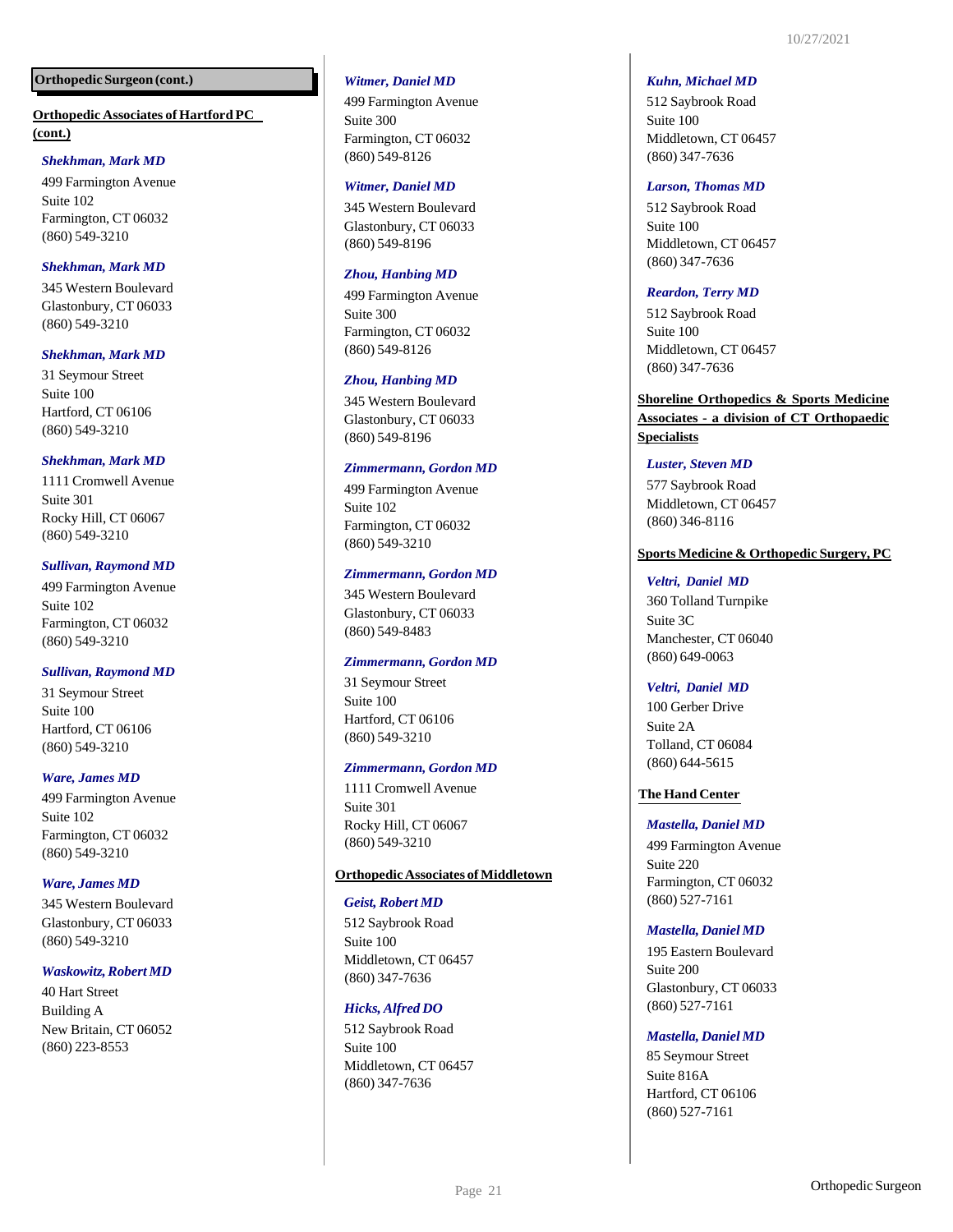## **The Hand Center (cont.)**

## *Mastella, Daniel MD*

100 Gerber Drive Suite 2A Tolland, CT 06084 (860) 527 -7161

## **WindhamEnfieldOrthopaedics**

*Ciccarelli, Carmine MD*

Enfield Orthopaedics 111 Hazard Avenue Enfield, CT 06082 (860) 749 -8361

#### *Ciccarelli, Carmine MD*

7 Magauran Drive Stafford Springs, CT 06076 (860) 749 -8361

#### **Osteopathic Manipulation**

## **HartfordHealthCareMedicalGroup**

## *Herr, J. Michael DO*

265 Ellington Road East Hartford, CT 06108 (860) 569 -8800

#### *Herr, J. Michael DO*

445 South Main Street West Hartford, CT 06110 (860) 696 -2200

## **Otolaryngologist (ENT)**

#### *Boey, Howard MD*

Howard P. Boey, M.D., PC Southern New England ENT 540 Saybrook Road Middletown, CT 06457 (860) 344 -0055

**ConnecticutEar, Nose & Throat Associates, P.C.**

#### *Bonaiuto, Gregory MD*

71 Naubuc Ave. Glastonbury, CT 06033 (860) 493 -1950

#### *Bonaiuto, Gregory MD*

85 Seymour Street Suite 318 Hartford, CT 06106 (860) 493 -1950

#### *Eisen, Marc MD*

85 Seymour Street Suite 318 Hartford, CT 06106 (860) 493 -1950

#### *Moeller, Carl MD*

100 Simsbury Road Avon, CT 06001 (860) 493 -1950

#### *Moeller, Carl MD*

15 Palomba Dr. Enfield, CT 06082 (860) 745 -4900

#### *Moeller, Carl MD*

499 Farmington Ave. Farmington, CT 06032 (860) 676 -2472

#### *Moeller, Carl MD*

300 Hebron Ave. Glastonbury, CT 06033 (860) 659 -2759

#### *Moeller, Carl MD*

71 Naubuc Ave. Glastonbury, CT 06033 (860) 493 -1950

#### *Moeller, Carl MD*

85 Seymour Street Suite 318 Hartford, CT 06106 (860) 493 -1950

#### *Moeller, Carl MD*

2800 Tamarack Road South Windsor, CT 06074 (860) 493 -1950

#### *O'Brien, Timothy MD*

85 Seymour Street Suite 318 Hartford, CT 06106 (860) 493 -1950

#### *Sawyer, Jeffrey MD*

300 Hebron Ave. Glastonbury, CT 06033 (860) 659 -2759

#### *Sawyer, Jeffrey MD*

2800 Tamarack Road South Windsor, CT 06074 (860) 493 -1950

#### *Seeley, Brook MD*

100 Simsbury Road Avon, CT 06001 (860) 493 -1950

#### *Seeley, Brook MD*

499 Farmington Ave. Farmington, CT 06032 (860) 676 -2472

#### **PainManagementCenter**

#### *Hartford Hospital Pain Treatment Center*

Hartford Hospital Wellness Center at Blue Back Square 65 Memorial Road, Suite 435 West Hartford, CT 06107 (860) 696 -2840

#### *Pain Management Center of Farmington*

270 Farmington Ave Suite 337 Farmington, CT 06032 (860) 677 -6671

#### *Woodland Anesthesiology Associates*

34 Dale Road Suite 208 Avon, CT 06001 (860) 714 -5861

#### *Woodland Anesthesiology Associates*

113 Elm Street Suite 302 Enfield, CT 06082 (860) 714 -5861

#### *Woodland Anesthesiology Associates*

148 Hazard Avenue Enfield, CT 06082 (860) 763 -7660

#### *WoodlandAnesthesiologyAssociates*

195 Eastern Boulevard Glastonbury, CT 06033 (860) 633 -0003

#### *WoodlandAnesthesiologyAssociates*

114 Woodland Street Hartford, CT 06105 (860) 714 -5861

*WoodlandAnesthesiologyAssociates*

81 Gillett Street Hartford, CT 06105 (860) 247 -5555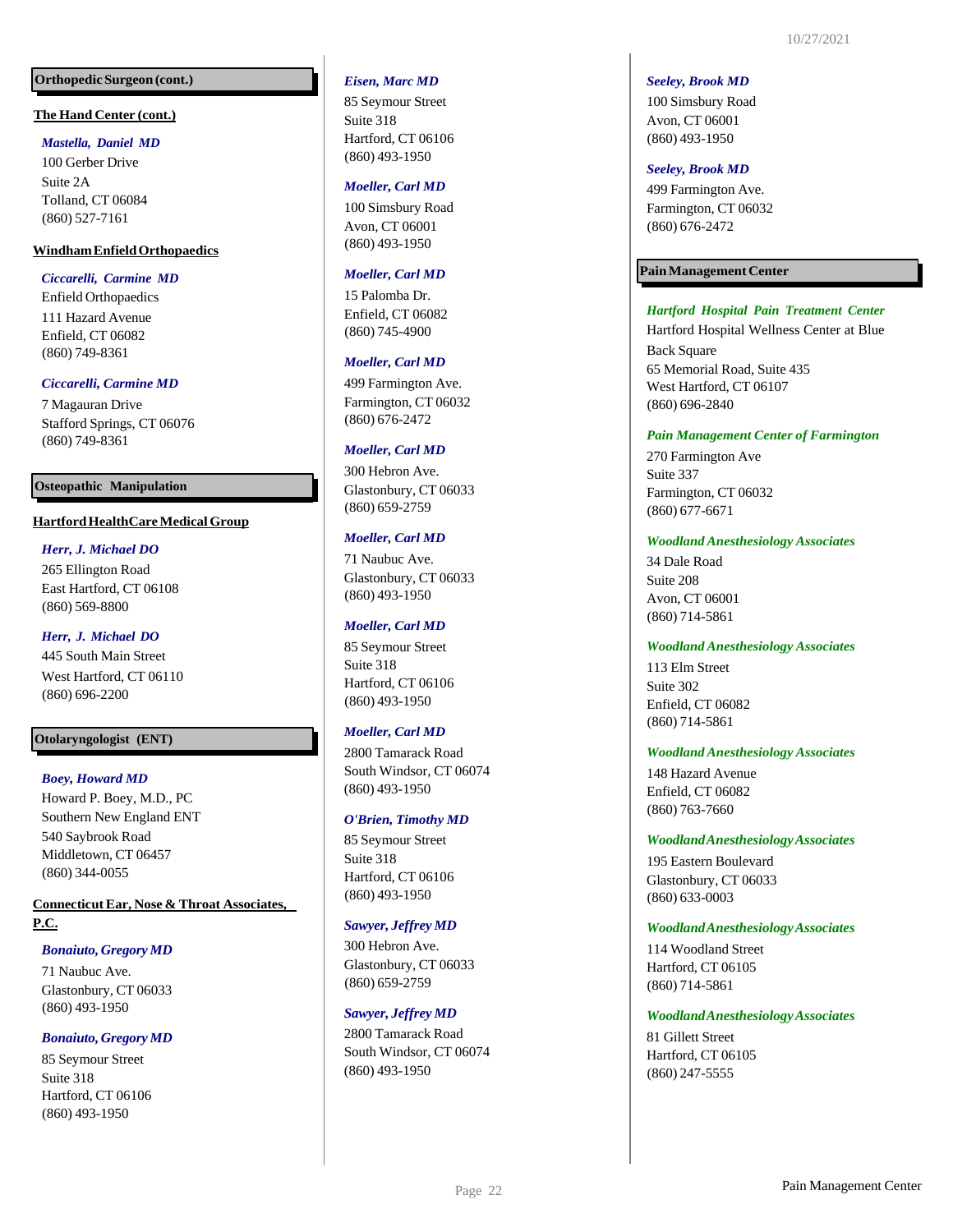## **PainManagement Center (cont.)**

#### *Woodland Anesthesiology Associates*

515 Middle Turnpike West Suite 130 Manchester, CT 06040 (860) 714-5861

#### *Woodland Anesthesiology Associates*

71 Haynes Road Manchester, CT 06040 (860) 646-1222

## *Woodland Anesthesiology Associates*

1111 Cromwell Avenue Rocky Hill, CT 06067 (860) 529-0295

## *Memmo, Pietro MD*

Orthopedic Associations of Hartford PC 499 Farmington Avenue Farmington, CT 06032 (860) 549-3210

## *Memmo, Pietro MD*

Orthopedic Associations of Hartford PC 345 Western Boulevard Glastonbury, CT 06033 (860) 549-3210

## **Connecticut Spine & Pain Center**

## *Turok, Igor MD*

80 Brewster Road Bristol Hospital Bristol, CT 06010 (203) 694-8414

## **Orthopedic Associates of Hartford PC**

## *Codispoti,Vincent MD*

499 Farmington Avenue Suite 102 Farmington, CT 06032 (860) 549-3210

## *Codispoti,Vincent MD*

345 Western Boulevard Glastonbury, CT 06033 (860) 549-3210

## *Codispoti,Vincent MD*

31 Seymour Street Suite 100 Hartford, CT 06106 (860) 549-3210

#### *Codispoti, Vincent MD*

1111 Cromwell Avenue Suite 301 Rocky Hill, CT 06067 (860) 549-3210

#### *Memmo, Pietro MD*

499 Farmington Avenue Suite 102 Farmington, CT 06032 (860) 549-3210

## *Memmo, Pietro MD*

31 Seymour Street Suite 100 Hartford, CT 06106 (860) 549-3210

## Pain Management Physician **Pain Management/Anesthesiologist**

#### **Center for Orthopedic and Spine Health**

#### *Rifaey, Rania MD*

41 Brewster Road Bristol, CT 06010 (860) 585-3333

## **Connecticut Pain Care, P.C.**

## *Boolbol, Robert MD*

81 Gillett Street Hartford, CT 06105 (860) 247-0033

## **Connecticut Spine & Pain Center**

#### *Mariano, Dean DO*

80 Brewster Road Bristol Hospital Bristol, CT 06010 (203) 694-8414

## **Pathologist**

## **HartfordHealthCareMedicalGroup**

*Spector, William MD* 100 Hazard Avenue Suite 101 Enfield, CT 06082 (860) 696-2380

## **PhysicalMedicine & Rehabilitation Physician**

## *Memmo, Pietro MD* Orthopedic Associations of Hartford PC 499 Farmington Avenue Farmington, CT 06032 (860) 549-3210

## *Memmo, Pietro MD*

Orthopedic Associations of Hartford PC 345 Western Boulevard Glastonbury, CT 06033 (860) 549-3210

## *Rivera-Competiello, Nelza MD*

Competiello & Competiello MDS 139 Hazard Avenue Building 1, Suite 3 Enfield, CT 06082 (860) 763-3434

## **Grove Hill Medical Center**

#### *Pepperman, Robert MD*

73 Cedar Street New Britain, CT 06052 (860) 832-4666

## **NewBritainRehabilitationMedicine**

**Associates PC**

## *Beck, Steven MD*

2150 Corbin Avenue Hospital for Special Care New Britain, CT 06053 (860) 827-4973

## *Pesce, William DO*

2150 Corbin Avenue Hospital for Special Care New Britain, CT 06053 (860) 827-4973

## **Orthopedic Associates of Hartford PC**

#### *Codispoti, Vincent MD*

499 Farmington Avenue Suite 102 Farmington, CT 06032 (860) 549-3210

## *Codispoti, Vincent MD*

345 Western Boulevard Glastonbury, CT 06033 (860) 549-3210

#### *Codispoti,Vincent MD*

31 Seymour Street Suite 100 Hartford, CT 06106 (860) 549-3210

## *Codispoti,Vincent MD*

1111 Cromwell Avenue Suite 301 Rocky Hill, CT 06067 (860) 549-3210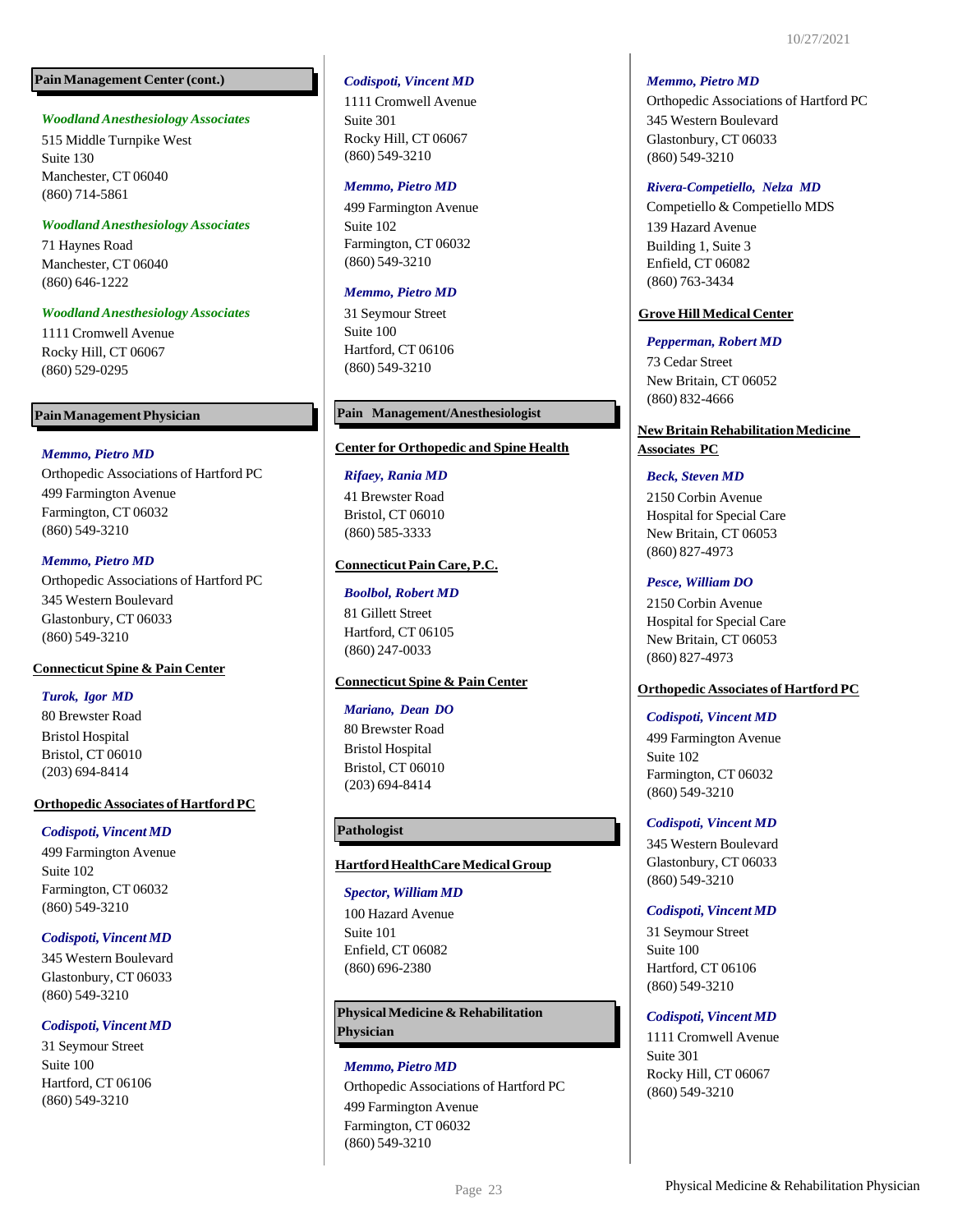## **PhysicalMedicine & Rehabilitation Physician(cont.)**

## **(cont.) Orthopedic Associates of Hartford PC**

## *Memmo, Pietro MD*

499 Farmington Avenue Suite 102 Farmington, CT 06032 (860) 549-3210

## *Memmo, Pietro MD*

31 Seymour Street Suite 100 Hartford, CT 06106 (860) 549-3210

## **Orthopedic Associates of Middletown**

## *Fejos, Arpad MD*

512 Saybrook Road Suite 100 Middletown, CT 06457 (860) 347-7636

## **Spine & Pain Rehabilitation Center, P.C.**

## *Rosati, Dennis MD*

The Exchange 220 Farmington Avenue, Suite 152 Farmington, CT 06032 (860) 674-0222

## **Trinity Health Of New England Medical Group**

## *Abbott, Kathleen MD*

7 Elm Street Suite 207 Enfield, CT 06082 (860) 714-2647

## *Abbott, Kathleen MD*

490 Blue Hills Avenue Hartford, CT 06112 (860) 714-2647

## **PhysicalTherapy Service Center**

## *Connal Physical Therapy Group, LLC*

Prospect Place - Suite 11 6 Poquonock Avenue Windsor, CT 06095 (860) 683-0080

## *ConnecticutCombinedHandTherapy*

131 New London Tpke Suite 319 Glastonbury, CT 06033 (860) 652-3370

## *Connecticut Combined Hand Therapy*

85 Seymour Street Suite 802 Hartford, CT 06106 (860) 251-7048

## *Fyzical Therapy and Balance Centers*

72 Pine Street Bristol, CT 06010 (860) 585-5800

## *Grey Physical Therapy & Sports Medicine*

*Center*

101 Phoenix Avenue Enfield, CT 06082 (860) 741-2541

## *Grove Hill Medical Center Physical Therapy*

73 Cedar Street New Britain, CT 06051 (860) 827-6490

## *Grove Hill Medical Center Physical*

## *Therapy*

170-B East Street Plainville, CT 06062 (860) 747-6459

## *Hartford Hospital - OP Physical Therapy*

85 Seymour Street Suite 604 Hartford, CT 06115 (860) 545-5130

## *HartfordHospitalRehabilitation Network(HHRN)*

100 Simsbury Road Building 12 Avon, CT 06001 (860) 674-0255

## *Hartford Hospital Rehabilitation Network(HHRN)*

10 North Main Street Suite 203 Bristol, CT 06010 (860) 584-1485

## *HartfordHospitalRehabilitation Network(HHRN)*

265 Ellington Road East Hartford, CT 06118 (860) 291-2789

## *HartfordHospitalRehabilitation Network(HHRN)*

100 Hazard Avenue Enfield, CT 06082 (860) 696-2690

## *HartfordHospitalRehabilitation Network(HHRN)*

406 Farmington Avenue 2nd Floor Farmington, CT 06032 (860) 677-7464

## *HartfordHospitalRehabilitation Network(HHRN)*

330 Western Boulevard Glastonbury, CT 06033 (860) 657-4723

## *HartfordHospitalRehabilitation Network(HHRN)*

18 East Granby Road Granby, CT 06035 (860) 653-2301

## *HartfordHospitalRehabilitation Network(HHRN)*

85 Seymour Street Suite 604 Hartford, CT 06106 (860) 545-5130

## *HartfordHospitalRehabilitation Network(HHRN)*

230 North Main Street Manchester, CT 06040 (860) 696-2560

## *HartfordHospitalRehabilitation Network(HHRN)*

1559 Sullivan Avenue South Windsor, CT 06074 (860) 696-2650

## *HartfordHospitalRehabilitation Network(HHRN)*

Blue Back Square 65 Memorial Road West Hartford, CT 06107 (860) 231-1707

## *HartfordHospitalRehabilitation Network(HHRN)*

445 South Main Street West Hartford, CT 06110 (860) 521-8800

## *HartfordHospitalRehabilitation Network(HHRN)*

Bishop's Corner 334 North Main Street West Hartford, CT 06117 (860) 236-7771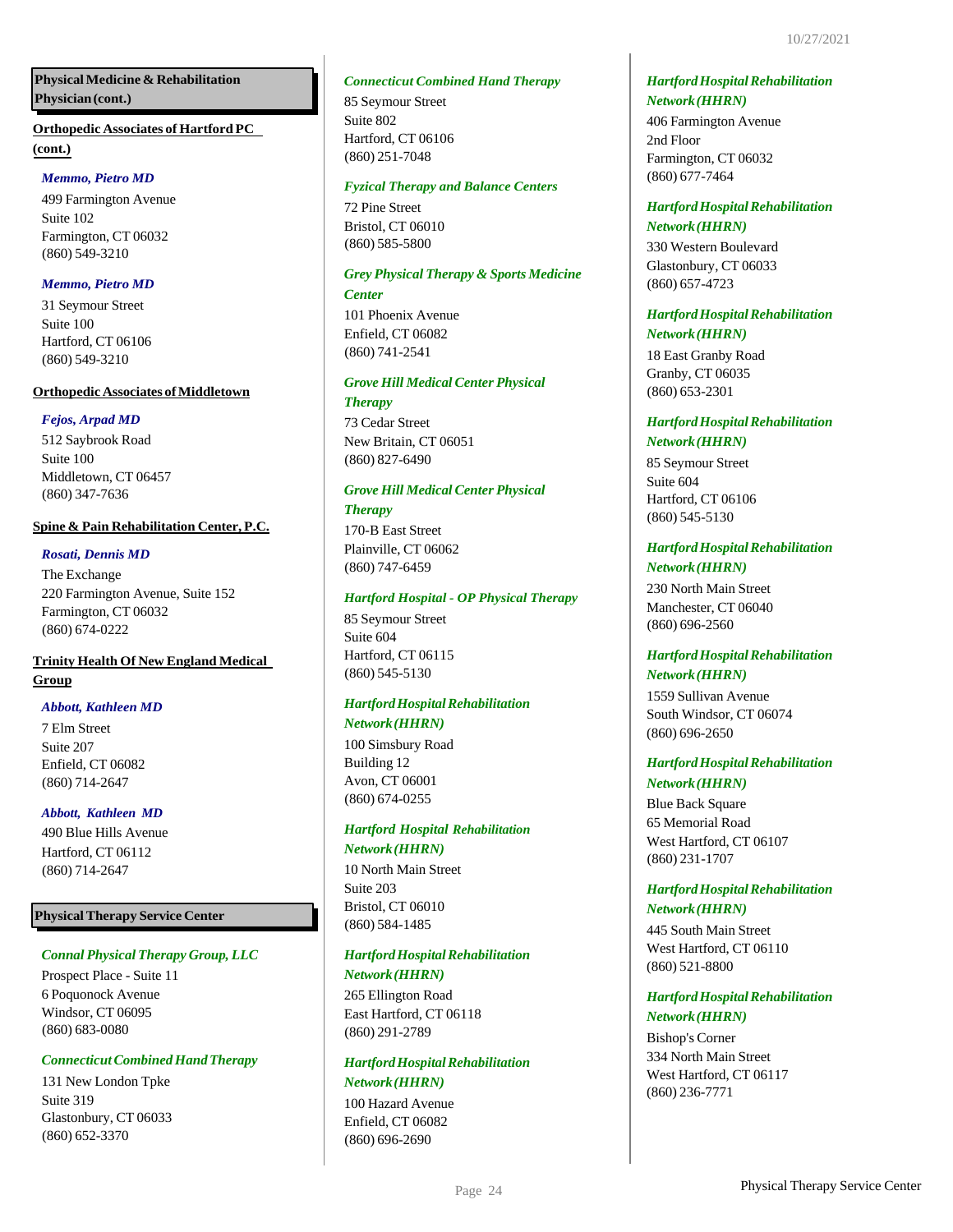## **PhysicalTherapy Service Center (cont.)**

## *Hartford Hospital Rehabilitation Network (HHRN)*

1025 Silas Deane Highway Wethersfield, CT 06109 (860) 529-3179

## *Hartford Hospital Rehabilitation Network (HHRN)*

1060 Day Hill Road Windsor, CT 06095 (860) 688-0236

## *Hospital for Special Care*

2150 Corbin Avenue Work Injury Rehab Program New Britain, CT 06053 (860) 223-2761

## *Integrated Rehabilitation Services*

12 Main Street Suite 7 Ellington, CT 06029 (860) 872-7500

## *Integrated Rehabilitation Services*

586 East Middle Turnpike Manchester, CT 06040 (860) 645-3810

## *Integrated Rehabilitation Services*

230 Mountain Road Suffield, CT 06078 (860) 668-9589

## *Integrated Rehabilitation Services*

9-B Fieldstone Commons Tolland, CT 06084 (860) 870-9800

## *Physical Therapy & Sports Medicine*

*Center*

44 Dale Road Suite 203 Avon, CT 06001 (860) 674-1713

## *Physical Therapy & Sports Medicine*

*Center*

134 Main Street Extension Suite 100 Middletown, CT 06457 (860) 740-3087

## *Physical Therapy & Sports Medicine Center*

645 Poquonock Avenue Unit G Windsor, CT 06095 (860) 752-6900

## *Rehab Dynamics*

975 Farmington Avenue Bristol, CT 06010 (860) 589-3587

## *Rehab Dynamics*

240 Clark Avenue Bristol, CT 06011 (860) 583-8250

## *Scott Physical Therapy*

146 Hazard Avenue Enfield, CT 06082 (860) 763-4041

## *Select Physical Therapy - Avon*

34 Dale Road Suite 203 Avon, CT 06001 (860) 678-8655

## *Select Physical Therapy - Berlin*

211 New Britain Road Suite 101 Berlin, CT 06037 (860) 827-1333

## *Select Physical Therapy - Bloomfield*

510 Cottage Grove Road Bloomfield, CT 06002 (860) 769-6690

## *Select Physical Therapy - Bristol*

255 North Main Street Bristol, CT 06010 (860) 384-7836

## *Select Physical Therapy - East Granby*

13 Church Road East Granby, CT 06026 (860) 653-7341

## *Select Physical Therapy - Ellington*

89 West Road Ellington, CT 06029 (860) 896-0538

## *Select Physical Therapy - Enfield*

113 Elm Street Suite 201 Enfield, CT 06082 (860) 653-7341

*Select Physical Therapy - Farmington*

270 Farmington Avenue Suite 152 Farmington, CT 06032 (860) 677-6067

## *Select Physical Therapy - Glastonbury*

131 New London Turnpike Suite 321 Glastonbury, CT 06033 (860) 633-7803

## *Select Physical Therapy - Manchester*

East Point Building 360 Tolland Turnpike, Suite 2-E Manchester, CT 06040 (860) 643-5317

## *Select Physical Therapy - New Britain*

*Liberty* 1 Liberty Square New Britain, CT 06051 (860) 224-9422

## *Select Physical Therapy - New Britain Pearl*

35 Pearl Street New Britain, CT 06050 (869) 224-7281

## *Select Physical Therapy - Newington*

505 Willard Avenue Building 1, Suite 1-D Newington, CT 06111 (860) 665-8265

## *Select Physical Therapy - Plainville*

240 East Street Suite C Plainville, CT 06062 (860) 479-1541

## *Select Physical Therapy - Simsbury*

225 Hopmeadow Street Simsbury, CT 06089 (860) 651-0277

## *Select Physical Therapy - West Hartford*

29 North Main Street West Hartford, CT 06107 (860) 561-3960

## *Select Physical Therapy - Windsor*

150 Poquonock Avenue Windsor, CT 06095 (860) 688-5774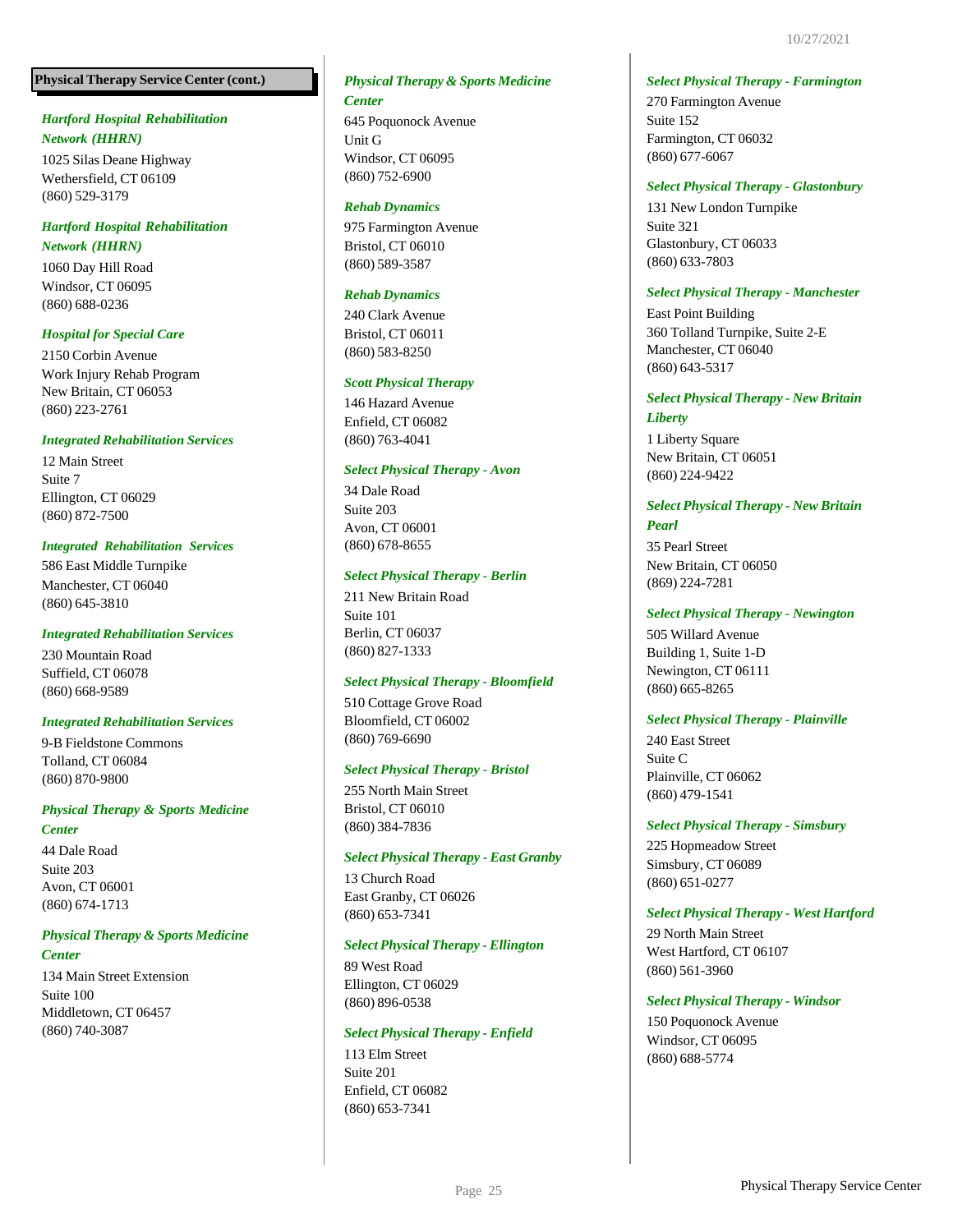## **PhysicalTherapy Service Center (cont.)**

## *Suburban Physical Therapy & Sports Medicine Center*

154 West Street Building 3, Suite H Cromwell, CT 06416 (860) 613 -0240

## *Suburban Physical Therapy & Sports*

## *Medicine Center*

506 Cromwell Avenue Suite 103 Rocky Hill, CT 06067 (860) 721 -9801

## *Valley Physical Therapy & Sports*

## *Medicine Services, P.C.*

6 Progress Drive c/o NEAC Cromwell, CT 06416 (860) 635 -9622

## *Valley Physical Therapy & Sports Medicine Services, P.C.*

1251 South Main Street Extension Middletown, CT 06457 (860) 347 -4426

## *Valley Physical Therapy & Sports Medicine Services, P.C.*

1111 Cromwell Avenue Suite 303 Rocky Hill, CT 06067 (860) 258 -3416

## *Work Injury Rehab Program of the Hospital for Special Care*

2150 Corbin Avenue New Britain, CT 06053 (860) 826 -7444

## **Plastic and Reconstructive Surgery**

## *Boey, Howard MD*

Howard P. Boey, M.D., PC Southern New England ENT 540 Saybrook Road Middletown, CT 06457 (860) 344 -0055

## **HartfordHealthCare MedicalGroup,Inc.**

## *Allen, Brian MD*

399 Farmington Avenue Suite 210 Farmington, CT 06032 (860) 524 -2752

## *Babigian, Alan MD*

399 Farmington Avenue Suite 210 Farmington, CT 06032 (860) 548 -7338

#### *Babigian, Alan MD*

85 Seymour Street Suite 425 Hartford, CT 06106 (860) 548 -7338

## *Castiglione, Charles MD*

399 Farmington Avenue Suite 210 Farmington, CT 06032 (860) 548 -7338

## *Castiglione, Charles MD*

85 Seymour Street Suite 425 Hartford, CT 06106 (860) 548 -7338

## *Cech, Alex MD*

399 Farmington Avenue Suite 210 Farmington, CT 06032 (860) 548 -7338

## *Cech, Alex MD*

330 Western Boulevard Glastonbury, CT 06033 (860) 548 -7338

## *Cech, Alex MD*

85 Seymour Street Suite 425 Hartford, CT 06106 (860) 548 -7338

## *DeLucia, Orlando MD*

399 Farmington Avenue Suite 210 Farmington, CT 06032 (860) 548 -7338

#### *DeLucia, Orlando MD*

330 Western Boulevard Glastonbury, CT 06033 (860) 548 -7338

## *DeLucia, Orlando MD*

85 Seymour Street Suite 425 Hartford, CT 06106 (860) 548 -7338

#### *DeLucia, Orlando MD*

65 Memorial Drive - Suite 430 Blueback Square West Hartford, CT 06107 (860) 548 -7338

## *DeLucia, Orlando MD*

74 Mack Street Windsor, CT 06095 (860) 246 -2071

## *Smith, Steven MD*

85 Seymour Street Suite 425 Hartford, CT 06106 (860) 246 -2071

## **The Hand Center**

## *Ashmead, Duffield MD*

195 Eastern Boulevard Suite 200 Glastonbury, CT 06033 (860) 527 -7161

## *Ashmead, Duffield MD*

85 Seymour Street Suite 816A Hartford, CT 06106 (860) 527 -7161

## *Ashmead, Duffield MD*

100 Gerber Drive Suite 2A Tolland, CT 06084 (860) 527 -7161

## **Podiatrist**

## *Martone, Jeffrey DPM*

Family Foot Care Center 11 Central Avenue East Hartford, CT 06108 (860) 289 -4500

## *Martone, Jeffrey DPM*

Family Foot Care Center 595 Main Street Manchester, CT 06040 (860) 646 -9576

## **BristolHospitalMulti -SpecialtyGroup,Inc.**

#### *Bellezza, Peter DPM*

41 Brewster Road Bristol, CT 06010 (860) 585 -3333

**ConnecticutFootSpecialists**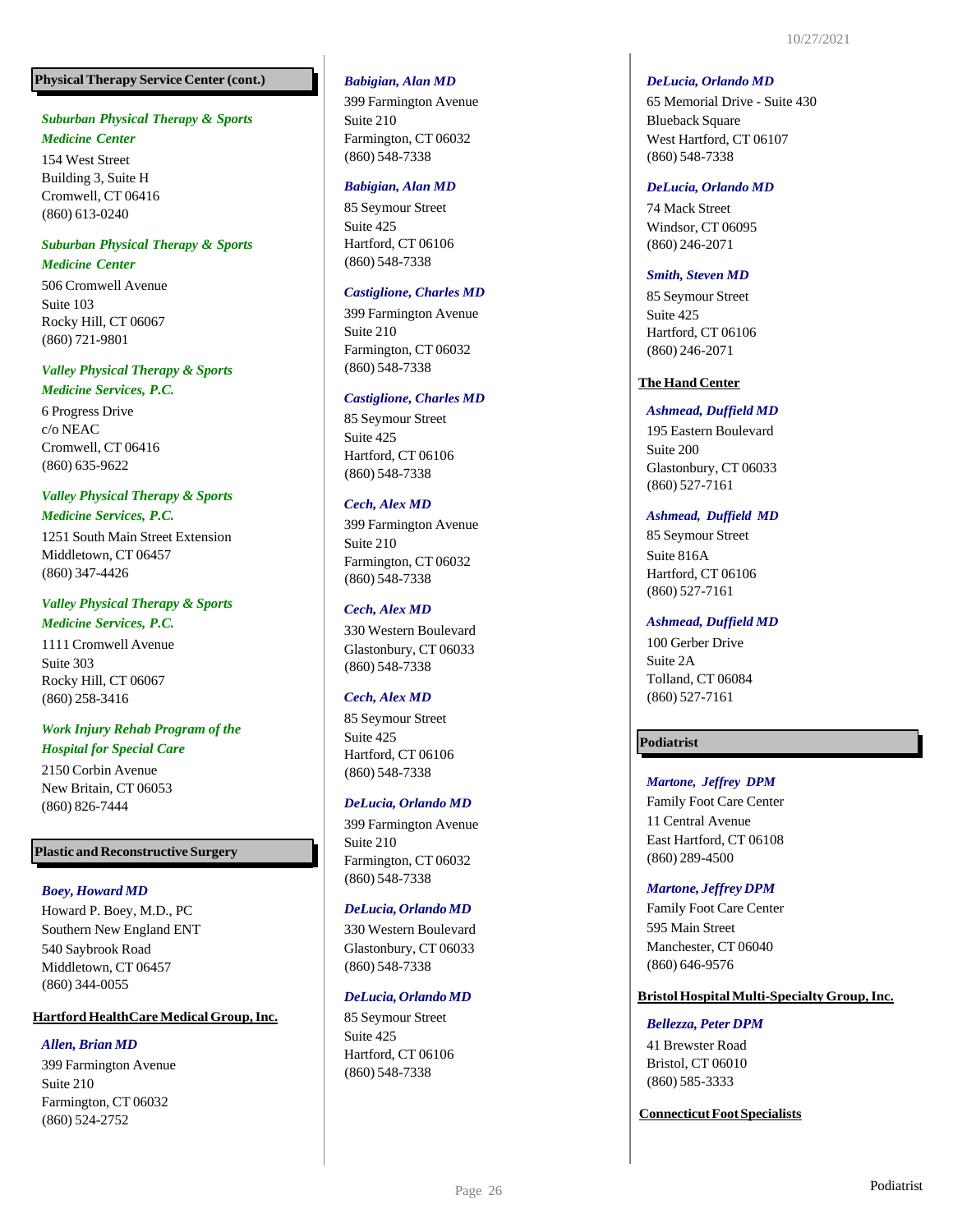## **Podiatrist(cont.)**

#### **ConnecticutFoot Specialists(cont.)**

#### *Wagner, Brian DPM*

133 Hartford Avenue East Granby, CT 06026 (860) 653 -4708

## *Wagner, Brian DPM*

11 South Road Suite LL20 Farmington, CT 06032 (860) 470 -5703

#### **GreaterHartfordOrthopedicGroup**

#### *Cancilleri, James DPM*

35 Jolley Drive Suite 301 Bloomfield, CT 06002 (860) 728 -6740

#### *Cancilleri, James DPM*

893 Main Street Suite 301 East Hartford, CT 06108 (860) 728 -6740

#### *Cancilleri, James DPM*

113 Elm Street Suite 302 Enfield, CT 06082 (860) 253 -0276

#### *Cancilleri, James DPM*

1000 Asylum Avenue Suite 2126 Hartford, CT 06105 (860) 728 -6740

#### *Cancilleri, James DPM*

506 Cromwell Avenue Suite 102 Rocky Hill, CT 06067 (860) 728 -6740

#### **Hartford HealthCare Medical Group**

#### *Lui, Eric DPM*

1025 Silas Deane Hwy Wethersfield, CT 06109 (860) 696 -2400

#### **HartfordHealthCare MedicalGroup,Inc.**

## *Lui, Eric DPM*

339 West Main Street Avon, CT 06001 (860) 947 -8500

#### *Lui, Eric DPM*

100 Hazard Avenue Suite 206 Enfield, CT 06082 (860) 524 -0616

#### *Lui, Eric DPM*

330 Western Boulevard Glastonbury, CT 06033 (860) 547 -0616

#### *Lui, Eric DPM*

85 Seymour Street Suite 425 Hartford, CT 06106 (860) 547 -0616

#### *Nugent, James DPM*

85 Seymour Street Suite 425 Hartford, CT 06106 (860) 547 -0616

#### *Nugent, James DPM*

40 Hart Street Building C New Britain, CT 06050 (860) 547 -0616

#### *Nugent, James DPM*

65 Memorial Drive - Suite 430 Blueback Square West Hartford, CT 06107 (860) 547 -0616

#### *Shepard, Ashley DPM*

339 West Main Street Avon, CT 06001 (860) 547 -0616

#### *Shepard, Ashley DPM*

85 Seymour Street Suite 425 Hartford, CT 06106 (860) 548 -7336

#### *Shepard,Ashley DPM*

74 Mack Street Windsor, CT 06095 (860) 246 -2071

#### *Silverstein,Eric DPM*

399 Farmington Avenue Suite 210 Farmington, CT 06032 (860) 524 -2626

#### *Silverstein, Eric DPM*

85 Seymour Street Suite 425 Hartford, CT 06106 (860) 246 -2071

#### *Silverstein, Eric DPM*

65 Memorial Drive - Suite 430 **Blueback Square** West Hartford, CT 06107 (860) 547 -0616

#### *Silverstein, Eric DPM*

74 Mack Street Windsor, CT 06095 (860) 246 -2071

## **OrthopedicAssociates ofMiddletown**

#### *Adeleke, Adebola DPM*

512 Saybrook Road Suite 100 Middletown, CT 06457 (860) 347 -7636

## **Trinity Health Of New England Medical Group**

#### *Balloch, Rachel DPM*

35 Nod Road Suite 205 Avon, CT 06001 (860) 409 -1507

#### *Balloch, Rachel DPM*

114 Woodland Street Hartford, CT 06105 (860) 492 -1507

#### *Butto, Danielle DPM*

27 Sycamore Commons (Street) Suite 300 Glastonbury, CT 06033 (860) 409 -1507

#### *Butto, Danielle DPM*

114 Woodland Street Hartford, CT 06105 (860) 409 -1507

#### **PreventiveMedicine**

## **BristolHospitalMulti -SpecialtyGroup,Inc.**

### *Khatlani,Khaula MD*

975 Farmington Avenue Bristol, CT 06010 (860) 589 -0114

**Psychiatrist**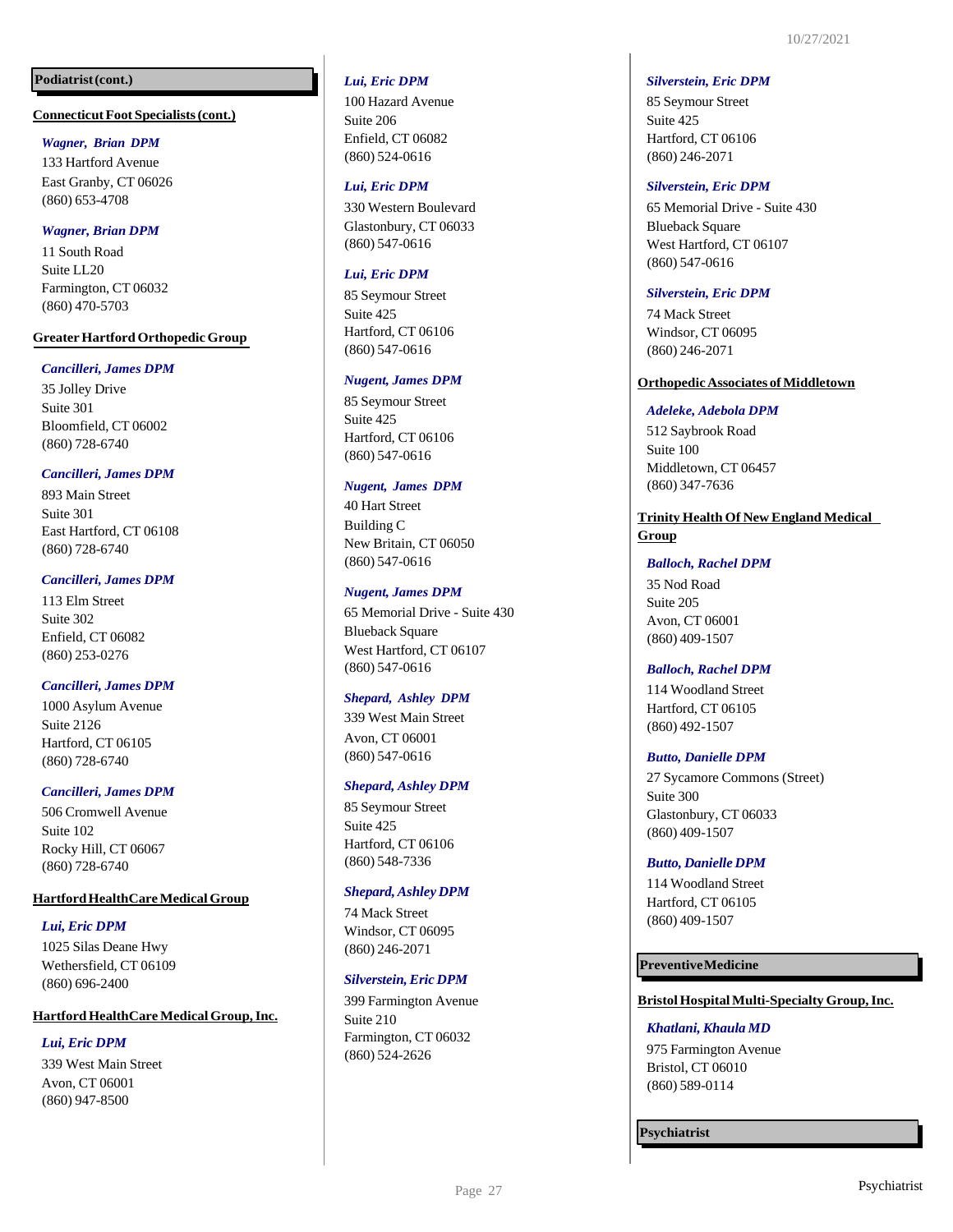## **Psychiatrist(cont.)**

## *Fox, Evan MD*

Evan Fox, M.D., P.C. 300 Hebron Avenue Suite 107 Glastonbury, CT 06033 (860) 430 -1150

## *Fox, Evan MD*

Evan Fox, M.D, P.C. 80 Seymour Street Hartford, CT 06106 (860) 545 -2629

## **Psychologist**

## **PainManagement Center of Farmington**

## *Gottlieb, Bruce PHD*

270 Farmington Ave Suite 337 Farmington, CT 06032 (860) 677 -6671

## **Pulmonary Medicine**

## *Harrison, Joseph MD*

Joseph A. Harrison, M.D., P.C. 6 Park Place New Britain, CT 06052 (860) 223 -1124

## **Radiologist**

## **Connecticut Imaging Partners, LLC**

## *Farquhar, Thomas MPH, MD*

111 Founders Plaza Suite 400 East Hartford, CT 06108 (860) 289 -3375

## **JeffersonRadiology,P.C.**

#### *Arose, Bruce MD*

85 Seymour Street Suite 200 Hartford, CT 06106 (860) 246 -6589

## *Arose, Bruce MD*

941 Farmington Avenue West Hartford, CT 06107 (860) 231 -1900

## *Baweja, Harpreet MD*

85 Seymour Street Suite 200 Hartford, CT 06106 (860) 246 -6589

#### *Baweja, Harpreet MD*

941 Farmington Avenue West Hartford, CT 06107 (860) 231 -1900

## *Brown, R. Timothy MD*

85 Seymour Street Suite 200 Hartford, CT 06106 (860) 246 -6589

## *Conard III, Frederick MD*

85 Seymour Street Suite 200 Hartford, CT 06106 (860) 246 -6589

## *Coughlin, Bret MD*

85 Seymour Street Suite 200 Hartford, CT 06106 (860) 246 -6589

## *Coughlin, Bret MD*

941 Farmington Avenue West Hartford, CT 06107 (860) 231 -1900

## *Farquhar, Thomas MPH, MD*

85 Seymour Street Suite 200 Hartford, CT 06106 (860) 246 -6589

#### *Farquhar, Thomas MPH, MD*

941 Farmington Avenue West Hartford, CT 06107 (860) 231 -1900

## *Foster, John MD*

85 Seymour Street Suite 200 Hartford, CT 06106 (860) 246 -6589

## *Foster, John MD*

941 Farmington Avenue West Hartford, CT 06107 (860) 231 -1900

#### *Foxman, Ethan MD*

100 Simsbury Road Suite 101 Avon, CT 06001 (860) 678 -8527

#### *Foxman, Ethan MD*

704 Hebron Avenue Suite 100 Glastonbury, CT 06033 (860) 659 -9595

#### *Foxman, Ethan MD*

85 Seymour Street Suite 200 Hartford, CT 06106 (860) 246 -6589

#### *Foxman, Ethan MD*

941 Farmington Avenue West Hartford, CT 06107 (860) 231 -1900

## *Foxman, Ethan MD*

1260 Silas Deane Highway Suite 104 Wethersfield, CT 06109 (860) 563 -7844

#### *Glucksman, William MD*

100 Simsbury Road Suite 101 Avon, CT 06001 (860) 678 -8527

#### *Glucksman, William MD*

704 Hebron Avenue Suite 100 Glastonbury, CT 06033 (860) 659 -9595

#### *Glucksman, William MD*

85 Seymour Street Suite 200 Hartford, CT 06106 (860) 246 -6589

## *Glucksman, William MD*

1260 Silas Deane Highway Suite 104 Wethersfield, CT 06109 (860) 563 -7844

## *Hallisey, Michael MD*

704 Hebron Avenue Suite 100 Glastonbury, CT 06033 (860) 659 -9595

## *Hallisey, Michael MD*

100 Retreat Avenue Suite 300 Hartford, CT 06106 (860) 246 -5476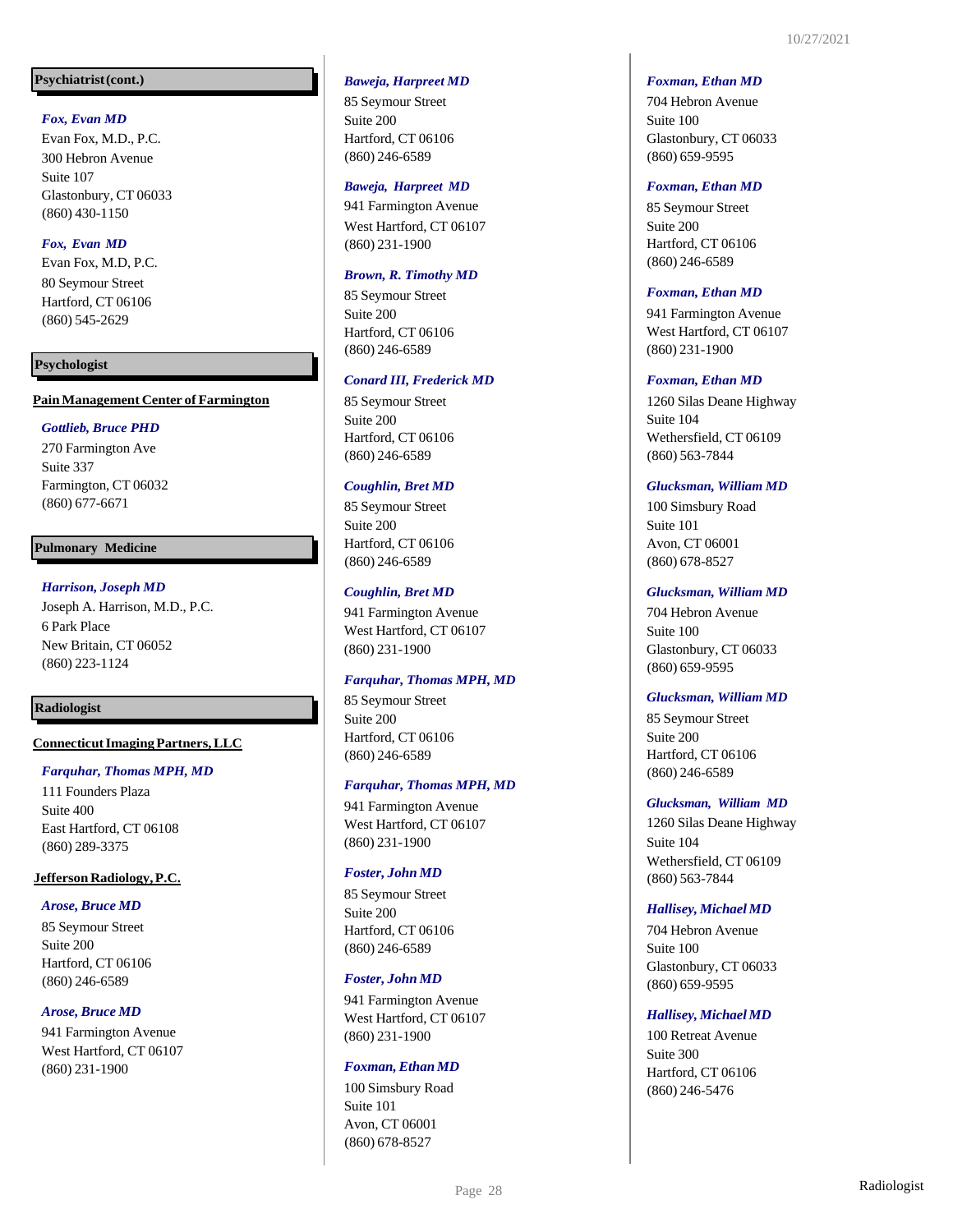**Jefferson Radiology,P.C.(cont.)**

#### *Hallisey, Michael MD*

85 Seymour Street Suite 200 Hartford, CT 06106 (860) 246 -6589

## *Hallisey, Michael MD*

941 Farmington Avenue West Hartford, CT 06107 (860) 231 -1900

## *Herbst, Timothy MD*

85 Seymour Street Suite 200 Hartford, CT 06106 (860) 246 -6589

## *Herbst, Timothy MD*

941 Farmington Avenue West Hartford, CT 06107 (860) 231 -1900

## *Horky, John MD*

85 Seymour Street Suite 200 Hartford, CT 06106 (860) 246 -6589

## *Horky, John MD*

941 Farmington Avenue West Hartford, CT 06107 (860) 231 -1900

## *Illescas, Fernando MD*

100 Retreat Avenue Suite 300 Hartford, CT 06106 (860) 246 -5476

## *Illescas,Fernando MD*

85 Seymour Street Suite 200 Hartford, CT 06106 (860) 246 -6589

#### *Jajoo, Devika MD*

100 Simsbury Road Suite 101 Avon, CT 06001 (860) 678 -8527

#### *Jajoo, Devika MD*

85 Seymour Street Suite 200 Hartford, CT 06106 (860) 246 -6589

## *Jajoo, Devika MD*

941 Farmington Avenue West Hartford, CT 06107 (860) 231 -1900

#### *James, Diana MD*

85 Seymour Street Suite 200 Hartford, CT 06106 (860) 246 -6589

## *James, Diana MD*

1260 Silas Deane Highway Suite 104 Wethersfield, CT 06109 (860) 563 -7844

#### *Jordan, Susan MD*

85 Seymour Street Suite 200 Hartford, CT 06106 (860) 246 -6589

#### *Jordan, Susan MD*

941 Farmington Avenue West Hartford, CT 06107 (860) 231 -1900

#### *Kaliney, Ryan MD*

85 Seymour Street Suite 200 Hartford, CT 06106 (860) 246 -6589

#### *Kaliney, Ryan MD*

941 Farmington Avenue West Hartford, CT 06107 (860) 231 -1900

#### *Kallen, Joshua MD*

85 Seymour Street Suite 200 Hartford, CT 06106 (860) 246 -6589

#### *Kallen, Joshua MD*

941 Farmington Avenue West Hartford, CT 06107 (860) 231 -1900

#### *Karak, Prasanta MD*

100 Simsbury Road Suite 101 Avon, CT 06001 (860) 678 -8527

#### *Karak, Prasanta MD*

6 Northwestern Drive Suite 102 Bloomfield, CT 06002 (860) 289 -3375

#### *Karak, Prasanta MD*

100 Hazard Avenue Enfield, CT 06082 (860) 749 -9600

#### *Karak, Prasanta MD*

399 Farmington Avenue Farmington, CT 06032 (860) 676 -0110

#### *Karak, Prasanta MD*

704 Hebron Avenue Suite 100 Glastonbury, CT 06033 (860) 659 -9595

## *Karak, Prasanta MD*

18 East Granby Road Granby, CT 06035 (860) 289 -3375

#### *Karak, Prasanta MD*

85 Seymour Street Suite 200 Hartford, CT 06106 (860) 289 -3375

*Karak, Prasanta MD* 941 Farmington Avenue West Hartford, CT 06107 (860) 231 -1900

#### *Karak, Prasanta MD*

1260 Silas Deane Highway Suite 104 Wethersfield, CT 06109 (860) 563 -7844

#### *Kegel-Szerejko, Margaret MD*

85 Seymour Street Suite 200 Hartford, CT 06106 (860) 246 -6589

## *Kegel-Szerejko,MargaretMD*

941 Farmington Avenue West Hartford, CT 06107 (860) 231 -1900

#### *Khan, Angabeen MD*

100 Simsbury Road Suite 101 Avon, CT 06001 (860) 678 -8527

#### *Khan, Angabeen MD*

6 Northwestern Drive Suite 102 Bloomfield, CT 06002 (860) 289 -3375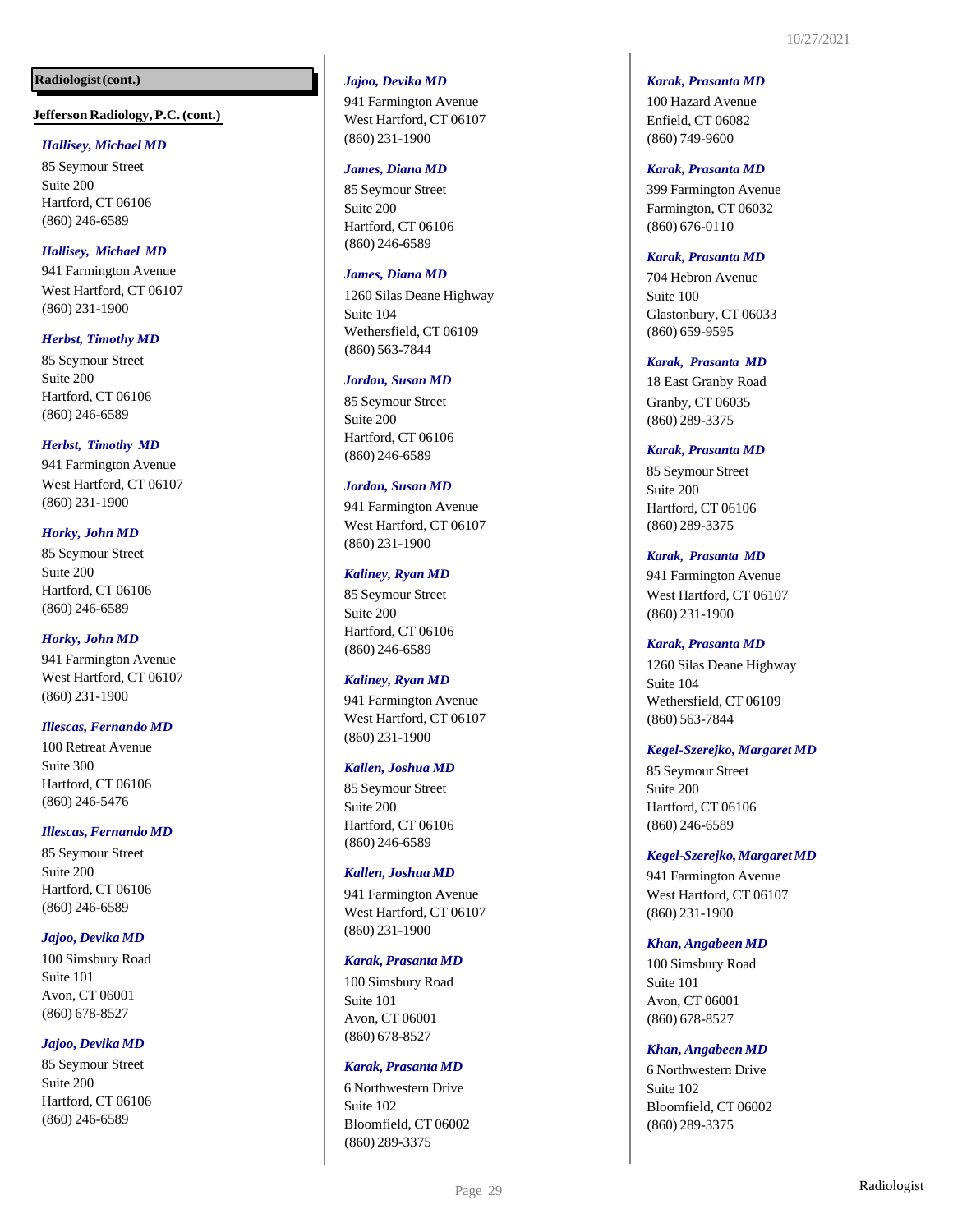#### **Jefferson Radiology,P.C.(cont.)**

#### *Khan, Angabeen MD*

100 Hazard Avenue Enfield, CT 06082 (860) 749 -9600

#### *Khan, Angabeen MD*

399 Farmington Avenue Farmington, CT 06032 (860) 676 -0110

#### *Khan, Angabeen MD*

704 Hebron Avenue Suite 100 Glastonbury, CT 06033 (860) 659 -9595

#### *Khan, Angabeen MD*

18 East Granby Road Granby, CT 06035 (860) 289 -3375

## *Khan, Angabeen MD*

85 Seymour Street Suite 200 Hartford, CT 06106 (860) 246 -6589

*Khan, Angabeen MD* 941 Farmington Avenue West Hartford, CT 06107 (860) 231 -1900

## *Khan, Angabeen MD*

1260 Silas Deane Highway Suite 104 Wethersfield, CT 06109 (860) 563 -7844

#### *Klein, Stephen MD*

85 Seymour Street Suite 200 Hartford, CT 06106 (860) 246 -6589

#### *Klein, Stephen MD*

941 Farmington Avenue West Hartford, CT 06107 (860) 231 -1900

#### *Lee, Steve MD*

100 Simsbury Road Suite 101 Avon, CT 06001 (860) 678 -8527

#### *Lee, Steve MD*

6 Northwestern Drive Suite 102 Bloomfield, CT 06002 (860) 289 -3375

#### *Lee, Steve MD*

100 Hazard Avenue Enfield, CT 06082 (860) 749 -9600

## *Lee, Steve MD*

399 Farmington Avenue Farmington, CT 06032 (860) 676 -0110

#### *Lee, Steve MD*

704 Hebron Avenue Suite 100 Glastonbury, CT 06033 (860) 659 -9595

## *Lee, Steve MD*

18 East Granby Road Granby, CT 06035 (860) 289 -3375

#### *Lee, Steve MD*

85 Seymour Street Suite 200 Hartford, CT 06106 (860) 246 -6589

#### *Lee, Steve MD*

941 Farmington Avenue West Hartford, CT 06107 (860) 231 -1900

#### *Lee, Steve MD*

1260 Silas Deane Highway Suite 104 Wethersfield, CT 06109 (860) 563 -7844

#### *Logan, Jennifer MD*

85 Seymour Street Suite 200 Hartford, CT 06106 (860) 246 -6589

#### *Logan, Jennifer MD*

941 Farmington Avenue West Hartford, CT 06107 (860) 231 -1900

#### *Mali, Mrinal MD*

85 Seymour Street Suite 200 Hartford, CT 06106 (860) 246 -6589

#### *Mali, Mrinal MD*

941 Farmington Avenue West Hartford, CT 06107 (860) 231 -1900

#### *Mani, Kalpana MD*

85 Seymour Street Suite 200 Hartford, CT 06106 (860) 246 -6589

#### *Mani, Kalpana MD*

1260 Silas Deane Highway Suite 104 Wethersfield, CT 06109 (860) 563 -7844

#### *Markowitz, Stuart MD*

85 Seymour Street Suite 200 Hartford, CT 06106 (860) 246 -6589

#### *Montgomery, Douglas MD*

85 Seymour Street Suite 200 Hartford, CT 06106 (860) 246 -6589

#### *Montgomery, Douglas MD*

941 Farmington Avenue West Hartford, CT 06107 (860) 231 -1900

#### *Moote, Douglas MD*

704 Hebron Avenue Suite 100 Glastonbury, CT 06033 (860) 659 -9595

#### *Moote, Douglas MD*

85 Seymour Street Suite 200 Hartford, CT 06106 (860) 246 -6589

#### *Ollenschleger,MartinMD*

704 Hebron Avenue Suite 100 Glastonbury, CT 06033 (860) 659 -9595

#### *Ollenschleger,MartinMD*

85 Seymour Street Suite 200 Hartford, CT 06106 (860) 246 -6589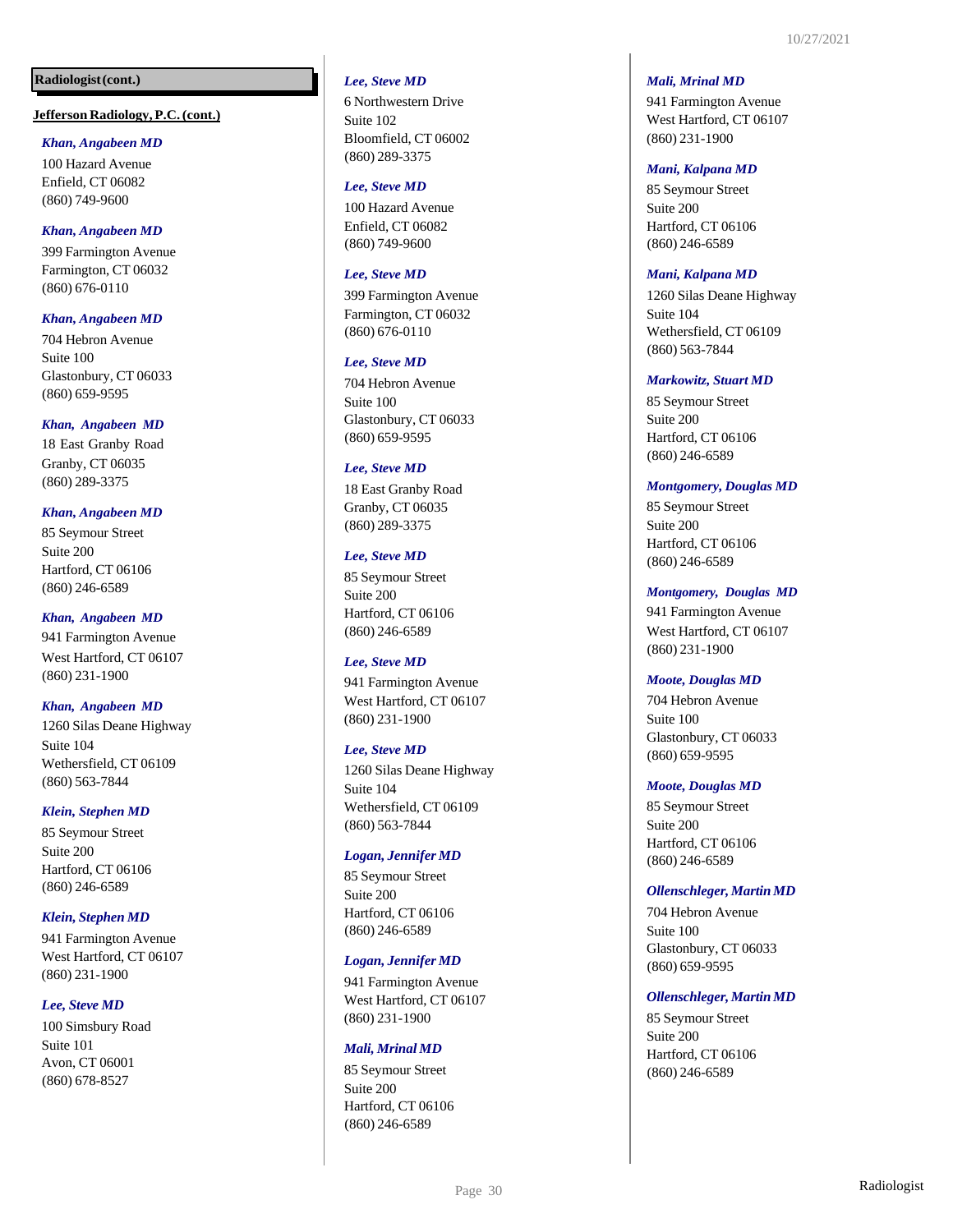#### **Jefferson Radiology,P.C.(cont.)**

#### *O'Loughlin, Michael MD*

85 Seymour Street Suite 200 Hartford, CT 06106 (860) 246 -6589

## *O'Loughlin, Michael MD*

941 Farmington Avenue West Hartford, CT 06107 (860) 231 -1900

## *Patel, Anal MD*

85 Seymour Street Suite 200 Hartford, CT 06106 (860) 246 -6589

## *Patel, Anal MD*

941 Farmington Avenue West Hartford, CT 06107 (860) 231 -1900

## *Poole, William MD*

85 Seymour Street Suite 200 Hartford, CT 06106 (860) 246 -6589

## *Poole, William MD*

941 Farmington Avenue West Hartford, CT 06107 (860) 231 -1900

#### *Rock, Reuben MD*

100 Simsbury Road Suite 101 Avon, CT 06001 (860) 678 -8527

## *Rock, Reuben MD*

704 Hebron Avenue Suite 100 Glastonbury, CT 06033 (860) 659 -9595

## *Rock, Reuben MD*

85 Seymour Street Suite 200 Hartford, CT 06106 (860) 246 -6589

## *Rock, Reuben MD*

1260 Silas Deane Highway Suite 104 Wethersfield, CT 06109 (860) 563 -7844

#### *Rosshirt, Werner MD*

100 Simsbury Road Suite 101 Avon, CT 06001 (860) 678 -8527

#### *Rosshirt, Werner MD*

85 Seymour Street Suite 200 Hartford, CT 06106 (860) 246 -6589

#### *Rosshirt, Werner MD*

941 Farmington Avenue West Hartford, CT 06107 (860) 231 -1900

#### *Spillane, Robert MD*

100 Simsbury Road Suite 101 Avon, CT 06001 (860) 678 -8527

#### *Spillane, Robert MD*

85 Seymour Street Suite 200 Hartford, CT 06106 (860) 246 -6589

#### *Stein, Barry MD*

85 Seymour Street Suite 200 Hartford, CT 06106 (860) 246 -6589

#### *Sussman, Steven MD*

85 Seymour Street Suite 200 Hartford, CT 06106 (860) 246 -6589

#### *Turner, Gregory MD*

85 Seymour Street Suite 200 Hartford, CT 06106 (860) 246 -6589

#### *Turner, Gregory MD*

941 Farmington Avenue West Hartford, CT 06107 (860) 231 -1900

#### *Urbanski, Steven MD*

85 Seymour Street Suite 200 Hartford, CT 06106 (860) 246 -6589

#### *Volpe, John MD*

100 Retreat Avenue Suite 300 Hartford, CT 06106 (860) 246 -5476

#### *Volpe, John MD*

85 Seymour Street Suite 200 Hartford, CT 06106 (860) 246 -6589

#### *Volpe, John MD*

941 Farmington Avenue West Hartford, CT 06107 (860) 231 -1900

#### *Zimmerman, David MD*

85 Seymour Street Suite 200 Hartford, CT 06106 (860) 246 -6589

#### *Zimmerman, David MD*

941 Farmington Avenue West Hartford, CT 06107 (860) 231 -1900

#### **Mandell & Blau M.D.'s, P.C.**

#### *Barkoff, Neal MD*

15 Palomba Dr. Suite 2 Enfield, CT 06082 (860) 644 -6667

#### *Barkoff, Neal MD*

Open MRI of Glastonbury 124 Hebron Avenue, Suite 1B Glastonbury, CT 06033 (860) 633 -8806

#### *Barkoff, Neal MD*

MRI of New Britain 100 Grand Street New Britain, CT 06050 (860) 224 -5674

#### *Barkoff, Neal MD*

40 Hart Street Suite B-1 New Britain, CT 06052 (860) 229 -2059

#### *Barkoff, Neal MD*

Buckland Hills Imaging 491 Buckland Road South Windsor, CT 06074 (860) 644 -6667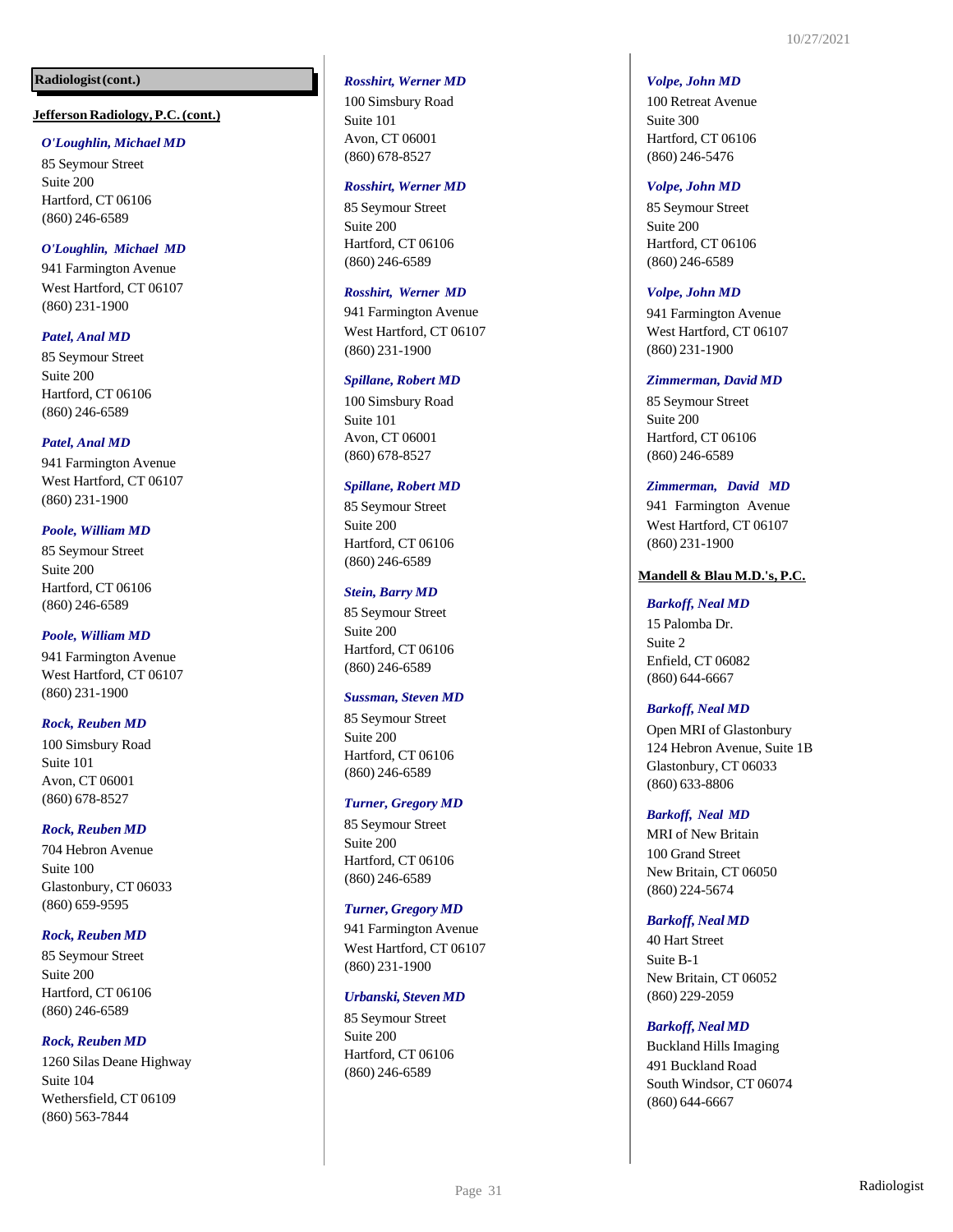#### **Mandell & Blau M.D.'s, P.C. (cont.)**

#### *Barkoff, Neal MD*

Open MRI of Buckland Hills 491 Buckland Road, Suite 3 South Windsor, CT 06074 (860) 648 -4674

## *Barkoff, Neal MD*

65 Memorial Road Suite 510 West Hartford, CT 06107 (860) 521 -6517

## *Barkoff, Neal MD*

Imaging Center of West Hartford 65 Memorial Rd., Suite 510 West Hartford, CT 06107 (860) 521 -6517

## *Glisson, Richard DO*

15 Palomba Dr. Suite 2 Enfield, CT 06082 (860) 644 -6667

#### *Glisson, Richard DO*

Open MRI of Glastonbury 124 Hebron Avenue, Suite 1B Glastonbury, CT 06033 (860) 633 -8806

#### *Glisson, Richard DO*

40 Hart Street Suite B-1 New Britain, CT 06052 (860) 229 -2059

#### *Glisson, Richard DO*

Buckland Hills Imaging 491 Buckland Road South Windsor, CT 06074 (860) 644 -6667

#### $G$ *lisson, Richard DO*

Open MRI of Buckland Hills 491 Buckland Road, Suite 3 South Windsor, CT 06074 (860) 648 -4674

#### $G$ *lisson, Richard DO*

65 Memorial Road Suite 510 West Hartford, CT 06107 (860) 521 -6517

## *Glisson, Richard DO*

Imaging Center of West Hartford 65 Memorial Rd., Suite 510 West Hartford, CT 06107 (860) 521 -6517

#### *Janssen, Jr., Henry MD*

40 Hart Street Suite B-1 New Britain, CT 06052 (860) 229 -2059

#### *Kaplan, Laura MD*

Open MRI of Glastonbury 124 Hebron Avenue, Suite 1B Glastonbury, CT 06033 (860) 657 -2242

#### *Kaplan, Laura MD*

Open MRI of Glastonbury, Enfield, Middletown, Buckland Hills P. O. Box 230 Glastonbury, CT 06033 (860) 657 -2242

#### *Siegfeld, Alisa MD*

Open MRI of Glastonbury 124 Hebron Avenue, Suite 1B Glastonbury, CT 06033 (860) 633 -8806

#### *Siegfeld, Alisa MD*

40 Hart Street Suite B-1 New Britain, CT 06052 (860) 229 -2059

#### *Weigert, Jean MD*

15 Palomba Dr. Suite 2 Enfield, CT 06082 (860) 644 -6667

#### *Weigert, Jean MD*

Open MRI of Glastonbury 124 Hebron Avenue, Suite 1B Glastonbury, CT 06033 (860) 633 -8806

#### *Weigert, Jean MD*

Open MRI of Glastonbury, Enfield, Middletown, Buckland Hills P. O. Box 230 Glastonbury, CT 06033 (860) 633 -8806

#### *Weigert, Jean MD*

40 Hart Street Suite B-1 New Britain, CT 06052 (860) 229 -2059

#### *Weigert, Jean MD*

Buckland Hills Imaging 491 Buckland Road South Windsor, CT 06074 (860) 644 -6667

#### *Weigert, Jean MD*

Open MRI of Buckland Hills 491 Buckland Road, Suite 3 South Windsor, CT 06074 (860) 648 -4674

#### *Weigert, Jean MD*

65 Memorial Road Suite 510 West Hartford, CT 06107 (860) 521 -6517

#### *Weigert, Jean MD*

Imaging Center of West Hartford 65 Memorial Rd., Suite 510 West Hartford, CT 06107 (860) 521 -6517

#### **New Britain Radiological Associates,Inc.**

#### *Gelber, Joel MD*

23 Cedar Street New Britain, CT 06050 (860) 827 -0071

#### *Gelber, Joel MD*

MRI of Farmington Ave 901 Farmington Avenue West Hartford, CT 06119 (860) 586 -8370

#### *Gendler, Robert MD*

23 Cedar Street New Britain, CT 06050 (860) 827 -0071

#### *Gorny, Eric MD*

23 Cedar Street New Britain, CT 06050 (860) 827 -0071

#### *Ulreich, Sidney MD*

23 Cedar Street New Britain, CT 06050 (860) 827 -0071

#### **Rheumatologist**

#### **RheumatologyAssociates,P.C.**

## *Dixon, Jonathan MD*

85 Seymour Street Suite 1003 Hartford, CT 06106 (860) 246 -4260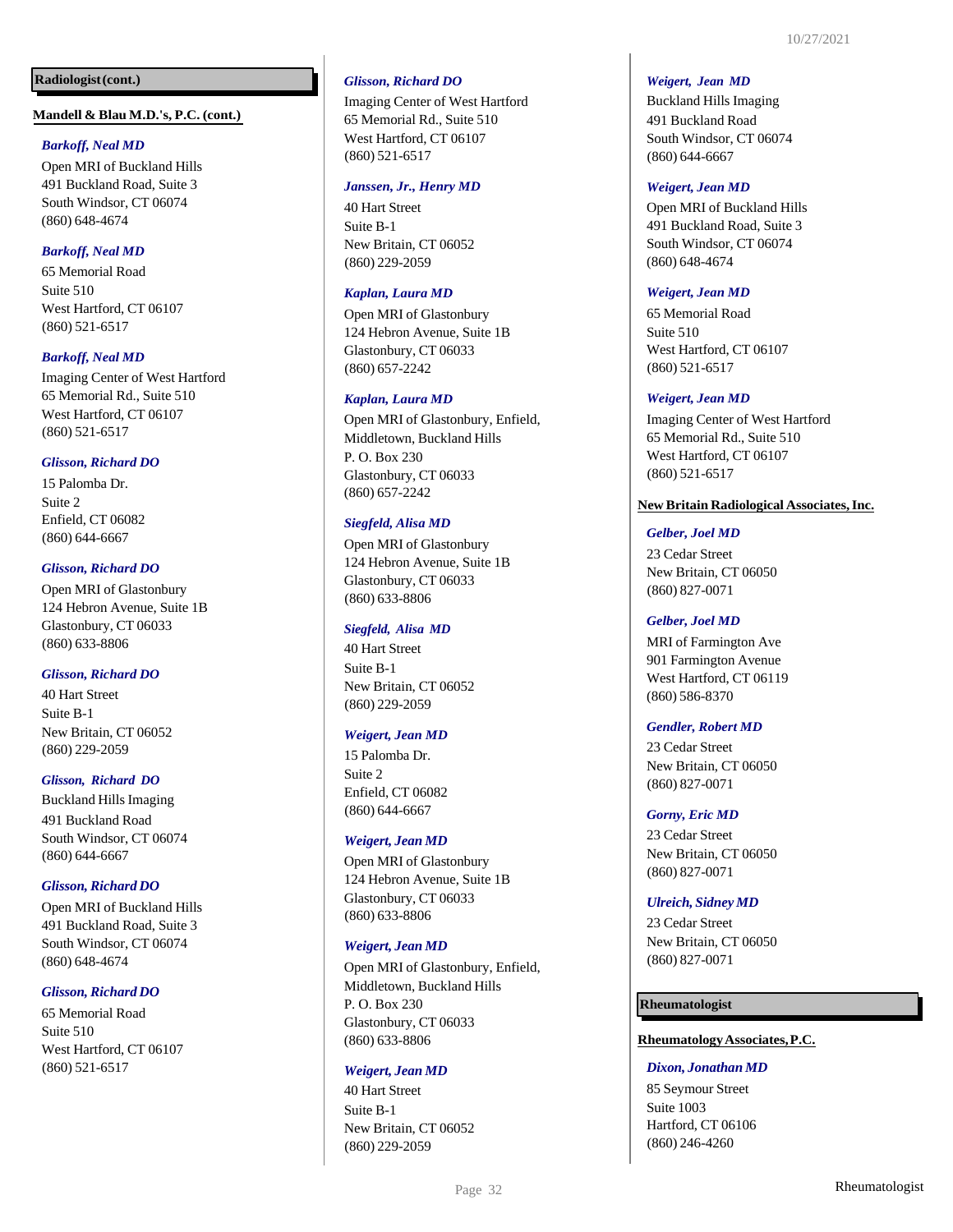## **Rheumatologist (cont.)**

#### **RheumatologyAssociates,P.C.(cont.)**

#### *Dixon, Jonathan MD*

116 East Center Street Manchester, CT 06040 (860) 246-4260

## **SpinalSurgeon**

## *Kime, Charles MD*

499 Farmington Avenue Farmington, CT 06032 (860) 549-3210

#### **GreaterHartfordOrthopedicGroup**

#### *Kruger, David MD*

35 Jolley Drive Suite 301 Bloomfield, CT 06002 (860) 242-3000

#### *Kruger, David MD*

113 Elm Street Suite 302 Enfield, CT 06082 (860) 253-0276

#### *Kruger, David MD*

1000 Asylum Avenue Suite 2126 Hartford, CT 06105 (860) 728-6740

#### *Kruger, David MD*

506 Cromwell Avenue Suite 102 Rocky Hill, CT 06067 (860) 728-6740

## **Orthopedic Associates of Hartford PC**

#### *Esmende, Sean MD*

499 Farmington Avenue Suite 102 Farmington, CT 06032 (860) 549-3210

#### *Esmende, Sean MD*

345 Western Boulevard Glastonbury, CT 06033 (860) 549-3210

#### *Esmende, Sean MD*

1000 Asylum Avenue Suite 3208 Hartford, CT 06105 (860) 522-7121

#### *Esmende, Sean MD*

31 Seymour Street Suite 100 Hartford, CT 06106 (860) 549-3210

#### *Esmende, Sean MD*

1111 Cromwell Avenue Suite 301 Rocky Hill, CT 06067 (860) 549-3210

## *Kime, Charles MD*

499 Farmington Avenue Suite 102 Farmington, CT 06032 (860) 549-3210

#### *Kime, Charles MD*

345 Western Boulevard Glastonbury, CT 06033 (860) 549-3210

#### *Kime, Charles MD*

31 Seymour Street Suite 100 Hartford, CT 06106 (860) 549-3210

#### *Kime, Charles MD*

1060 Day Hill Road Suite 201 Windsor, CT 06095 (860) 549-8490

## **Orthopedic Associates of Middletown**

#### *Hicks, Alfred DO*

512 Saybrook Road Suite 100 Middletown, CT 06457 (860) 347-7636

## **Urologist**

#### **AssociatedUrologists,PC**

#### *Staley, Thomas MD*

EastPoint Business Center 360 Tolland Turnpike, Suite 3B Manchester, CT 06042 (860) 643-2731

#### **Grove Hill Medical Center**

#### *Archer-Goode,CorlisMD*

One Lake Street New Britain, CT 06052 (860) 826-4453

#### *Ceplenski, Paul MD*

One Lake Street New Britain, CT 06052 (860) 826-4453

#### **HartfordHealthCareMedicalGroup**

#### *DiStefano, Anthony MD*

EastPoint Business Center 360 Tolland Turnpike, Suite 3B Manchester, CT 06042 (860) 643-2731

#### **VascularSurgeon**

#### **Grove Hill Medical Center**

*Napoletano, Robert MD* 300 Kensington Avenue New Britain, CT 06051 (860) 624-6200

#### *Napoletano, Robert MD*

One Lake Street New Britain, CT 06052 (860) 826-4457

#### **Walk In Medical Center**

#### *Doctors Treatment Center of Connecticut*

7 Mill Pond Road Granby, CT 06035 (860) 653-2382

## *EnfieldAmbulatoryWalk-InMedical Center,P.C.*

15 Palomba Drive Enfield, CT 06082 (860) 745-1684

#### *HartfordHealthCare Occupational&*

#### *UrgentCareCenter*

385 West Main Street Initial WC Care only Avon, CT 06001 (860) 696-2380

## *HartfordHealthCare Occupational& Urgent Care Center*

Urgent Care Initial WC Care 22 Pine Street Bristol, CT 06010 (860) 584-8291